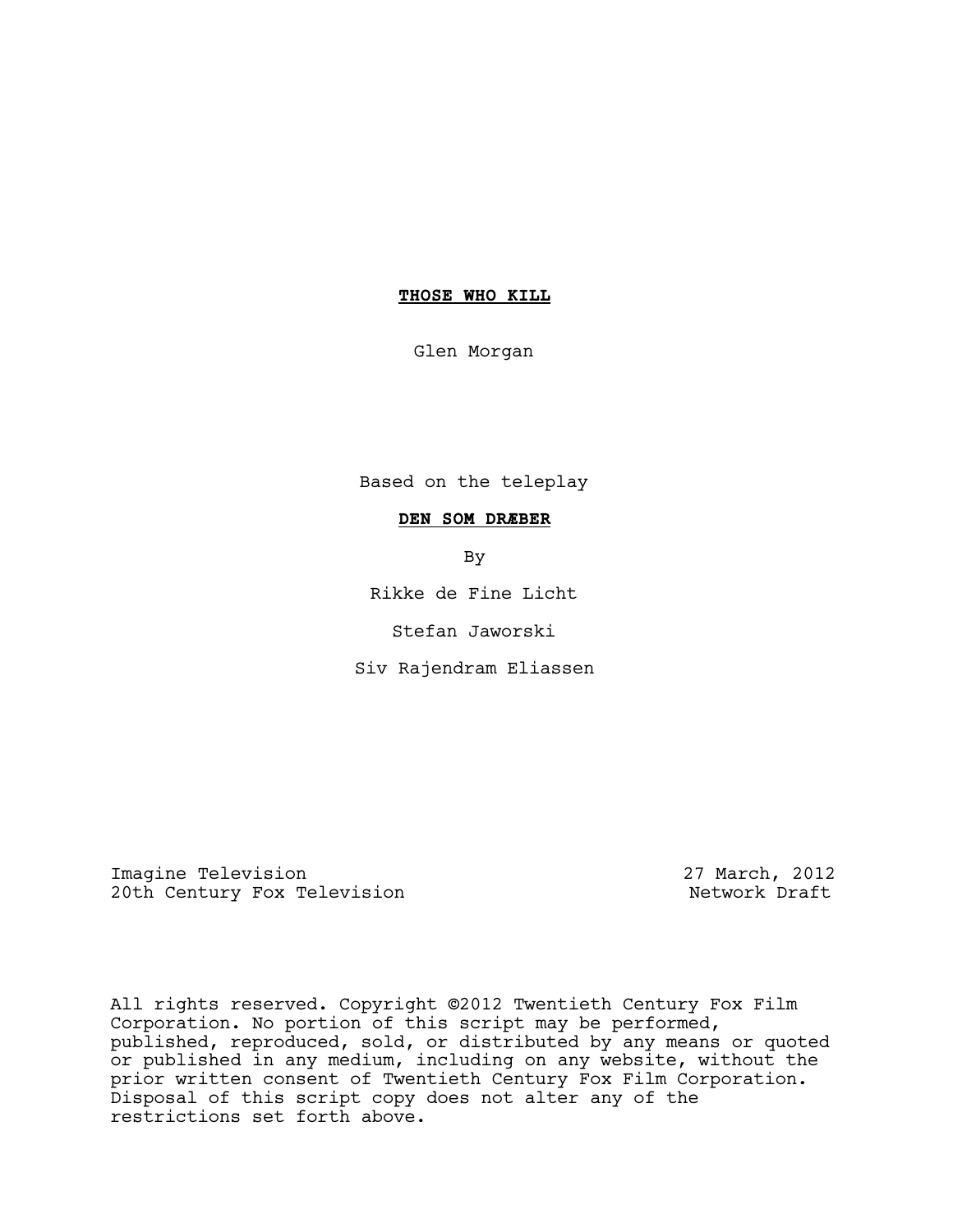### **TEASER**

EXT. A CONDEMNED FACTORY - DAY

Snow flurries... upon a forgotten section of East Boston. CAMERA CREEPS... through a cold gray yard of a factory built of brick and left for dead. CAMERA FLOATS... PASSING a billboard indicating the factory is a "*Boston Renovation and Redevelopment Project*."

CAMERA CONTINUES... toward the dilapidated structure and FOLLOWING demolition CREWMAN stripping metals and materials from the gutted interior.

INT. BASEMENT LEVEL - FACTORY - DAY

A work light FLARES INTO CAMERA, then pans to a monstrous brick and metal industrial furnace the size of a school bus. Rust. Mold. Flaked paint. Several small metal doors create an inadvertent threatening dragon face, augmented by rising metal exhaust vents extending from the furnace body into the darkness of the upper levels.

Four demolition crew members stand at the face. The demolition foreman marches toward them, not wearing a respirator. It's cold down here. His breath, visible.

> FOREMAN How many times we been over this? There is *no* asbestos fiber in this furnace.

The demolition foreman yanks on the handle. Again. No use. The rust has welded it closed. The foreman moves around the side of the furnace...

> FOREMAN (CONT'D) Pull out these vents and go in through the exhaust windows...

He tugs on the insulation enwrapping an exhaust vent. Metal GROANS, then, with a startling shock... the entire ten foot long vent COLLAPSES.

A mummified female body, arms crossed, tumbles out of the vent INTO CAMERA. Startled, the foreman YELLS, jumps out of the way, as does every member of his crew. The dead body settles on the ground in the harsh noir work light.

The leathery discolored skin pulled away from the teeth and eye sockets frozen in a horrified expression. The arms are crossed across the chest in the pose of an Egyptian pharaoh.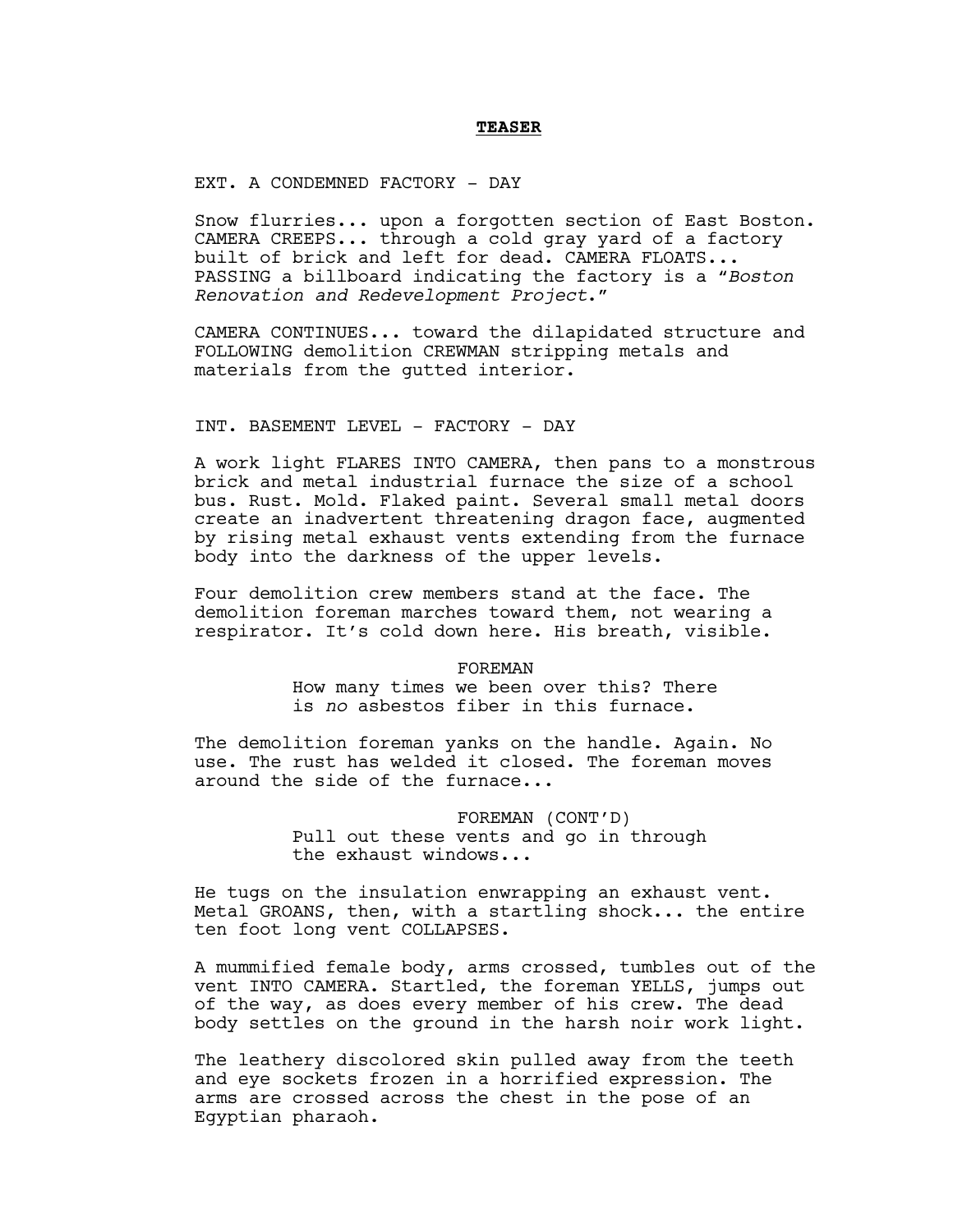The chipped painted fingernails are cracked and jagged. The skull displays hair but, it has been brutishly cut.

CUT TO:

INT. BASEMENT LEVEL - FACTORY - DAY

*A FLASH* of light from two Panometric cameras, mounted on the same tripod.

Detective, CATHERINE JENSEN, late 20's, is taking forensic photos until large, 250 lbs., Lieutenant Detective MIKE DUNN, 40, absently steps between the victim and forensic camera. Although a good detective, Dunn, an arrogant veteran cop, has grown cynical and knows how to manipulate the work load.

### REVERSE - CATHERINE JENSEN

Coolly leans out from behind the camera. Under the winter duty jacket, Catherine is fit and toned. It is important to Catherine to be viewed as professional, yet she cannot shake an air of... perhaps sadness? Anger? It doesn't weigh Catherine down. It is what drives her.

Although perturbed that the higher ranking detective has stepped in her way... Catherine keeps her tone respectful to the senior detective...

> CATHERINE Lieutenant... clear frame, please.

Dismissing her, Dunn gestures to another detective, JERRY MOLBECK, late twenties, African American. Molbeck is so outstanding at his work and dutiful that a lot of paperwork and busy work gets dumped on him by his superiors...

> DUNN Hey, Molbeck, come here.

CATHERINE Lieutenant Dunn... you're in the shot.

Dunn continues ignoring Catherine, choosing to remain oblivious to anything not of *his* interest. MOLBECK reaches Dunn *who* checks the proximity of the unit's supervisor...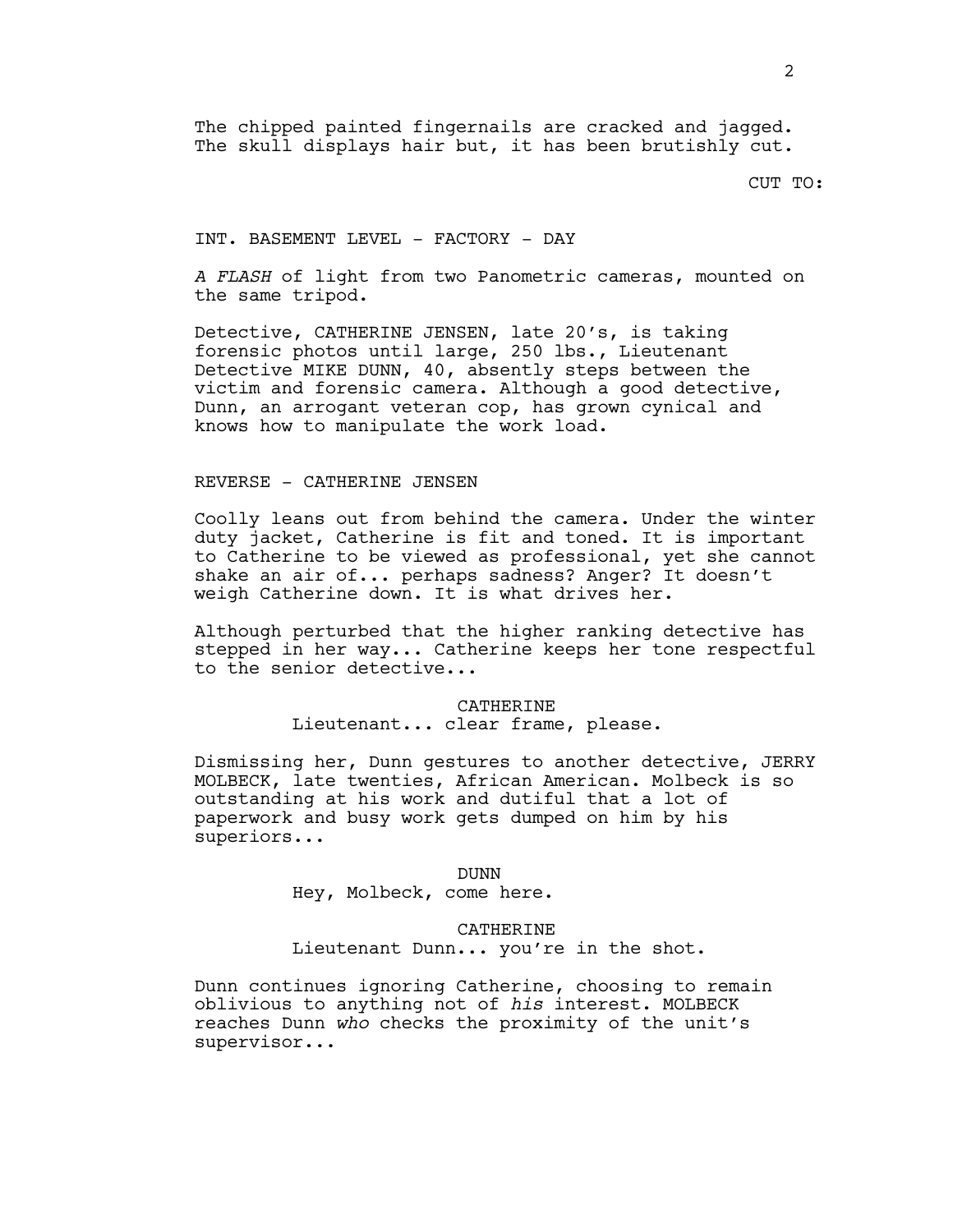## DETECTIVE CAPTAIN FRANK BISGAARD

Captain Bisgaard, 40s, is the only person in this basement wearing a suit, wrapped in a topcoat and a scarf. He is angular, but handsome. As tough and calculating a cop as he is a bureaucrat.

# CATHERINE, DUNN AND MOLBECK

Even while assuming Bisgaard is out of earshot, Dunn lowers his voice...

DUNN

Don't bother pulling any finger or shoe prints out of any of this. The demo team's been all over here.

Now... the following is with the tone of a hesitant and respectful joke. None the less...

> CATHERINE Yo... Lieutenant *Badonkadonk*.

#### CAPTAIN BISGAARD

Turns to Dunn, eyebrow cocked with a hint of a smirk...

# CATHERINE, DUNN AND MOLBECK

While Molbeck and a pair of uniformed cops stifle laughs, Dunn, suppressing a smile, as well, slowly turns to Catherine who shrugs, conveying, "*Sorry, but..*." then gestures to the camera, then back to the crime scene, then back to Dunn as if "...*you were in the way, here, and you were ignoring me.*"

Dunn eyes over his shoulder to check on Bisgaard who has returned his attention to the crime scene...

> DUNN Don't get all crazy thorough over this one, Jensen.

Catherine tenses at his condescending tone and words...

DUNN (CONT'D) This's, more'n likely, goin' nowhere. Any evidence's been compromised over all this time in here. We ain't getting anything out of this crackhead mummy.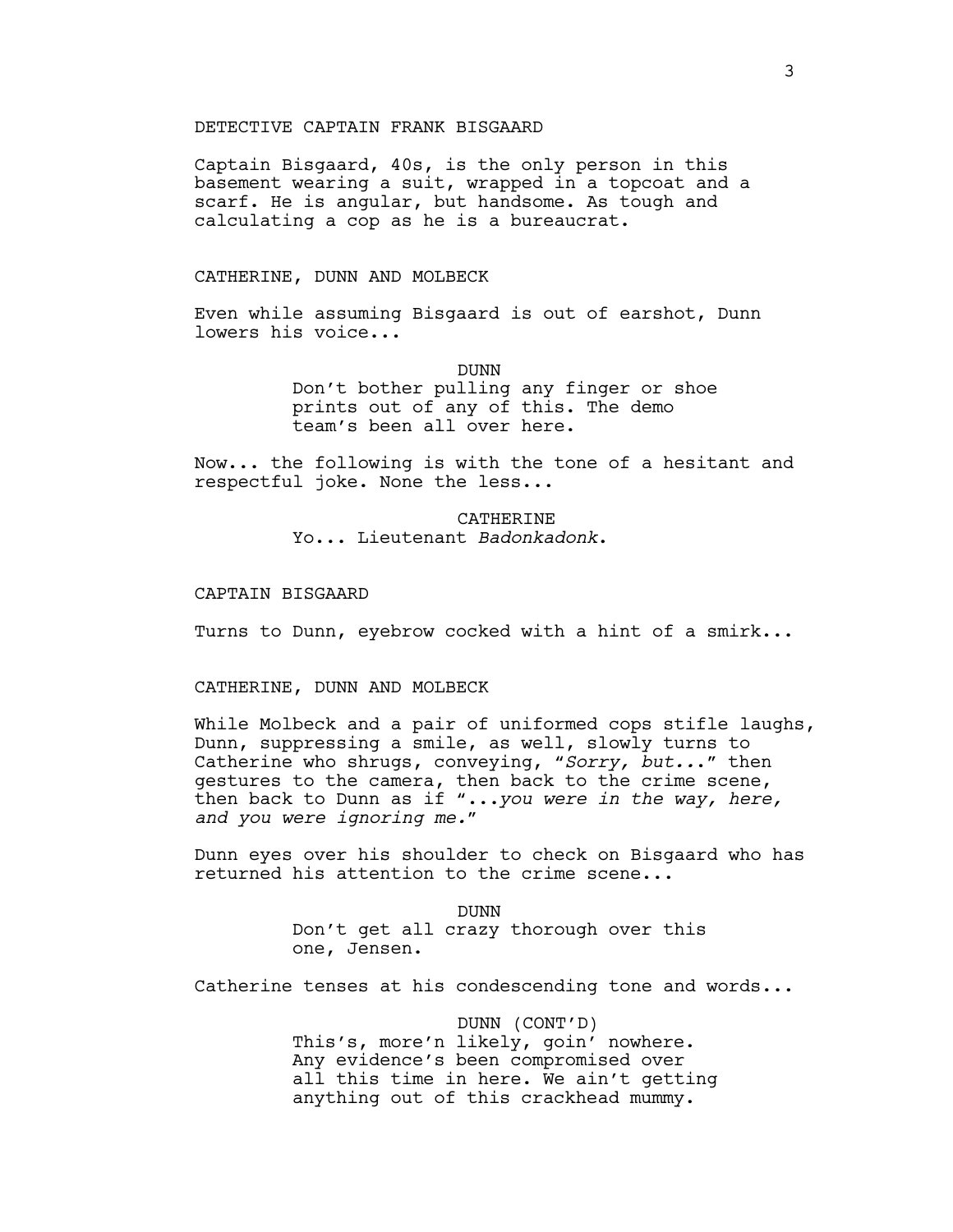#### CATHERINE

So, what, she's not worth our time 'cause she was just some crackhead or... 'cause it's a tough case that might reduce your incident to arrest ratio?

Now *this*... he doesn't take as good natured. He turns and approaches Catherine, subtly using his size in an attempt to intimidate her, but Catherine stands her ground...

DUNN

That is no homicide. That's just some homeless woman. If we open up that furnace, we're going to find she was living in it. Probably got locked in, tried to get out through the vents.

CATHERINE Her arms have been positioned over her chest.

DUNN By *her*. She was desperate to keep warm.

Catherine considers. Bisgaard eavesdrops. He cocks his head, awaiting Catherine's response.

She nods, shrugs as if about to buy in, until she eyes the detective...

CATHERINE

Get out of my shot... please.

Bemused, Bisgaard approves of Catherine's response.

Dunn holds his eyes on Catherine while giving Molbeck an order.

DUNN

Molbeck... we're through with this camera. Get it out of here.

Catherine keeps her eyes forward, working to conceal how angry Dunn has made her. After a couple of tense beats, Dunn shakes his head, then slowly moves off.

Molbeck moves to the camera, then holds as if to convey to Catherine that he doesn't want any trouble. She eyes him, then steps aside. As Molbeck begins wrapping the camera...

### MOLBECK

*What* were *you* thinking?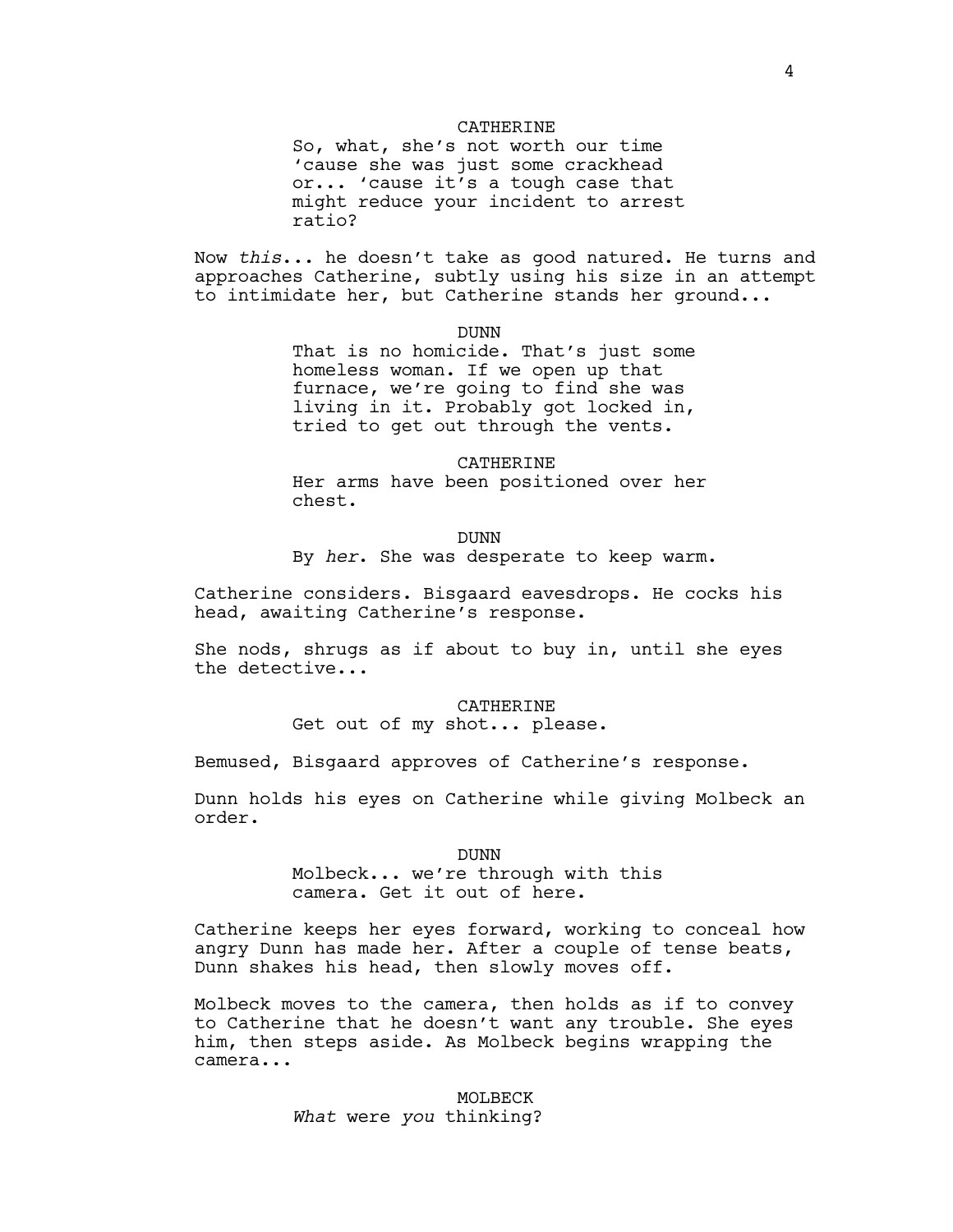Recalling Dunn's command to her, with derision...

CATHERINE "*Don't get all crazy thorough.*" What's *he* thinking?

MOLBECK Where's taking him on going to get you? Huh?. Man, even Dodgeball's got rules.

Incredulous, Catherine eyes Molbeck...

CATHERINE Rules? Why don't you tell *her* about the rules?

Molbeck looks to the victim. Told off, he picks up the forensic camera and moves away from Catherine. Alone, she looks back to the victim...

CATHERINE'S POV - THE VICTIM

CAMERA inches toward the leathery skinned woman. Bracelets, necklace and jewelry remain on her body. Arms, eerily crossed. Hair, viciously butchered. Abused.

LOW ANGLE - CATHERINE

CAMERA RISES on her intense eyes, see more than just police work. Her expression, deeper than just empathy.

She removes an iPhone from her pocket and doesn't even bother to check over her shoulder as she frames up the crime scene. Then... as if making a vow to the victim...

> CATHERINE (CONT'D) "*Don't ge*t *all crazy thorough.*"

As the SOUND of the iPhone's clicking camera "SHUTTER" is exaggerated as LOUD as a GUNSHOT and the FLASH FILLS THE FRAME...

### **END TEASER**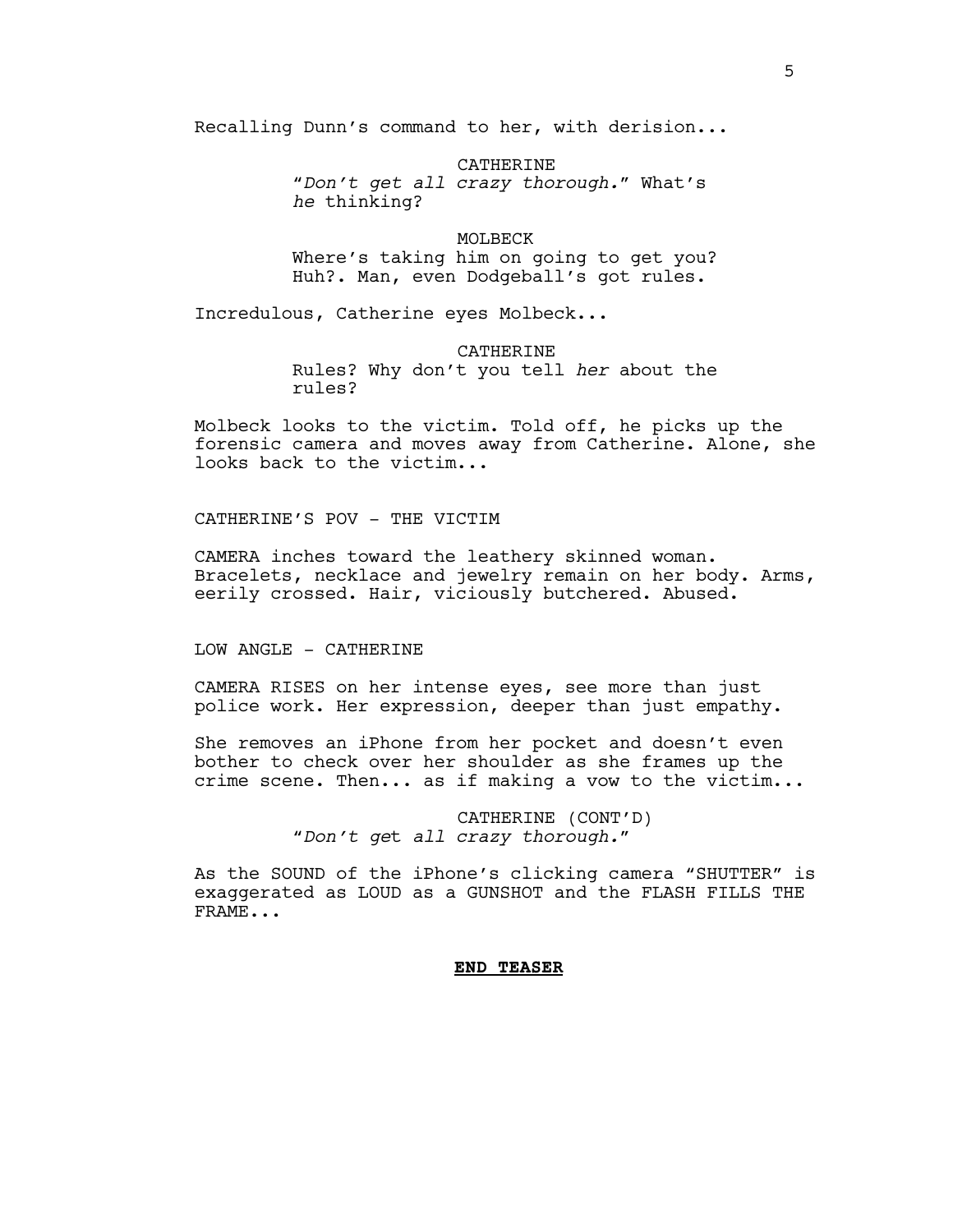## **ACT ONE**

INT. CRIME LAB - DAY

CAMERA IS CLOSE ON the discovered corpse, *as if* the body is still at the factory location in which she was discovered...

> CATHERINE (O.S.) Hard to imagine her ever being alive. Who was she?

INT. CRIME LAB - DAY

Catherine stands over the shoulder of MIA VOGEL, mid 30s, a forensic pathologist, REVEALING the corpse has been transferred to a modern forensic laboratory

**MTA** 

C'mon, Cath, don't do that to me. Bisgaard is insisting all victim pathology go through Dunn.

The women are good friends, respecting each other's professionalism and focus at work and each other's company outside of it. Both women wear latex gloves and disposable surgical masks.

Mia attempts to ease Catherine's tenacious expression by changing the subject...

> MIA (CONT'D) Haley can't wait for you to sit for her tonight. You two are going to watch "Barbie and the Three Musketeers."

### CATHERINE

*Again?*

(sigh) You'd think they'd make a "Barbie versus Predator and Alien" just to ease the pain for dads and single girlfriends who get called "aunt."

Mia smiles and begins to move off...

**MTA** I'm hoping this date, tonight, has more life in him than the men I autopsy, in

here.

Catherine detains her. She hasn't dropped the subject.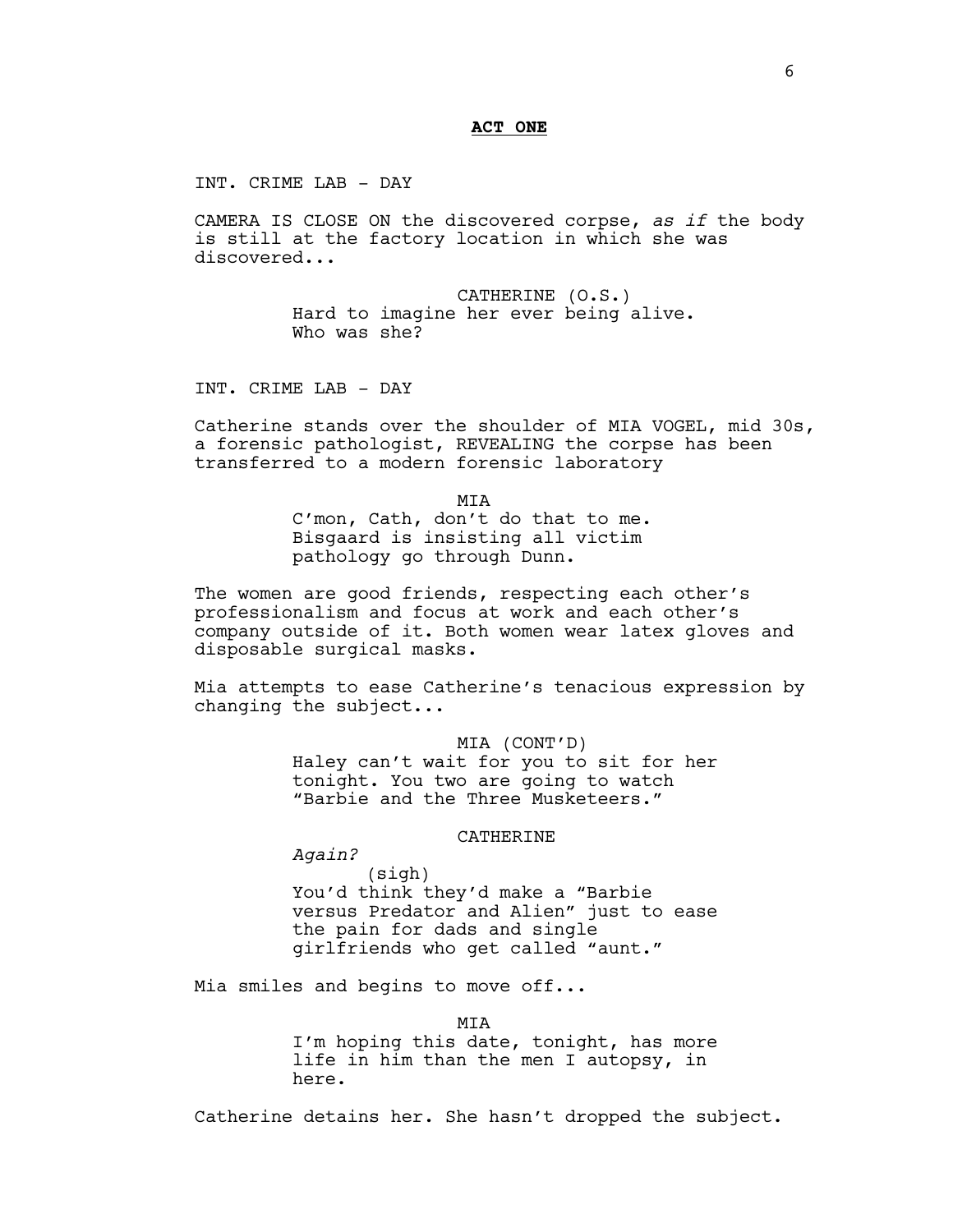### CATHERINE

Mia... I *try to* imagine her alive. Dunn won't even bother.

Mia averts her eyes, knowing this is true...

**MTA** 

Adrian Zaleski. A mother. Two boys... back in Russia. Immigrated to Boston. Her DNA popped up on CMSIO because she was arrested on prostitution charges five years ago. Been dead... about two years.

Mia sighs, puzzled, while Catherine steps out from behind Mia and leans down for a closer look...

> MIA (CONT'D) No external indication of cause of death. No gunshot, no knife wounds.

Catherine reacts subtly, yet intensely, to the possibility of abuse. Mia reaches to the corpse's hands.

> MIA (CONT'D) Her nails are cracked. She had been clawing at something.

CORPSE'S HANDS

Mia gently lifts the hands, positioned across the body...

MIA (CONT'D) Traces of nickel and cadmium are under her nails. A preliminary soil analysis indicates those elements are not present in the basement. She was, likely, murdered at another location.

# CATHERINE

As CAMERA CONTINUES RISING toward her, eyes locked on Adrian Zaleski's mummified body...

CUT TO:

INT. POLICE UNIT BULLPEN - NIGHT

A CUSTODIAN wheels a janitor cart through the low light of an area holding a dozen empty desks.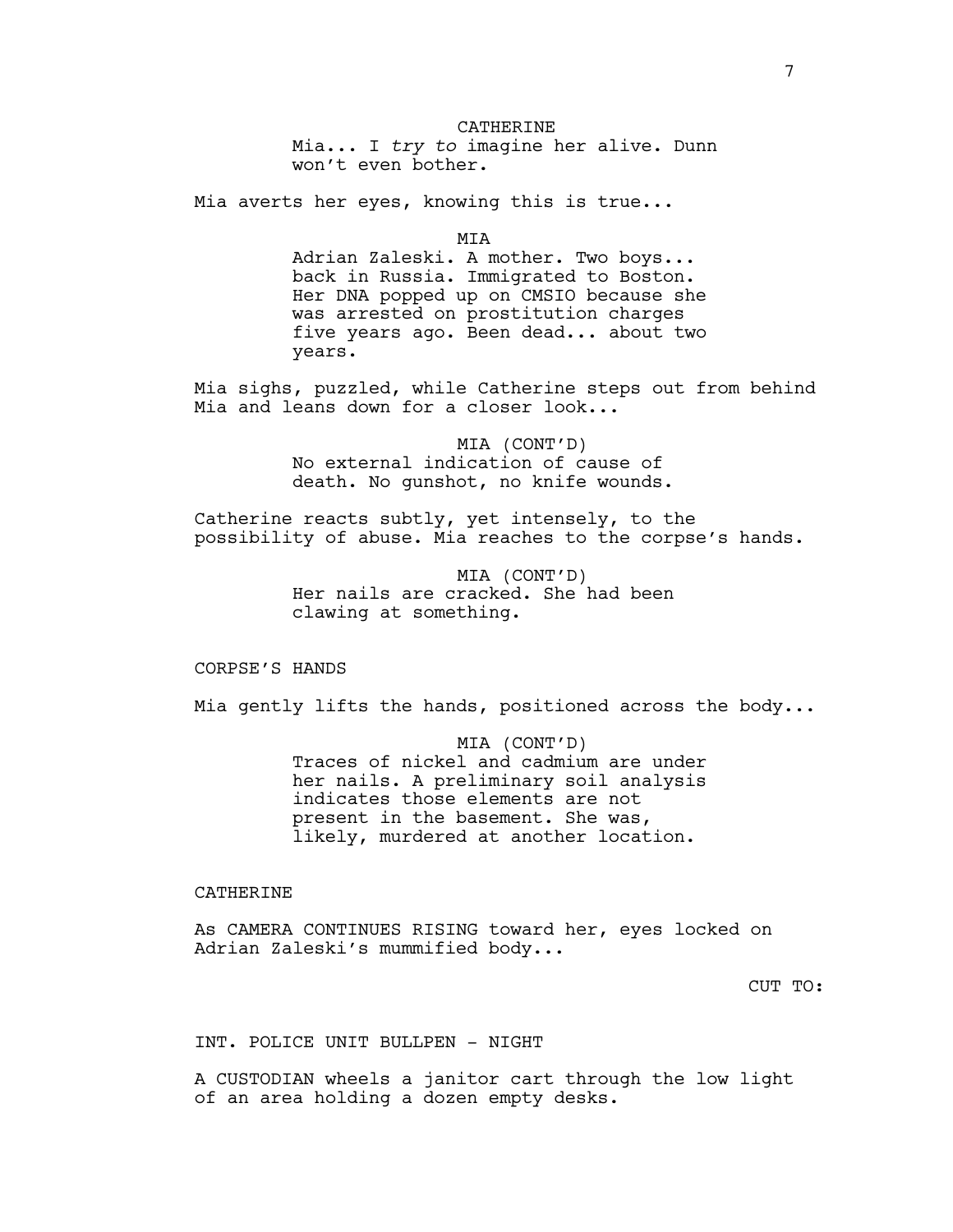The unit's officers went home hours ago. A desk lamp casts noir shadows upon Catherine, intently focused on her computer.

CATHERINE'S POV - COMPUTER MONITOR

A website displays several photos of Egyptian royalty and European nobles in a coffin prepared for burial. Each has their arms positioned across their chest.

CLOSER - CATHERINE

A form approaches. She checks the identity of the person, then quickly, but coolly, clicks the mouse...

CLOSE - COMPUTER MONITOR

The dead bodies and mummies give way to a .pdf sample test exam for Boston detectives.

CATHERINE'S DESK

The form stops at her desk REVEALING Bisgaard, carrying his briefcase. He crooks his neck to check out the website, then eyes her with approval.

> BISGAARD When does that test come up?

## CATHERINE

June. I'll be ordering you around by August, Captain Bisgaard.

BISGAARD

Don't stay too late. I'll give you *that* order while I still can.

She smiles her appreciation. This is not an inappropriate moment or behavior on his part but, Bisgaard clearly has a fondness for Catherine which she is aware of and does not discourage. He moves off...

Once he has entered the hallway, Catherine returns to the mummies and bodies ready for burial website. She reacts instinctively to a line of information...

CLOSE - COMPUTER MONITOR

"*X is an ancient symbol for change or transformation...*"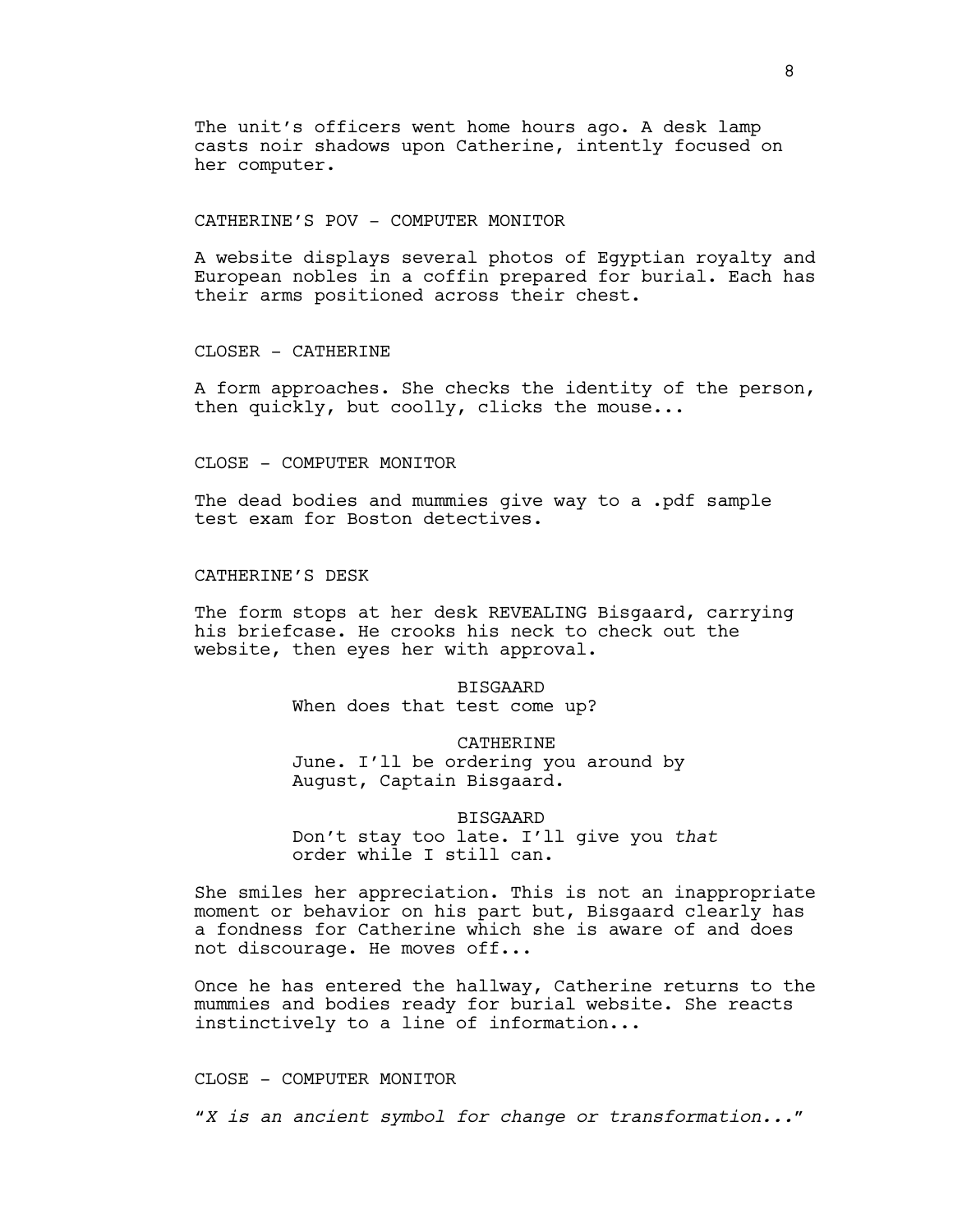### CLOSE - CATHERINE

Scrolls until STARTLED by a BANG on an adjacent desk.

### WIDER

Molbeck stands over a cardboard box holding female personal effects. With a little *Karloff*...

# MOLBECK The mummy's things.

Annoyed he has insulted the victim, she corrects him...

#### CATHERINE

Adrian Zaleski.

### MOLBECK

Her roommate thought she'd gone back to Russia. Kept them all these years, in case she came back. Never even reported her as missing.

Catherine is compelled to the box. As soon as she lifts out a pair of trampy pumps, Molbeck takes them away...

> MOLBECK (CONT'D) Dunn wants all this marked and put in the evidence room.

#### CATHERINE

I'll do it. Go 'head. See your wife. It's no problem for me. I have no life.

Molbeck considers, then takes her up on the offer...

MOLBECK

You say that like you have no choice.

Molbeck heads out, leaving Catherine alone in the police bullpen. She reaches into the box and removes the items, taking a moment to study them, searching for any possible insight into the victim.

A small hand purse; inside, two packs of Crown Skinless condoms and a small pepper spray. A tampon.

Catherine picks up her iPhone off the desk and takes a photo of the purse and its contents. Likewise, the shoes. She removes a framed 4 X 6 snapshot of two boys, one eight and one ten, flash happy posed mischievous smiles of sporadic teeth under a hard camera flash.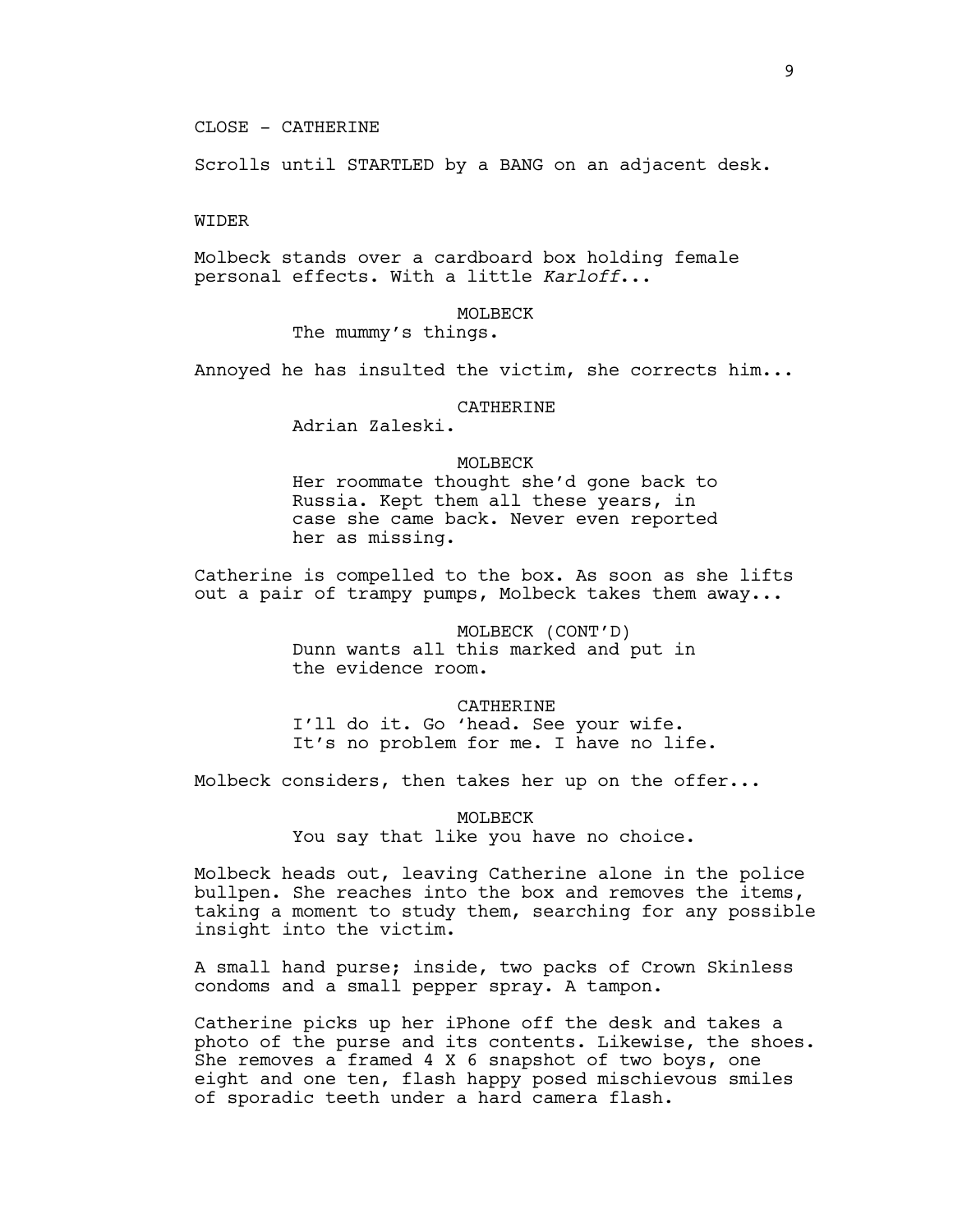# LOW LEVEL - CATHERINE

CAMERA RISES... This photo effects her... from deep within. At this moment she is not a homicide detective considering the case... it is as if looking into her past and considering an altogether different suspect.

CUT TO:

## INT. CATHERINE'S APARTMENT - NIGHT

The apartment is dark until the front door opens and Catherine enters. She drops her keys on a table but doesn't bother removing her coat as she proceeds directly to a desk, turns on a lamp, and sits.

Catherine pulls open the bottom drawer and reaches in for a file she's kept, wrapped with a rubber band...

CLOSE - FILE

CAMERA IS TIGHT as the cover opens and PASSES LENS... REVEALING a newspaper photograph of THOMAS SCHAEFFER, 30s. Intellectually handsome, his photo reflects an awkwardness with posing or perhaps any focus on himself.

She finds a 30 page report: "CORRELATIONS OF CHILD ABUSE, ADULT TORTURE AND SERIAL KILLINGS" by Thomas Schaeffer, PhD.

### **CATHERINE**

Does not read the report so much as considers its author.

### **WIDE**

CAMERA REVEALS the wall Catherine sits before is covered, floor to ceiling and wall to wall, with photographs; crime scenes, magazine photos, mug shots. Only one is framed. It is a middle aged man, pleasant, in v neck sweater. The frame hangs directly over her desk.

> THOMAS (V.O.) I have an IQ of 142.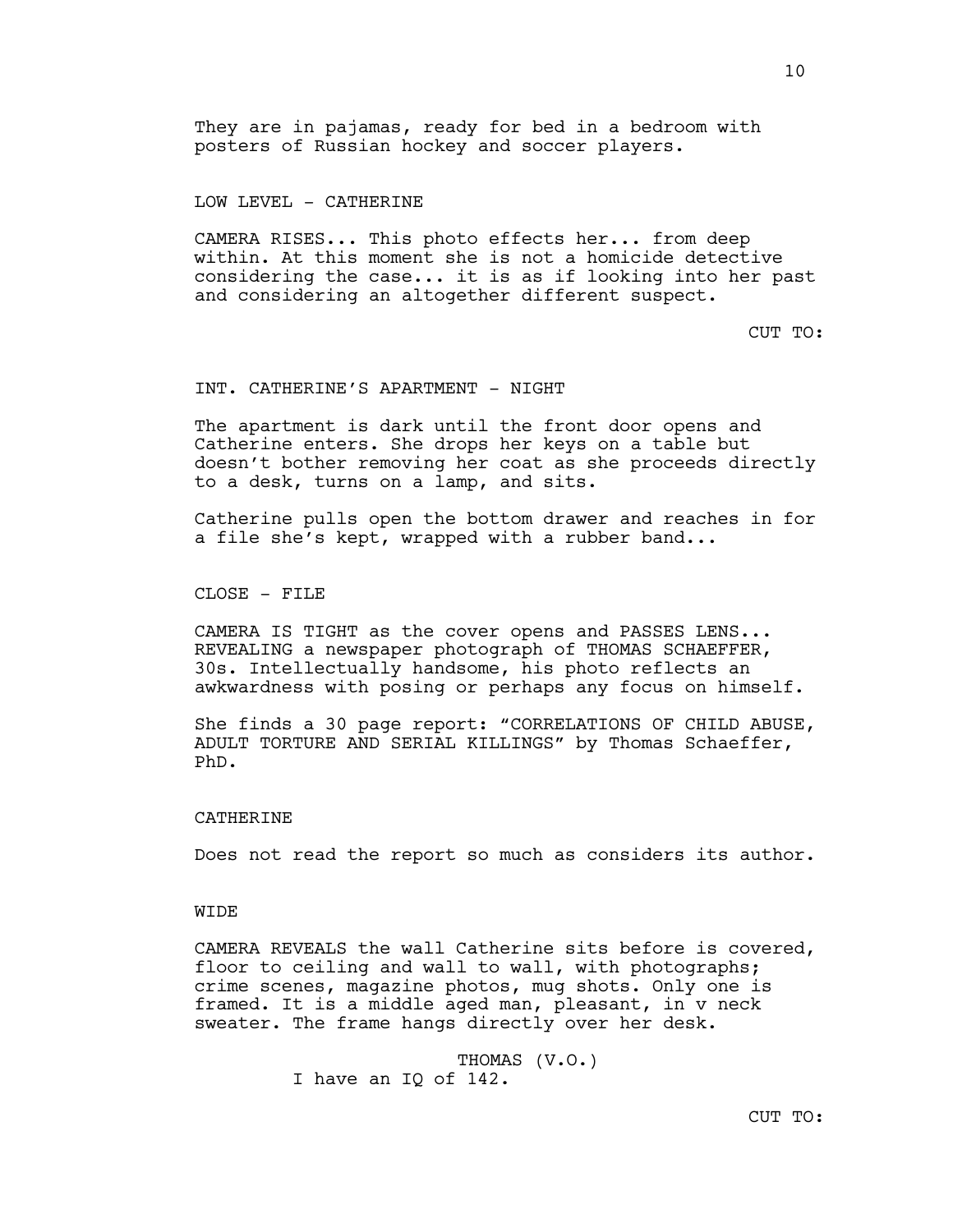## INT. UNIVERSITY CLASSROOM - DAY

CAMERA IS LOW... INCHING UP ON THOMAS SCHAEFFER, 30s, speaking outwards while lit by a dim backlight. The sense of a confession. An initial assumption that he is speaking of himself...

#### THOMAS

I've always been a loner, even though I had a normal childhood. I committed my first murder at eighteen but, wouldn't kill again for another nine years.

Thomas stands... CAMERA FOLLOWS as he slowly steps into a projected light, an image wrapping over his face...

# REVERSE - CLASSROOM

In a tiered lecture room, students are lit by the spill of their laptops. Although addressing upper level psych majors, Thomas' tone has the effect of a campfire story.

> THOMAS (CONT'D) At age thirty, I live alone... in a Milwaukee apartment near my job at the Ambrosia Chocolate factory...

#### CLASSROOM

Thomas stands before a Powerpoint projected image of Jeffery Dahmer appearing in a suit at his trial.

> THOMAS (CONT'D) You'd find my apartment impersonal...

The next image is of Dahmer's bland kitchen apartment...

## CLASSROOM SEATS

In the back, a door opens. Catherine enters, checks to make certain she is in the right room, and takes a seat.

## THOMAS

Notes her entrance and, mistaking her for a late student, flashes a disapproving expression while...

> THOMAS (CONT'D) If you looked in the fridge... what would you find?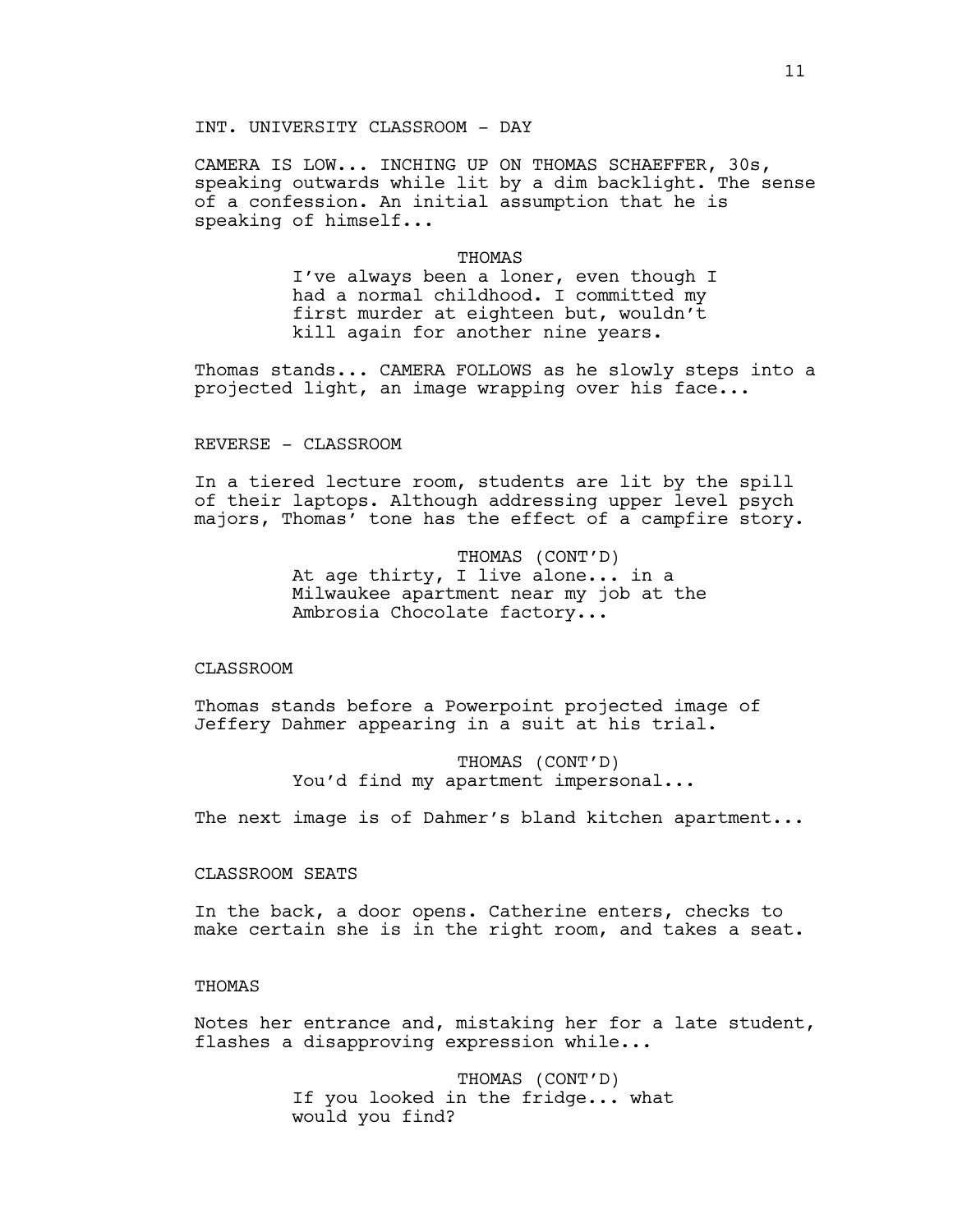The next image is an FBI photo of Dahmer's open refrigerator. Inside, a severed head is wrapped in a cloth. Portions of a brain sit in clear Tupperware. The class reacts with sickened GROANS.

> THOMAS (CONT'D) Here's a hint, it is *not* a brain.

The class reacts, incredulous, trying to see it as anything other than a brain....

CATHERINE

It's comfort food.

The class LAUGHS at the seemingly inappropriate answer, but Thomas looks up toward Catherine, impressed.

THOMAS

Dahmer craved intimacy. He *ate* his victims so they would become a part of him. Obviously, to... *most of us*... this is not normal. To Dahmer... it made total sense. And so, in order to understand and capture an antisocial personality disorder...

## CATHERINE

Leans forward, hanging on Thomas' every word...

THOMAS (CONT'D) The forensic psychologist must *enter* into the subject's logic.

### THE CLASSROOM

Thomas is not simply lecturing. He is confessing...

THOMAS (CONT'D) This... can create quite a rush. The way field generals become so obsessed with their enemies that they become them in heart and soul in order to defeat them...

Thomas steps out from behind the podium...

THOMAS (CONT'D) This is very dangerous. This logic, these minds, are dark... monstrous... (MORE)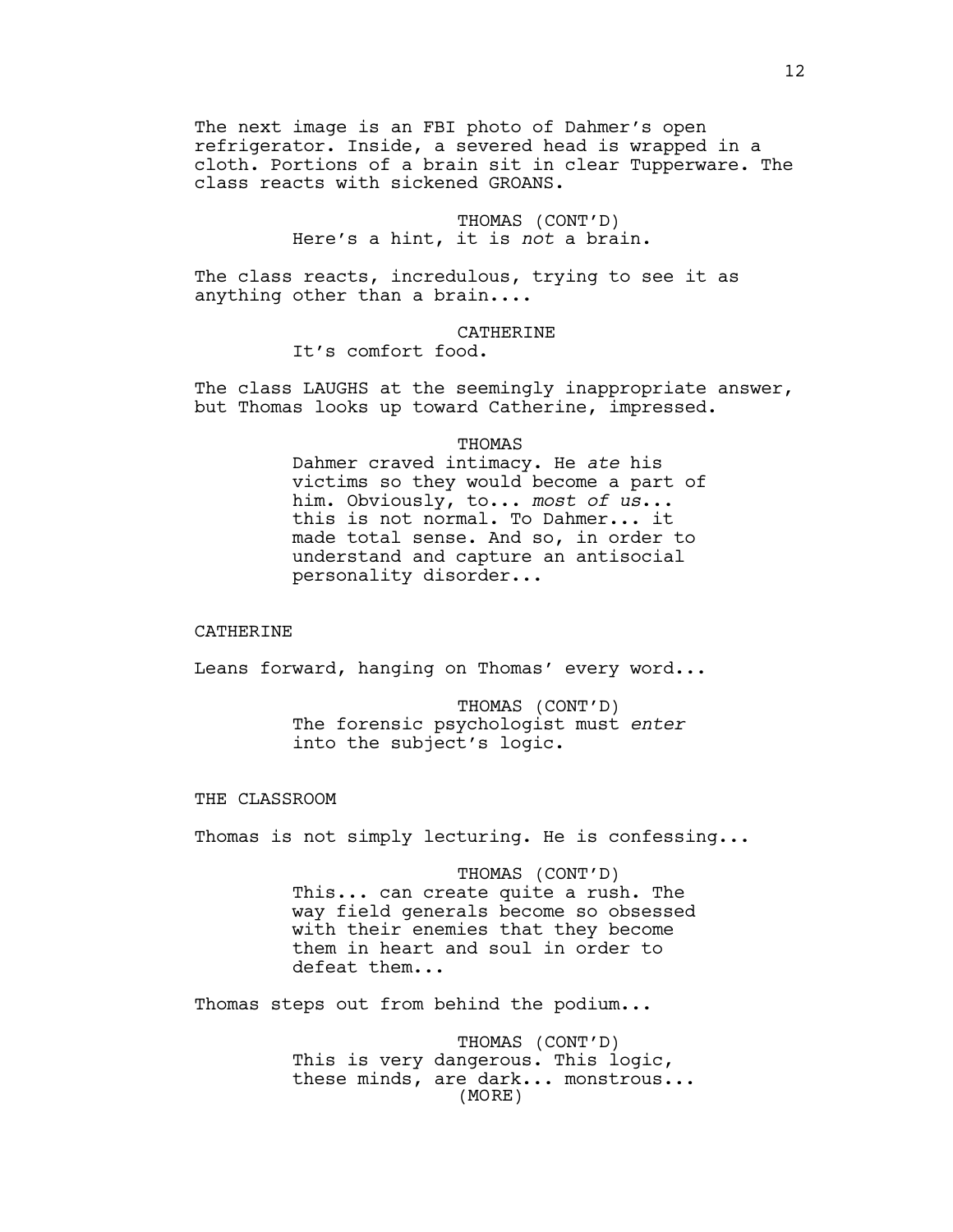13

forests to explore. You can get lost... and never return. THOMAS (CONT'D)

CUT TO:

# INT. UNIVERSITY HALLWAY - DAY

Catherine is waiting in a crowded hallway, holding a man's winter coat over her arm. She spots Thomas approaching and moves toward him...

### CATHERINE

Doctor Schaeffer?

# **THOMAS** You were late to class.

#### CATHERINE

I'm not a student, I'm homicide detective Catherine Jensen and I could use counsel on an investigation.

### THOMAS

I know Captain Bisgaard didn't send you.

#### CATHERINE

I came here on my own. I've been an admirer of your research for some time.

Thomas' reaction is puzzled as if never having heard this before. Like some sort of pusher... Catherine opens the investigation file displaying the crime scene photos of Adrian Zaleski's mummified body in the factory. And as much as Thomas wishes to walk away... he eyes the images.

#### **THOMAS**

He cuts their hair to separate the victims from their identity.

Then, as if realizing he's being sucked in... Thomas moves off. Catherine follows...

### CATHERINE

Body was found in a furnace ventilator shaft in the basement of that Boston manufacturing factory. Pathology determined... dead two years.

As he reaches his office, Catherine steps in front of him. Thomas is taken aback, a bit alarmed even. He focuses hard upon her, seemingly analyzing Catherine as her pitch ramps to an even faster pace...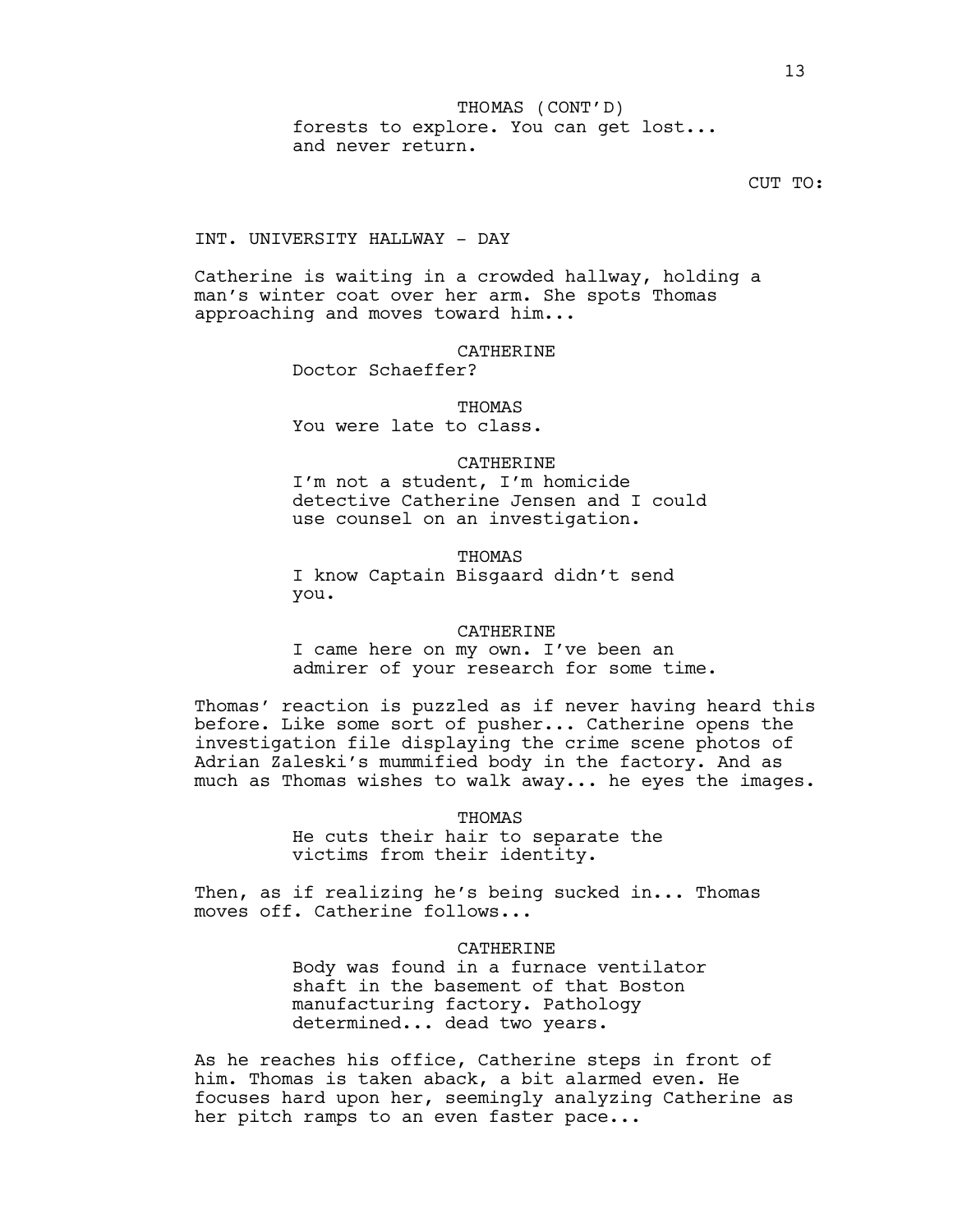CATHERINE (CONT'D) Her arms were displayed this way...

Catherine indicates the file photo, but Thomas' eyes continue to study *her*, subtly looking her up and down. It's very unnerving and she must finally stop to ask...

> CATHERINE (CONT'D) Are you profiling me?

Thomas continues looking at her, curious...

CATHERINE (CONT'D) You're looking at me, like... you must be profiling me. Right now.

THOMAS

No, I'm wondering... how did you get my coat?

Catherine is thrown off, then recalls...

CATHERINE Oh... you left it... in your class. I just... I brought it to you.

She extends his coat along with the file, which he is oblivious to having taken.

> THOMAS Oh! Thank you! Sorry, I don't work with the police anymore.

And with that, Thomas slips into his office and shuts the door. She holds, considers knocking on the office door, but realizing he, at least has taken the files... smiles to herself, then starts off down the hallway...

OVERLAPPING... a six year old girl SCREAMS and CRIES...

HALEY (V.O.)

MOM! MOMMY!

INT. A CHILD'S BEDROOM - NIGHT

Catherine runs into a young girl's room. HALEY, Mia's daughter, has awakened from a nightmare. Catherine sits on the bed and holds the girl, comforting her...

> CATHERINE It's okay, Haley. It's okay. It's Cath. You're okay. Your mommy's on her way home. You just had a bad dream.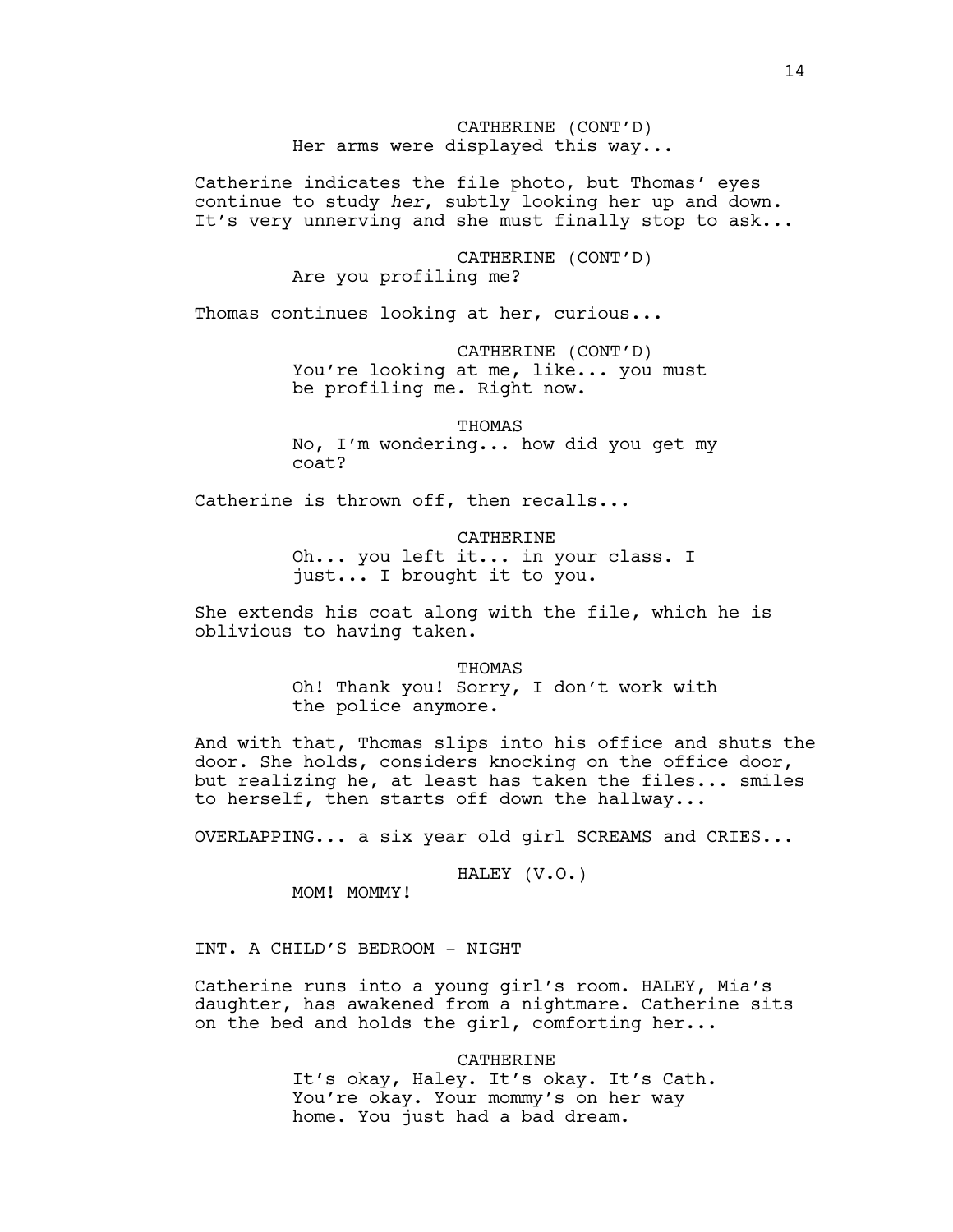Catherine rocks the girl, who settles...

HALEY Cath... did you have nightmares about monsters when you were little?

How does Catherine admit to a young girl, *to anyone*, that her monsters lived not only in her nightmares...

> CATHERINE Everyone has dreams about monsters when they're little, but you know what I did... when monsters came into my dreams? I would try to scare *them!*

Haley likes that idea, laughs a bit...

CATHERINE (CONT'D) Scream and yell until they are afraid you might hurt *them*! Then they go away... and leave you alone. (a whisper) You have to be worse than them.

In the doorway, Mia has returned from her date. Touched by her daughter and Catherine, Mia watches the two...

> MIA You'll make a very good mom.

> > CATHERINE

Thought you were about to say I'd make a very good *mo*nster.

Mia smiles, then shakes her head at the joke, "*no way*." Catherine looks back to Haley who, comforted, has closed her eyes. As Catherine leans over and kisses the little girl on the forehead...

CUT TO:

INT. THOMAS' HOME OFFICE - NIGHT - CLOSE - WORKSHEET

Third grade math homework FILLS THE FRAME. Ten problems adding a one digit number to a two digit number.

WIDER

Thomas is at his cluttered desk, having cleared room for his 9 year old son, JOHN, to do his homework.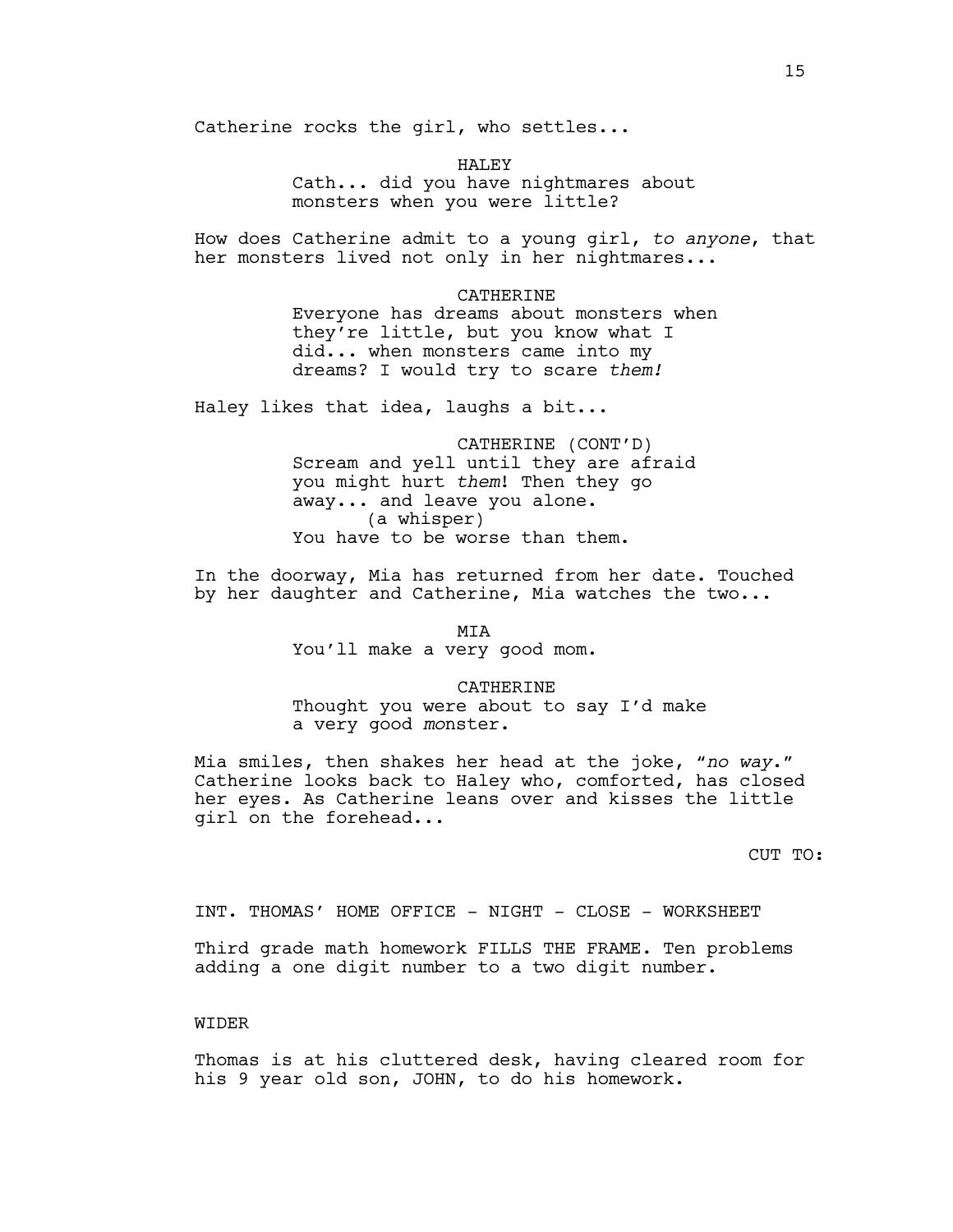### THOMAS

Whoa. Whoa... we just did  $87 + 6$  in the other column only now this is 6 + 87. See? It's the same answer.

Thomas takes the pencil, but discovers it has no eraser. He sighs, then digs through the piles on his desk...

> THOMAS (CONT'D) Eraser... eraser... where'd you go?

Thomas moves books and files in search of an eraser. The word "HOMICIDE" appears like a summoning beacon on the file Catherine slipped him earlier in the day. Thomas hesitates... then reaches for the file...

#### JOHN

# There's one!

Thomas is snapped out of it, finds the pencil with an eraser then hands it to his son. As John erases his answer, Thomas returns to the file, peeking at the corner like a poker player checking his hole cards...

THOMAS' POV - FILE PHOTOS

Adrian Zaleski's mummified body... hair butchered...

### THOMAS

The hook takes hold as he pulls the file from beneath the clutter. He checks John's focus, then, seeing the boy is focused on his homework, Thomas opens the file...

CUT TO:

EXT. PARKING LOT - BUNKER HILL COMMUNITY COLLEGE - NIGHT

Snow silently flurries upon a parking lot dotted with isolated cars. CAMERA CRANES DOWN as a lone figure, MARLENE ANDERSON, 24, crosses toward a 2002 Toyota Echo. She is on her iPhone with a friend, NANCY YUAN.

MARLENE

I just aced my medical assistant mid term... Are you even listening to me? What bar..? Nancy... it's so late... I'm gonna pass... I have to be at work by nine...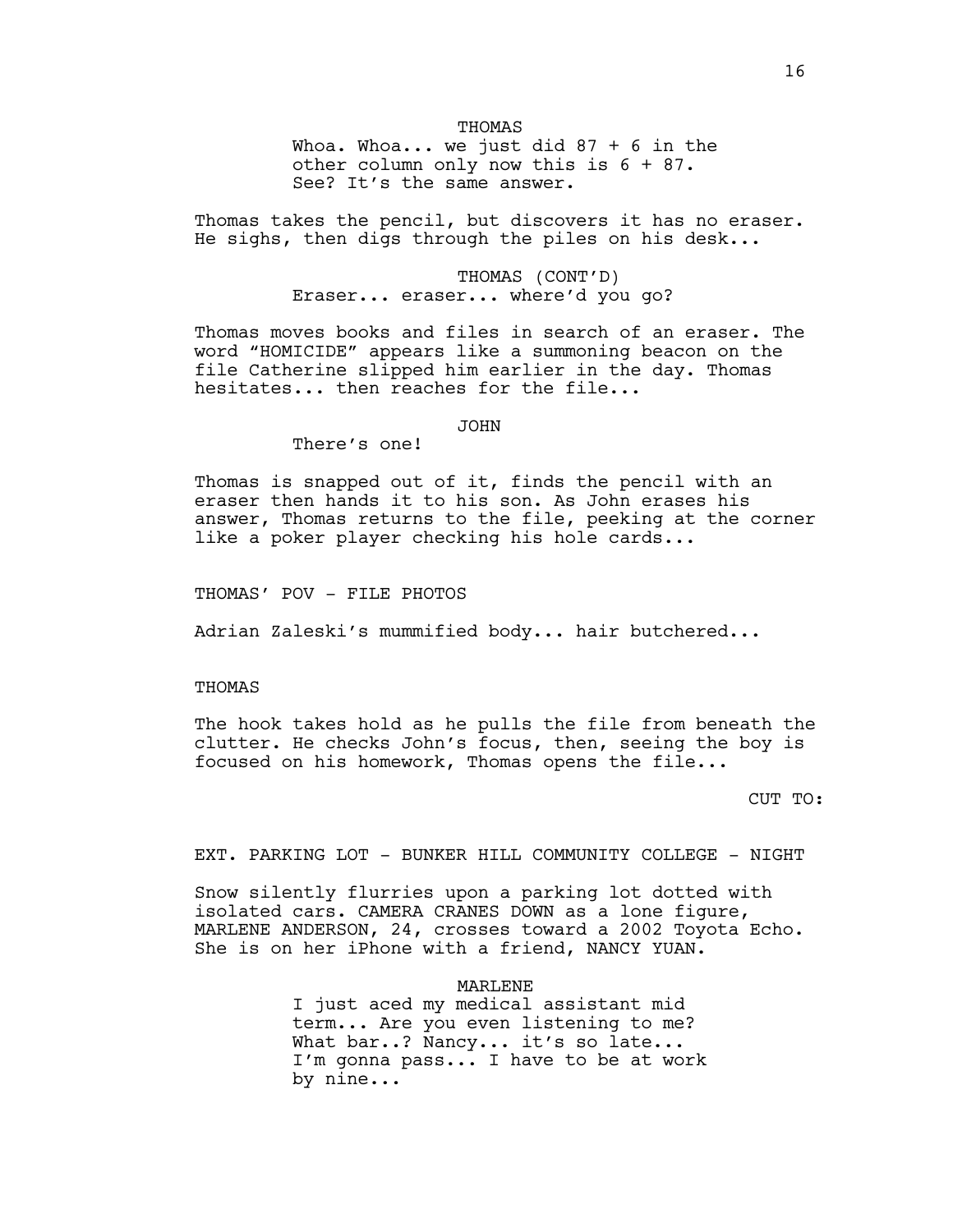CAMERA CONTINUES CRANING DOWN until the roof of a vehicle ENTERS FRAME... REVEALING a man, an ominous male silhouette sitting in the front seat, obscured by interior fog and condensation... watches Marlene cross the lot toward her car.

CUT TO:

INT. CATHERINE'S BEDROOM - CATHERINE'S APARTMENT - NIGHT

Catherine pulls the covers off her bed and lays down. She scrolls through her Smartphone displaying the same images from the Zaleski file Thomas is reading.

Her PHONE VIBRATES. She checks it...

INSERT - CATHERINE'S PHONE

A text message... "*Why did you lie?"*

INT. THOMAS' HOME OFFICE - NIGHT (INTERCUT)

Thomas is alone at his desk. His phone VIBRATES. He answers with a lowered voice. The file is out of sight. He's seen all that he needs at this time...

> CATHERINE I didn't lie. I *have* read all your case studies and reports.

Thomas suppresses a smile... before correcting her...

THOMAS *This* is *not* your case.

CATHERINE So, you *did* look at the file? Why are her arms crossed like that?

THOMAS It's a good question but... not the most important to ask.

### CATHERINE

What is?

After a silence...

THOMAS Where are the others?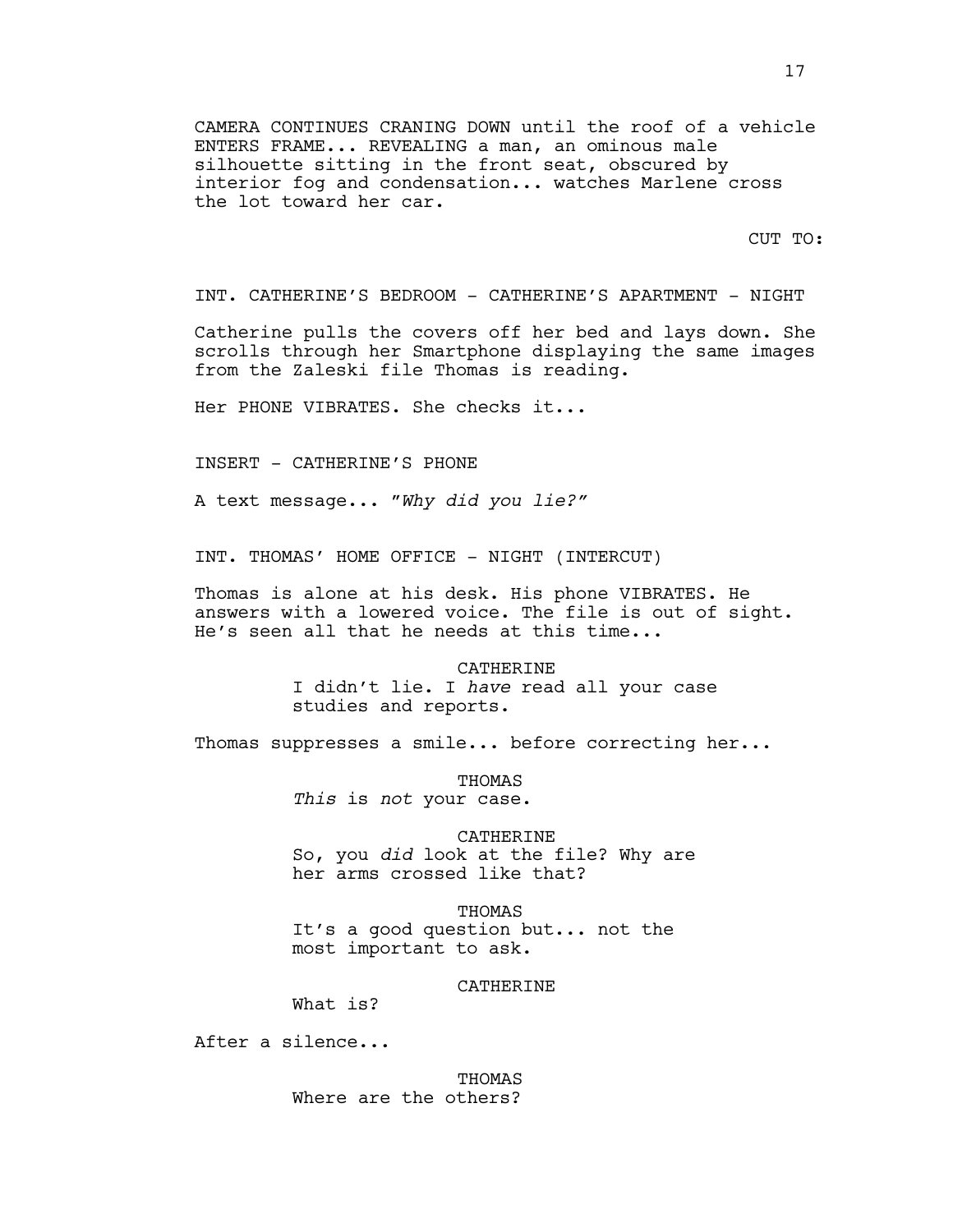## CUT TO:

EXT. PARKING LOT - BUNKER HILL COMMUNITY COLLEGE - NIGHT

Still talking to her friend on the iPhone, Marlene reaches her Toyota. Cold, she climbs inside. As she tries starting the car, Marlene is met only by the dull SICKENING CLICK of a dead battery.

MARLENE

My battery's dead. Please... I have to deal with this.... *my battery died!* I'm not lying to you! I'm in a school parking lot and my battery's dead. I'm calling triple A. Bye.

She hangs up. Her windshield is frosted with condensation causing it to appear opaque as Marlene gets out and walks to the front. As she POPS the hood...

CUT TO:

INT. CATHERINE'S BEDROOM - CATHERINE'S APARTMENT - NIGHT

On the phone with Thomas, Catherine is now pacing and agitated in her bedroom...

> CATHERINE We swept the whole furnace and the surrounding area. There were no other bodies...

Thomas listens to Catherine, slightly shaking his head until... his office DOORKNOB *twists*...

Startled, Thomas suddenly hangs up. His wife, BENEDICTE, enters. She is not being bossy, just knows he will work all night if not encouraged to stop.

### BENEDICTE

Bed?

He looks to Benedicte, loving her very much, and nods.

INT. CATHERINE'S BEDROOM - CATHERINE'S APARTMENT - NIGHT

Catherine re-dials but, receives only his voice mail. As she throws her phone down, hard, on the mattress...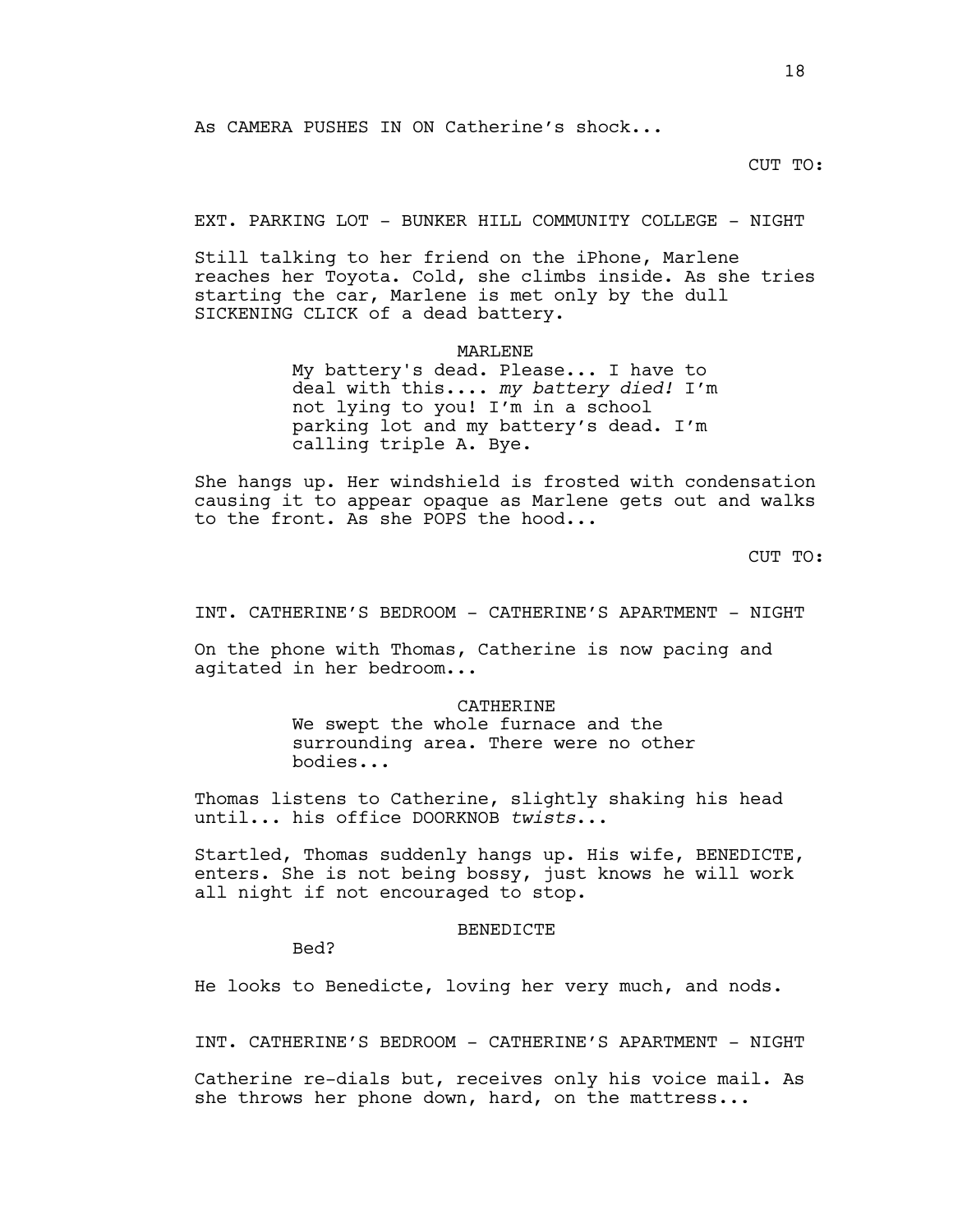EXT. PARKING LOT - BUNKER HILL COMMUNITY COLLEGE - NIGHT

CAMERA REMAINS IN MARLENE'S CAR, looking through the obscuring window as Marlene leans over under the hood and over the engine and tugs some cables.

A male *silhouette* appears beside her. This is ERIC KROGH. Although Eric's sudden appearance startles Marlene, her posture and attitude are quickly accepting of the man.

#### MARLENE

Oh, thank you thank you for showing up! You saved my life. Where's your car?

He gestures behind her. As she turns to look... Eric whips the jumper cables around her neck. She drops her phone. *Clutches* at the cables. He stabs her in the neck area with a syringe. Her body quickly turns limp.

Eric drags Marlene toward the rear of her car. He opens the trunk, and tosses her body inside. He SLAMS the lid.

He returns toward the hood, tossing cables into the back seat. Eric adjusts some engine wires then, SHUTS the hood. He gets into the driver's seat and STARTS the engine.

The car pulls out and soon vanishes into the dark streets, leaving a quiet, nearly empty lot. Soon, all evidence of Marlene's car will be blanketed and gone by the softly falling snow, eerie in the cones of light.

# **END ACT ONE**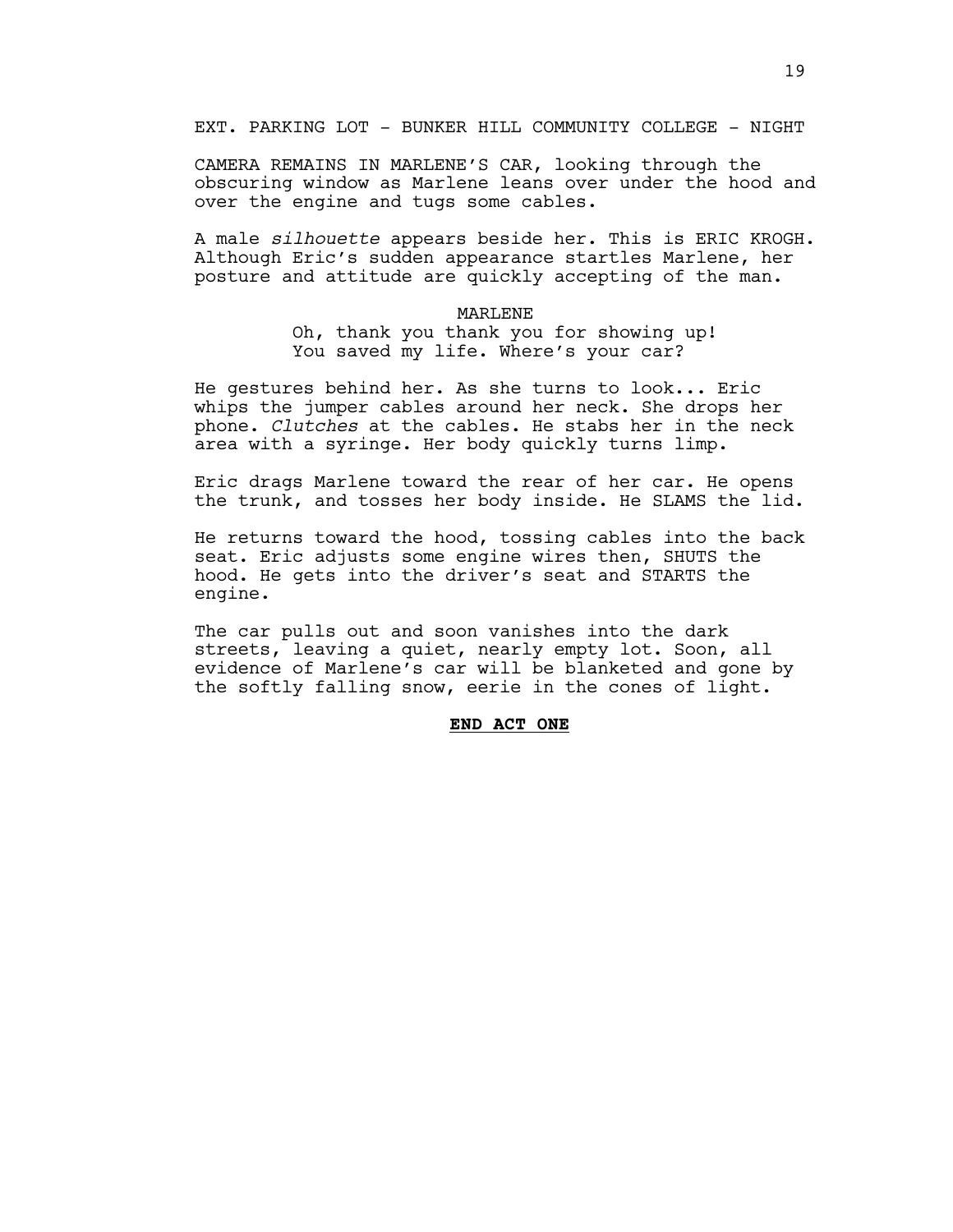### **ACT TWO**

INT. BASEMENT LEVEL - ELECTROPLATING FACTORY - DAY

A flashlight beam splits the total darkness of the factory basement to find the yellow plastic police tape crossing the entrance to the furnace area. Catherine ENTERS FRAME and ducks beneath the ribbon. She raises her iPhone and scrolls through several images and documents before landing on a blueprint of the basement area.

O.S... A CRACK of WOOD... FOOTSTEPS APPROACH. She turns off her flashlight and carefully moves toward the location of the sound...

## CATHERINE'S POV - A SILHOUETTED FORM

Enters the area and holds... breath exhaust visible. The form moves to the furnace, tugs on the door...

### CATHERINE

Alarmed... reaches for her gun. Unhooks the holster strap. CAMERA PUSHES IN as she draws her weapon and, behind cover, clicks on the flashlight!

### FACTORY

Thomas is REVEALED in the beam. Catherine approaches, weapons remaining drawn on him...

# CATHERINE Schaeffer?! What are you doing?

Thomas is excited, buzzed, to be involved in the exploration of this killer. The following use of "*admirer of my work,*" should play as a personal running joke between them and not like members at a WGA meeting.

### **THOMAS**

If you really *were* an admirer of my work, Detective... then, you'd know... although each killer is different, after years of experience and research... common axioms have been established, rules, to all of them. The first...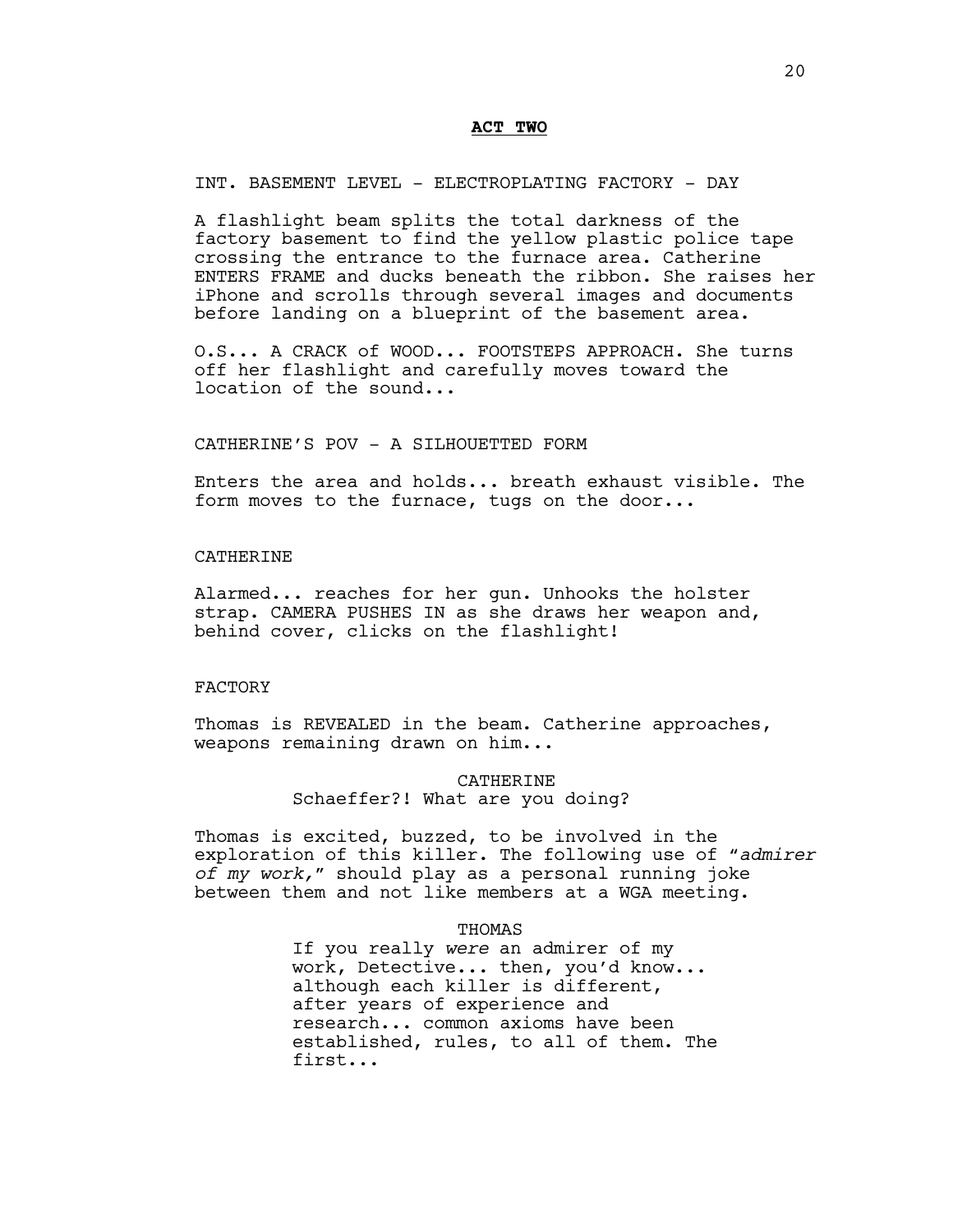### CATHERINE

They don't stop killing until they're captured or die.

THOMAS Second... they keep body parts as trophies or keep the victims' corpse close so they can return to experience the arousal of the murder.

She holsters her weapon and moves to him...

THOMAS (CONT'D) Adrian Zaleski... this vent... as a hiding place, it sucked. Hard to get into and revisit. Have to climb up, crawl inside. He rushed this hiding place. To me, this shows he was inexperienced. She was his first. If he kept her here, the others are here, too. Hidden but, ground level.

She hands him her iPhone displaying the factory blueprints. He looks at it for a few moments, then to Catherine. Thomas gestures for her to follow...

INT. FURTHER INTO THE FACTORY BASEMENT - DAY

Guided by their flashlights, Thomas leads Catherine into an area with a low ceiling and arched coal storage bins that have been bricked up.

From the perspiration and dirt on his clothes and hands, they've been down here awhile yet, he remains a man possessed. Thomas gets down on his hands and knees and pushes against a few bricks. They do not budge. He proceeds to the next bricked in bin and presses against it. Nothing.

#### CATHERINE

We can cover more area, more quickly, if we get a crime scene unit down here.

He doesn't respond while crawling on his hands and knees on the damp mossy floor to the next bin.

> CATHERINE (CONT'D) Or we can come back with a ground penetrating radar system?

He moves to the next archway. In the flashlight beam he notes that there is no mortar around the bricks. He pushes a brick...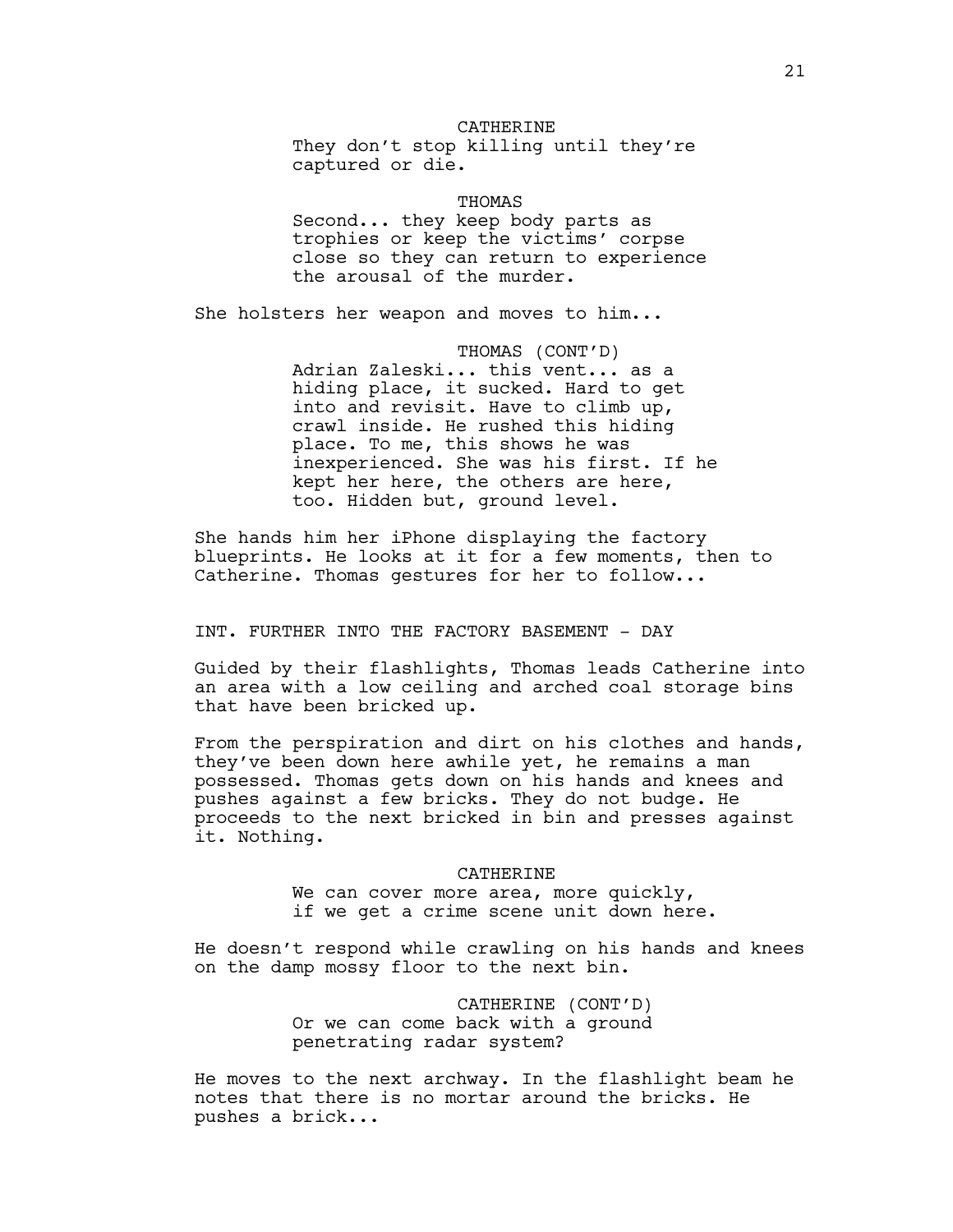with a hollow GRIND of BRICK ON BRICK... the brick moves! Thomas looks back to Catherine. She moves to him and is down on her knees beside him.

He continues to push the brick all the way through, into the storage area. He pushes another and another, creating a foot square opening. She moves to him and is down on her knees beside him...

CAMERA CRAWLS IN OVER their shoulders... and INTO THE GAP in the board... REVEALING the dark cold interior. Catherine places her flashlight in the gap...

Thomas and Catherine quickly cover their mouth and noses. Thomas wretches, turns away from the storage bin holding four dead bodies in various states of decay. Arms crossed. Hair butchered.

CUT TO:

INT. FURTHER INTO THE FACTORY BASEMENT - NIGHT

The area is now active. Uniformed officers. Medical examiners. Demolition crewmen, recruited to help out in the bright work lights.

Not officially on the case, Thomas has left the scene as to not be seen by the detectives.

Dunn is annoyed with Catherine for having disregarded his orders and is also humiliated by his subordinate discovering such a huge case by doing so.

# MIA

Supervising collection of trace evidence at the crime scene, she moves to Catherine...

> MIA Victim on the end... dead just five weeks.

Dunn sees Mia talking to Catherine and moves directly to them. Catherine defers, she is not participating in a political power grab. She wants to stop a killer.

> **CATHERINE** Mia... direct any information to Lieutenant Dunn. He's in charge.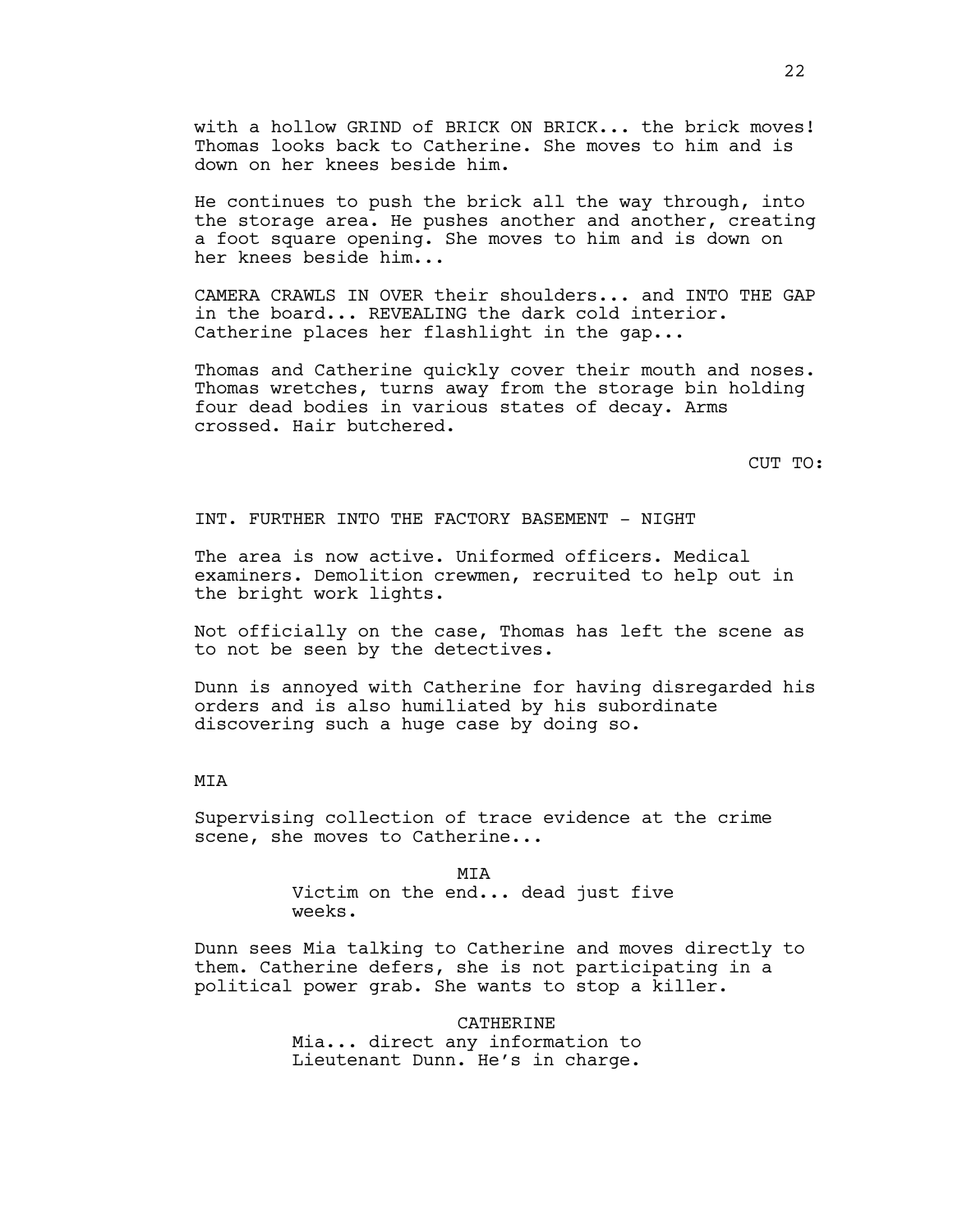Marches through the factory, angry, approaching Dunn, Mia and Catherine, his eyes locked on Catherine...

> BISGAARD Don't you ever go behind my back again.

Catherine is a strong fearless person... but she is shaking at this moment and sincerely contrite...

### CATHERINE

Yes, sir. I'm sorry, Captain Bisgaard.

DUNN

The bodies were discovered over here.

Bisgaard reacts to Dunn, incredulous. Dunn takes a step in the direction of the coal bins but, Bisgaard doesn't follow. The captain knows the answer to the following...

> BISGAARD Did you discover the bodies, Lieutenant Dunn?

DUNN No, Captain. Detective Jensen.

### BISGAARD

Then, Detective Jensen can show me where *she* discovered the bodies, since she is now the officer in charge of this investigation.

Catherine eyes Mia, who suppresses a smile of pride. Molbeck eyes Dunn who glares at Bisgaard. The captain moves to Catherine...

> BISGAARD (CONT'D) From here on out, every time this psycho kills someone and isn't caught... you're going to feel responsible. Some reward, huh, Detective?

Bisgaard eyes Catherine who nods her understanding of the increased responsibility. As Bisgaard walks away...

CUT TO: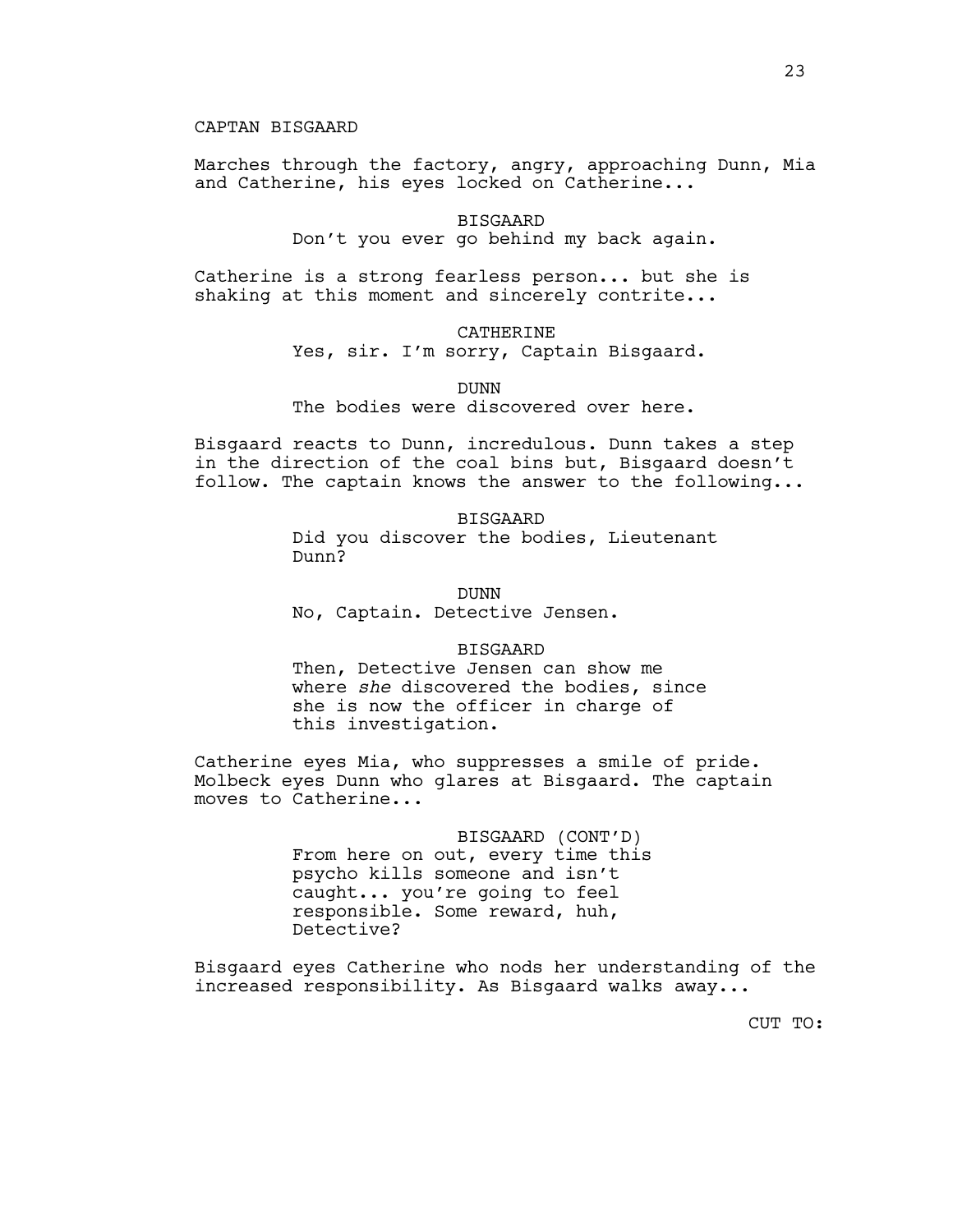### INT. AN ABANDONED ASSEMBLY PLANT - NIGHT

A cold decaying windowless assembly plant with metal conical lamps cast dim overhead circles of light upon the moss dotted floor. Three 4 X 8' sheets of plywood appear to cover a small work pit.

O.S., a car approaches; headlights off. With a startle, the sectional garage door is lifted by Eric Krogh, REVEALING Marlene's Toyota Echo just outside. He climbs back into the car and rolls it into the forgotten assembly plant.

JUMP CUT TO:

### MARLENE'S BACKPACK

Eric unzips it. He pulls out her text books. Flips through, sincerely curious and yet, angered. He throws them on the cold cement floor with a derisive SMACK.

He finds her Medical Assistant mid term, checks it, then sets it aside, carefully...

### THE TRUNK

POPS... REVEALING Marlene, groggy and dazed but fighting for her survival. Duct tape has been wrapped around her head and mouth. Her arms are taped behind her at the elbows. As he reaches in and lifts her by the biceps. As she SCREAMS with pain...

CUT TO:

INT. THOMAS' HOME OFFICE - DAY

Crime scene photos of the most recently discovered victims in the electroplating factory flip past screen on a laptop monitor. These are gruesome and alarming, mummified and decaying expressions frozen in horror.

Catherine is locked on the images while Thomas paces, frustrated...

> THOMAS There's no physical pattern. A blonde. An African American. Asian. An addict. Prostitute. A housewife...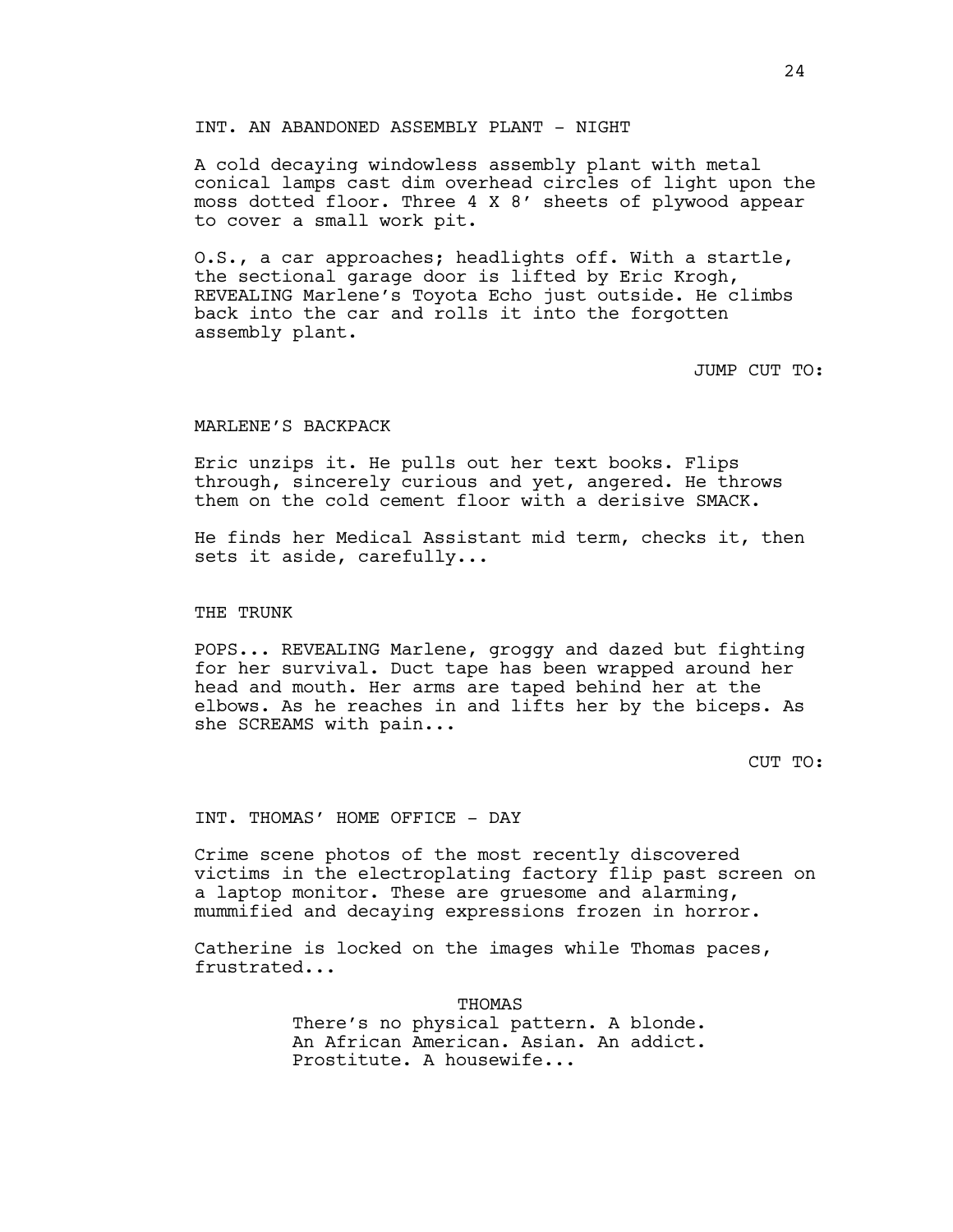## CATHERINE

Addict? Housewife? How do you know? We haven't I.D'd any of the bodies.

Scrolling through the images, he explains each...

# **THOMAS**

Addict... corrosive effects of methamphetamine on the teeth, here... Street walker... syphilitic ulcers and human papilloma virus present on this one... Housewife... wedding ring and birthstone bracelet.

#### CATHERINE

This tab brings up all reported missing females over the last six weeks in Suffolk, Norfolk, Plymouth, Middlesex and Essex counties...

Thomas begins scrolling through them with his finger... SCROLL... SCROLL... SCROLL...

> CATHERINE (CONT'D) I talked to Bisgaard, by the way. He's signed off on you joining the investigation as a consultant.

Thomas eyes her, doubtful.

**THOMAS** 

And with that, admirer of my work... allow me to point out the one trait found in *every* serial killer... they are accomplished liars.

He continues scrolling, dodging a response to officially join the investigation...

### CATHERINE

What's your hesitation with signing on? What's your problem with Bisgaard?

#### THOMAS

Bisgaard's problem is with me. My problem... is with me, too.

He continues scrolling until Catherine reacts to the missing person on the monitor and quickly reaches out to grab his hand and stop him...

CATHERINE

WAIT! THERE!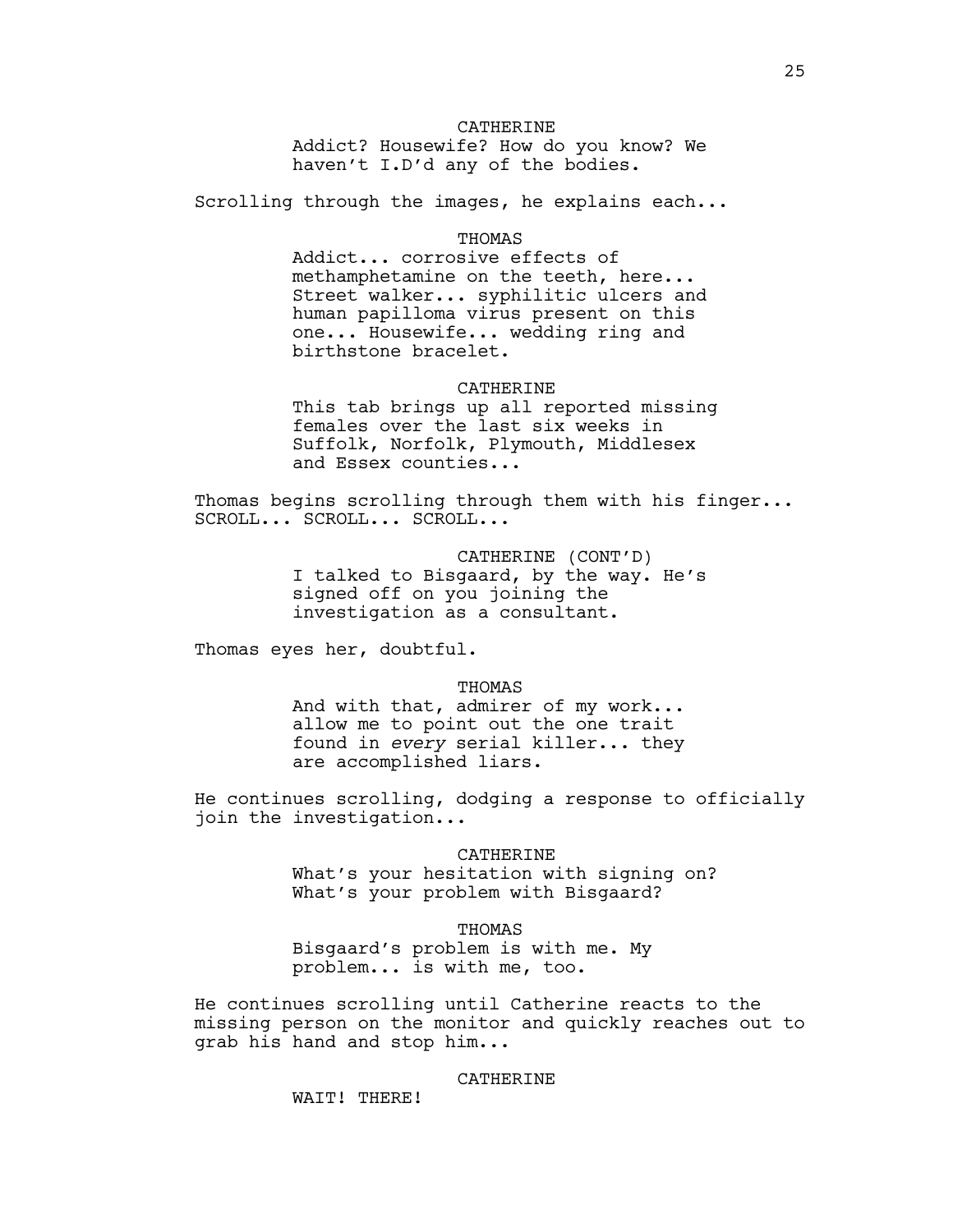### COMPUTER MONITOR

LAKASHA WATKINS smiles in what appears to be a senior class photo from a few years ago. Her hair is pulled back behind her ears displaying her earrings and jewelry.

### THOMAS AND CATHERINE

He awkwardly removes his hand from the laptop screen as Catherine operates and returns to a crime scene photograph of one of the recently discovered victims.

## COMPUTER MONITOR

Catherine spreads her thumb and index finger enlarging the image at the area of the earlobe. The victim is wearing an identical earring.

> CATHERINE (O.S) (CONT'D) Same earring. Lakasha Watkins.

## CATHERINE AND THOMAS

The office door suddenly opens. Benedicte enters carrying a plastic storage box. Without question, everything going on in the office was professional, yet, Thomas tenses, as if caught doing something he was not suppose to be.

Benedicte is surprised by the presence of another person in the office other than Thomas, but does not react with suspicion because the person is an attractive woman.

> CATHERINE (CONT'D) Hello. I'm Catherine.

### BENEDICTE

Benedicte.

## CATHERINE

What a great name.

The two women smile before Catherine collects some files and paperwork. Then, to Thomas...

> CATHERINE (CONT'D) I'll check out Lakasha Watkins.

Thomas sheepishly nods while Catherine exits, smiling as she passes his wife. Benedicte turns and *joking*...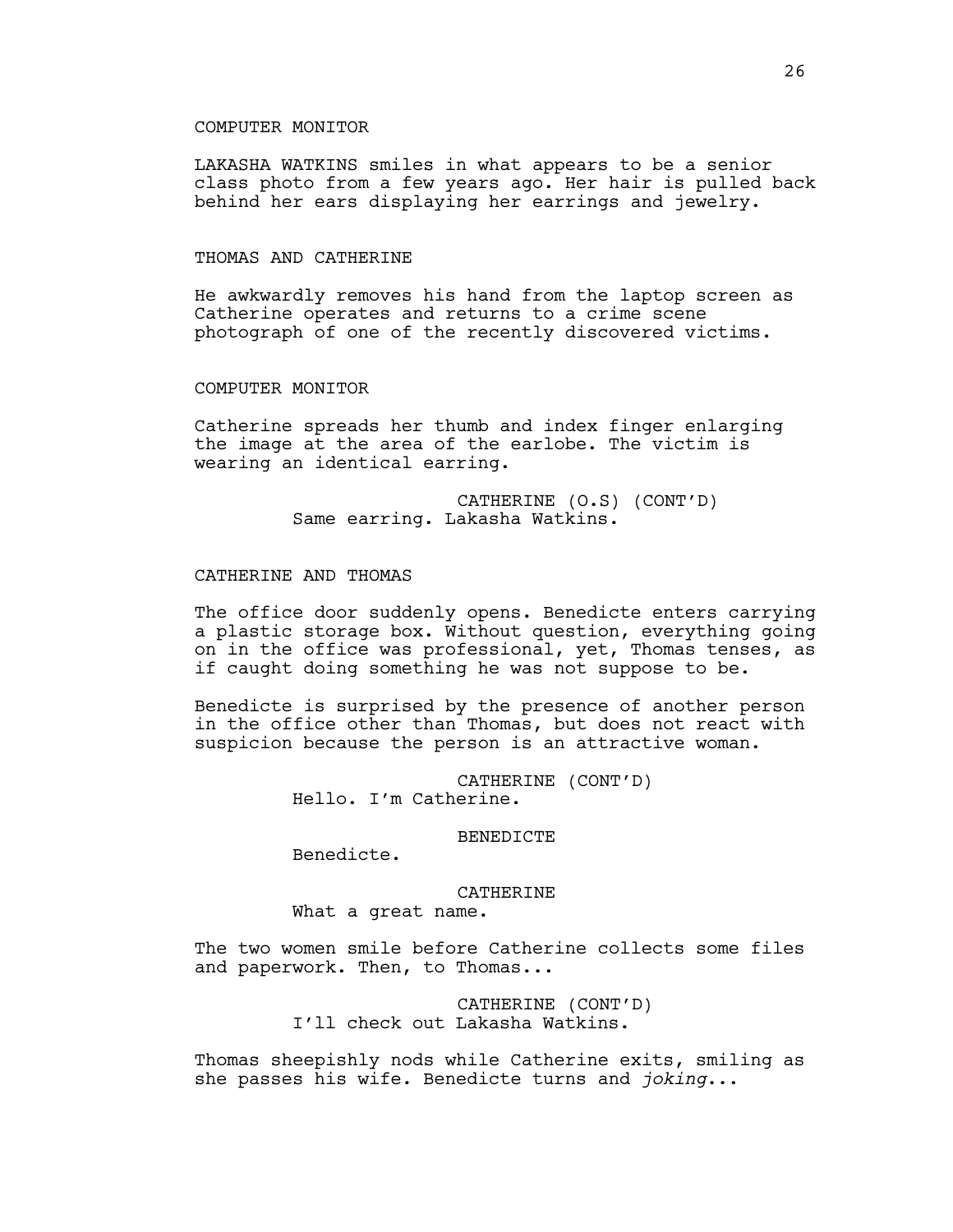### BENEDICTE

How nice that you're so secure with our marriage that you feel you can bring all your "other women" into the house right under my nose.

Thomas smiles... but it fades quickly.

#### **THOMAS**

She's a homicide detective on a serial killer investigation. Works for Bisgaard. Wants my help.

Benedicte is taken aback, caught off guard...

BENEDICTE Oh... In that case, I'd prefer she was the "other woman."

**THOMAS** 

Just this one case. It won't be like the last time.

She moves to him, holds him, not scolding but concerned and reminding...

> **BENEDICTE** "The last time"... I almost lost you. (beat) You almost lost yourself.

As he wraps his arms around her... holds her...

INT. AN ABANDONED ASSEMBLY PLANT - NIGHT

A green Nitrile surgical examination glove clutches a handful of hair attached to Marlene's scalp.

A pair of first responder stainless steel surgical scissors ENTERS FRAME. It cleaves Marlene's hair at a brutish angle. Duct tape across her mouth, greasy rope across her chest, hair falls upon her face. Eric's hand grabs another swath of hair and *PULLS*! She SCREAMS...

LOW ANGLE - ERIC

raises a tube of bright red lipstick INTO FRAME and twists the base. He smells, then tastes the wax and oils.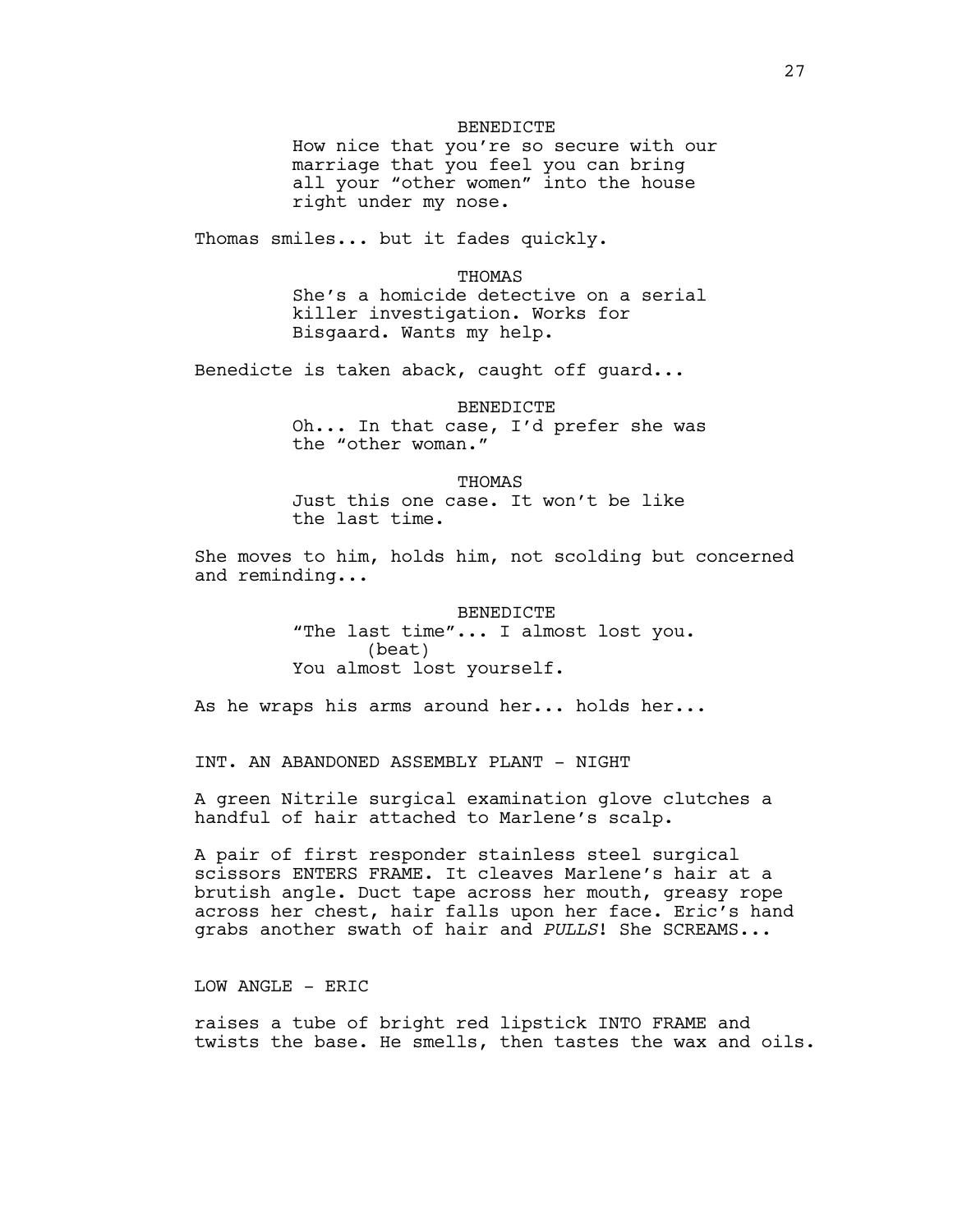## MARLENE AND ERIC

The lipstick touches her lips. Eric tries placing it on her properly, but Marlene resists, pursing her lips inward. The make-up bleeds and smears. Her eye-liner streaks from her tears and perspiration.

Eric's hand grips across her face then, twists, grinds, rubbing in the make up. She whips her head from side to side. Tries to bite him. *SCREAMS! CRIES!*

### ERIC

Draws his hand up to his face, clutching it in the same manner that he just held Marlene. He inhales deep, then licks his palm, *subtly* trembling with arousal. He pulls his hand away. Then, so sweet and intended without menace, Eric delivers a positive compliment...

**ERTC** 

I like it when you cry.

## WIDE

Marlene is naked, tied to a chair. Eric moves from her to the center of the assembly plant. He picks up one of the plywood boards and slides it aside revealing a 3 x 6 foot pit with, what appears to be, an open coffin inside.

> ERIC (CONT'D) But, don't cry. This is a happy story with a happy ending. I'm changing your life.

He suddenly, *violently,* grabs Marlene's head and pulls her out of the chair. He drags Marlene, by her hair across the floor and throws her into the pit.

THE PIT

Eric leaps inside and pushes Marlene down into the coffin as he reaches up, grabs the lid and SLAMS IT DOWN...

CUT TO:

INT. CONFERENCE ROOM - POLICE STATION - DAY

Urgent and focused, Catherine establishes the conference room as a headquarters. A flow chart displays crime scene photos. Maps are circled at the location of the electroplating factory. Molbeck sets up some computers.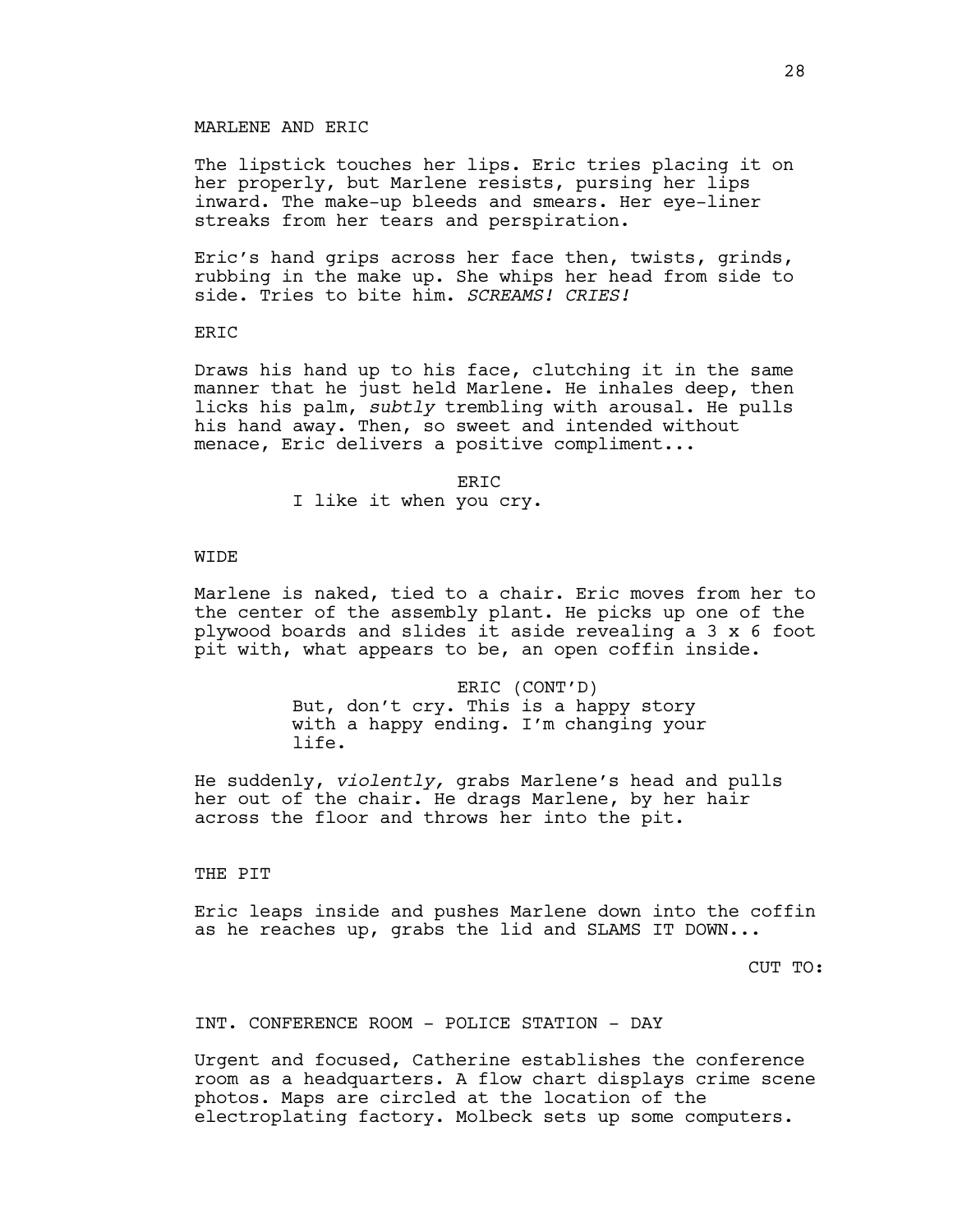### CATHERINE

Jerry... what's the status on locating factories that used cadmium and lead?

MOLBECK

I'm on it. It's slow going because factories want to hide that info from EPA-types.

Bisgaard arrives for work, briefcase in hand, coat over his arm. He steps inside, pleased with the progress.

BISGAARD

Looks good. I'm thinking you should bring a forensic psychologist on board.

Catherine remains composed but is relieved that the chief has broached the subject. As she is about to respond...

> BISGAARD (CONT'D) Call Russ Ketteringham at MIT.

Although nervous, Catherine projects confidence...

CATHERINE I'd like to bring on Thomas Schaeffer.

Bisgaard holds, pissed. Molbeck looks up, shocked, and checks Bisgaard's reaction.

> CATHERINE (CONT'D) Schaeffer was responsible for my discovery of the bodies in the factory.

> > BISGAARD

Thomas Schaeffer can get in too far. Loses himself. It causes mistakes... people get hurt.

**CATHERINE** 

Look... sir... I've read about the last investigation that you contracted him. He... *you*... together... solved it.

Unbeknownst to Bisgaard, Thomas appears in the doorway with a briefcase, ready for work. Catherine tenses...

BISGAARD

If you've read about that case, then what you know is that there were six murders in Suffolk county. The killer numbered the victims.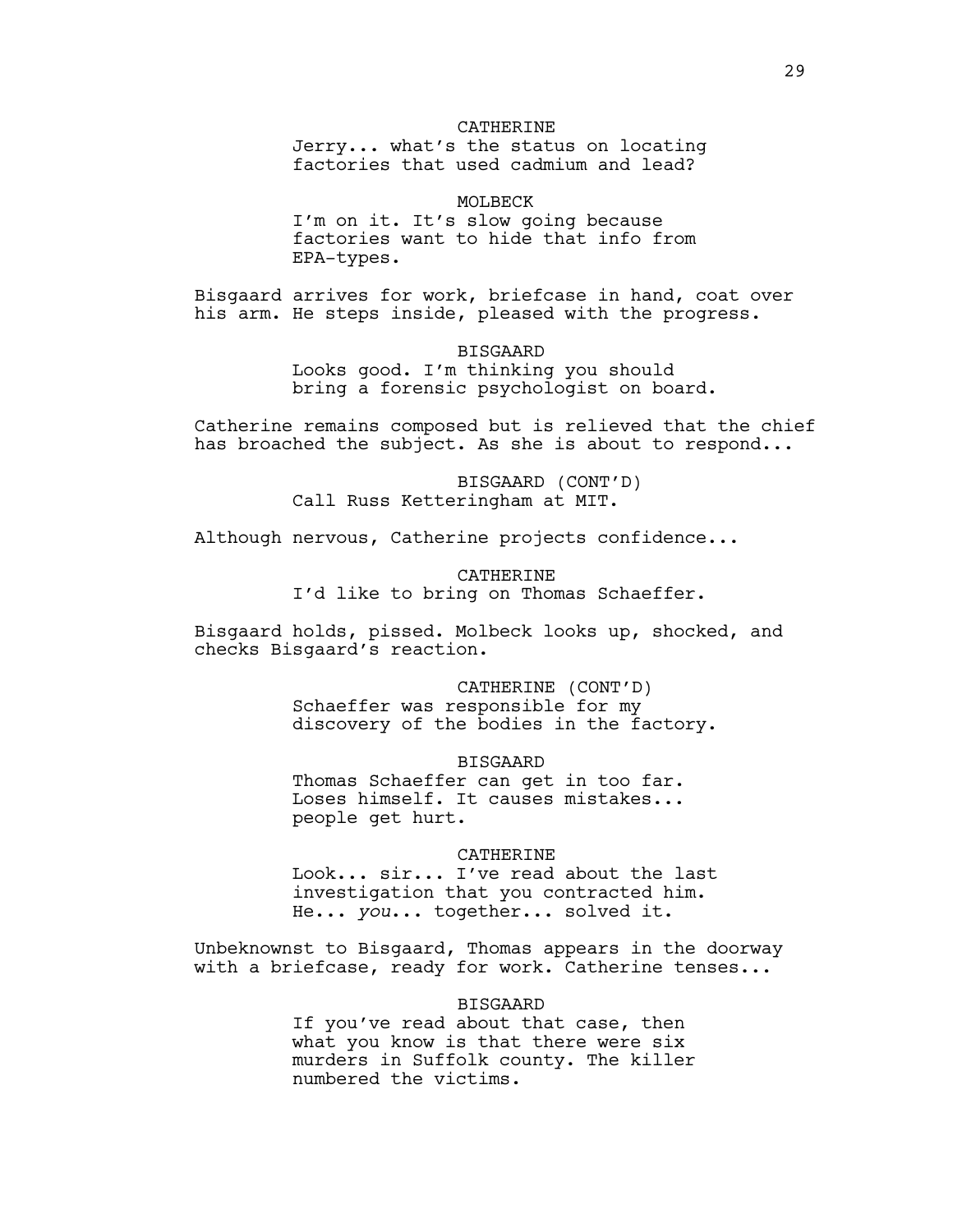### CATHERINE

With a Roman numeral. One through six, on the left hand.

### BISGAARD

Schaeffer wrote up a profile, explained the reason for the numbers on the hand... motive for the killer... down to the area of Boston where he lived. But, there were some leaps in his profile. Loose ends. Schaeffer believed he understood the killer; was certain. I went with him and it did lead to trace evidence which led to an arrest. Jared Lee Hayward.

#### THOMAS

Hanged himself in his cell.

Bisgaard turns and sees Thomas in the doorway. Bisgaard looks back at Catherine, annoyed and embarrassed.

## BISGAARD

So, what, you weren't asking me, you were telling me?

THOMAS You mean you haven't talked to him?

#### CATHERINE

The murders stopped. And that's what we're after.

#### BISGAARD

What you don't know... what the press never got a hold of... is that three months later FBI office in Philly alerted us about a murder in Trenton. (beat) Roman numeral seven cut into the victim's left hand.

Bisgaard eyes Thomas who looks to the floor...

BISGAARD (CONT'D) It never happened again.

CATHERINE Serial killers just don't decide to stop. It had to be a copycat.

BISGAARD

We'll never know.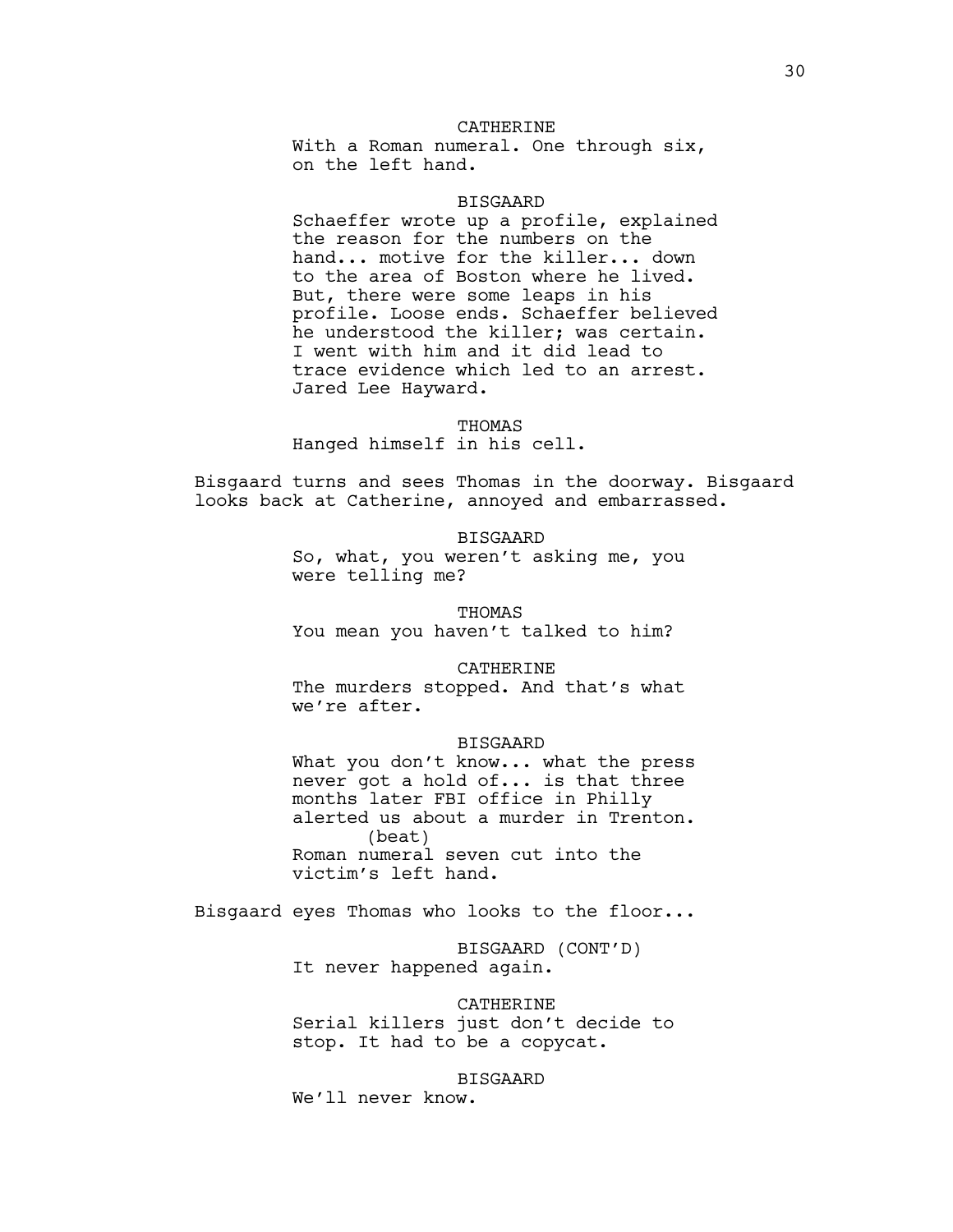# THOMAS

No one took that harder than me, Frank.

Catherine steps forward... passionate but, respectful...

#### CATHERINE

With respect, sir... I don't want to be out of line... we're all after the same thing. I believe that with all of us... we get that fast and we get it right.

Bisgaard eyes her, looks to Thomas. He looks back to Catherine and offers a begrudging nod of approval before exiting the conference room without a word to Thomas...

CUT TO BLACK:

INT. AN ABANDONED ASSEMBLY PLANT - DAY

A metal lid is removed REVEALING a six inch hole. The assembly plant pendant lamps flood into the coffin...

## MARLENE

Gulps at the fresh air flowing into the box...

MARLENE'S POV - HOLE

Eric looks into the hole. With a child-like sincerity...

ERIC

Being afraid is from not knowing what's going to happen... so, don't be afraid. We both know what's going to happen. Death... makes everything equal. (cold and lifeless) Now... do like I said.

# MARLENE

SOBBING... she crosses her arms like the previously discovered victims. After a moment, the lid covers the hole. MARLENE'S SCREAM ECHOES as FRAME RETURNS TO BLACK.

### **END ACT TWO**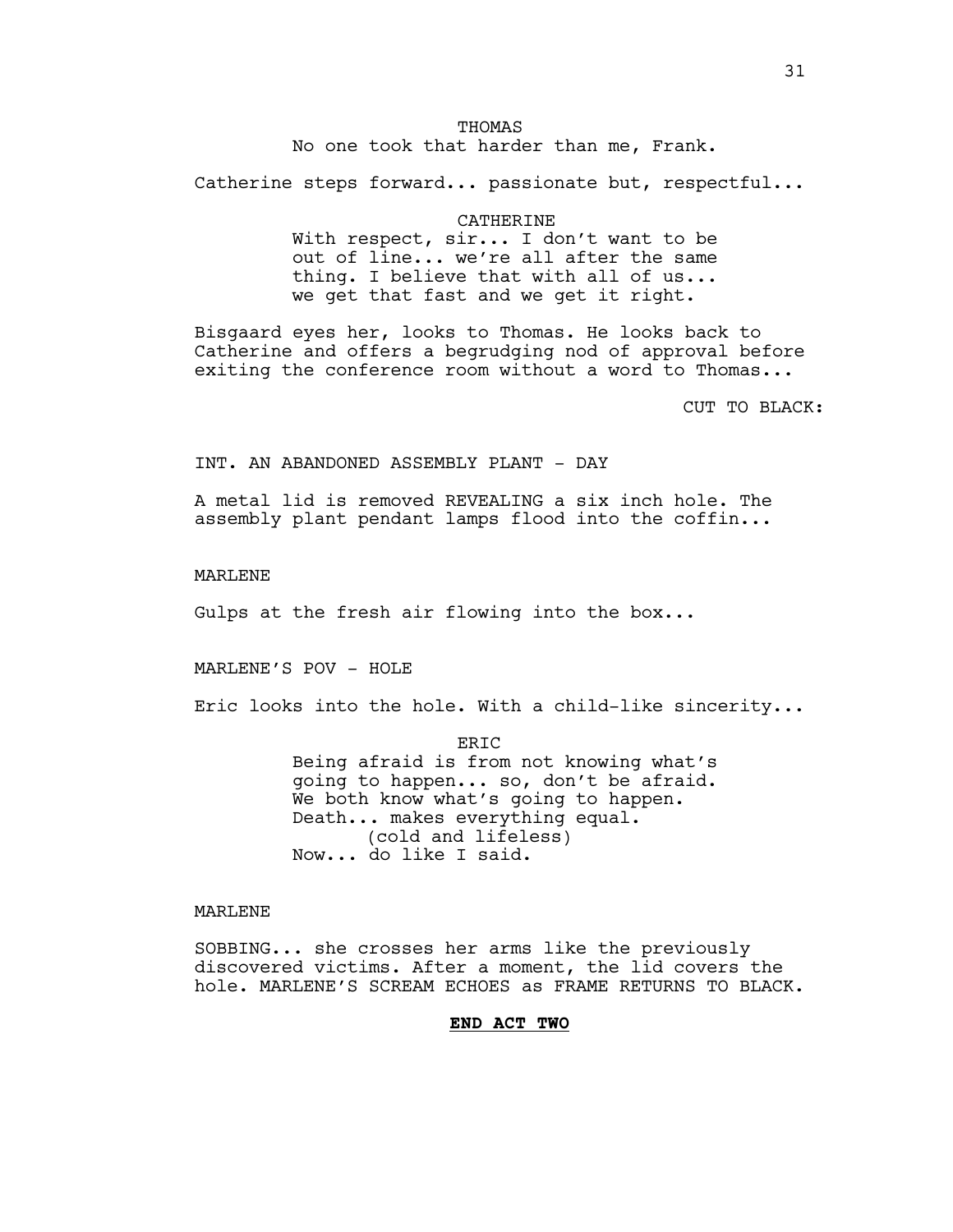## **ACT THREE**

## INT. LAKASHA WATKINS' APARTMENT HALLWAY - DAY

Catherine and Thomas stand at a modest income apartment doorway at the top of a second floor landing. The door is marked "Watkins." JAMES WATKINS, early 40s, steps up upon the landing from the stairs. He appears heartbroken and especially rattled as the two detectives place latex gloves over their hands.

### CATHERINE

Mr. Watkins... maybe it's best I take a look inside your daughter's apartment, first.

## INT. LAKASHA WATKINS' APARTMENT - DAY

The door opens on the single apartment. Catherine has an initial peek inside, but there is nothing visibly jarring. No signs of violence. The three enter.

Mr. Watkins is overcome with emotion. He tries remaining composed but, Catherine must help him to a chair. Thomas certainly is empathetic with the father, however, he studies him, as if writing a profile.

Catherine moves to the father, comforting...

JAMES WATKINS I'm sorry. I'm sorry. I told myself I wouldn't cry comin' here.

### CATHERINE

Mr. Watkins... cry all you need. I can't even imagine how you feel... but to find who did this... I have to ask you some questions about Lakasha.

Watkins nods, understands...

CATHERINE (CONT'D) When was the last time you saw her?

JAMES WATKINS Six weeks ago. Called; nothing. Came here; knocked. Saw her car was gone. After a week I got worried it might be Michael and called you. The police.

## CATHERINE

Michael?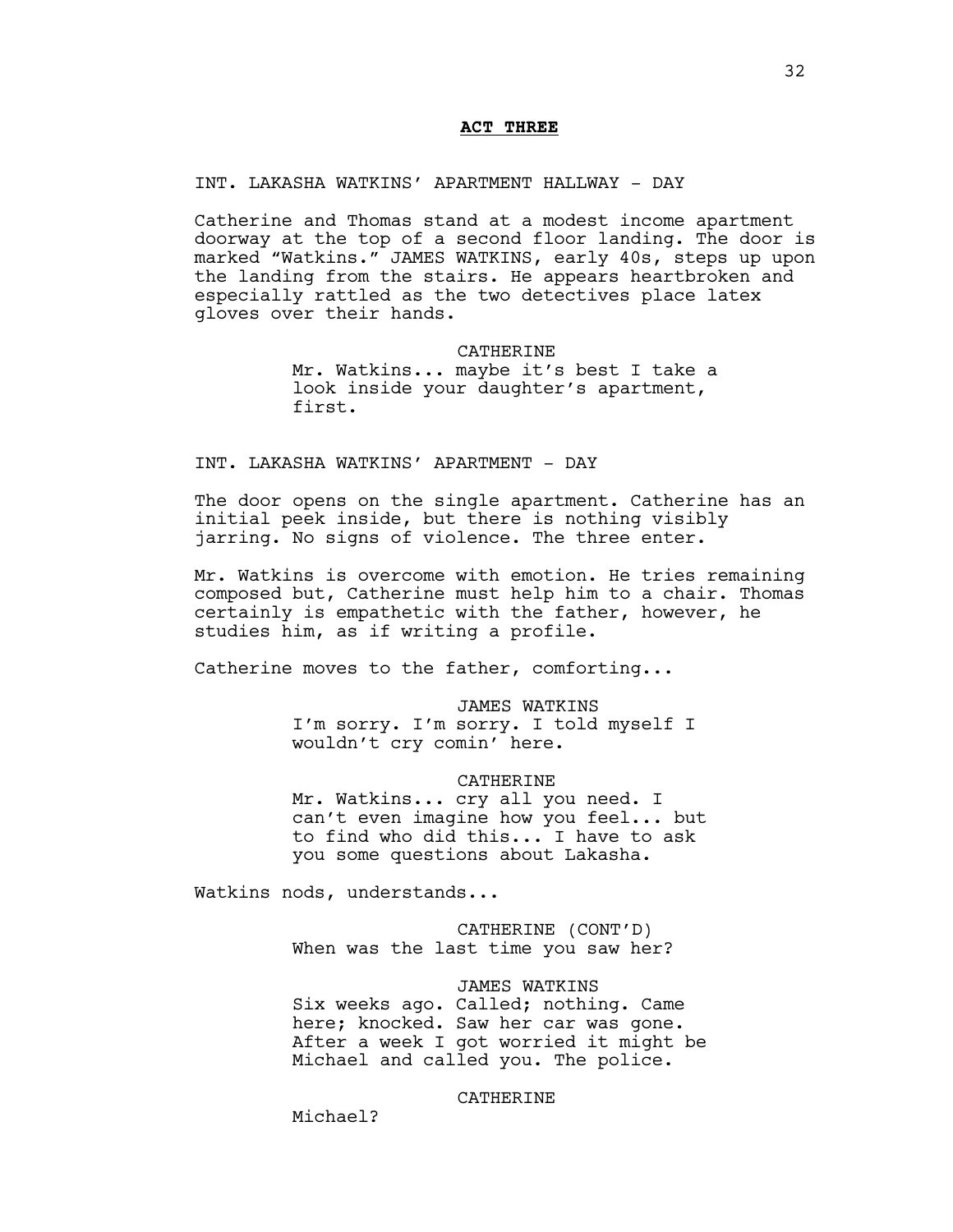### JAMES WATKINS

I'd never call him her husband. Husbands don't hit their wives. She'd tell me it was her fault. But, then, she just up and left him. I got her this place and a little used blue Ford to help turn it around. And she was... She really was turning it around...

Thomas reacts, then without excusing himself or giving a reason, turns and exits toward the bedroom hallway...

INT. BEDROOM - LAKASHA WATKINS' APARTMENT - DAY

Thomas opens Lakasha Watkins' bedroom door. He doesn't just "*have a look around*," Thomas imagines this as *his* room. He opens the closet and flips through the clothes, bordering on inappropriate. He spots an iPod in a player.

INT. LAKASHA WATKINS APARTMENT - DAY

As Catherine questions Mr. Watkins... "Fly" by Nicki Minaj and Rhianna BLASTS from the BEDROOM. They pause, anticipating it will turn off, however... it continues.

INT. BEDROOM - LAKASHA WATKINS' APARTMENT - DAY

Thomas's manner is contrary to the music. He paces with a five page legal document in his hand. Catherine enters and turns off the iPod...

> THOMAS Her divorce settlement. The top sheet's been torn off. Angry. He did it. He's been in this room.

Catherine is shocked. She eyes the sheet, listens...

THOMAS (CONT'D) When we find where he lives or kills them... this page will be there. So will other rewards, trophies, all belonging to the other victims.

Catherine reacts, uncertain, as if "how do you know?"

THOMAS (CONT'D) Lakasha was trying to improve her life. Her dad just said she left an abusive husband.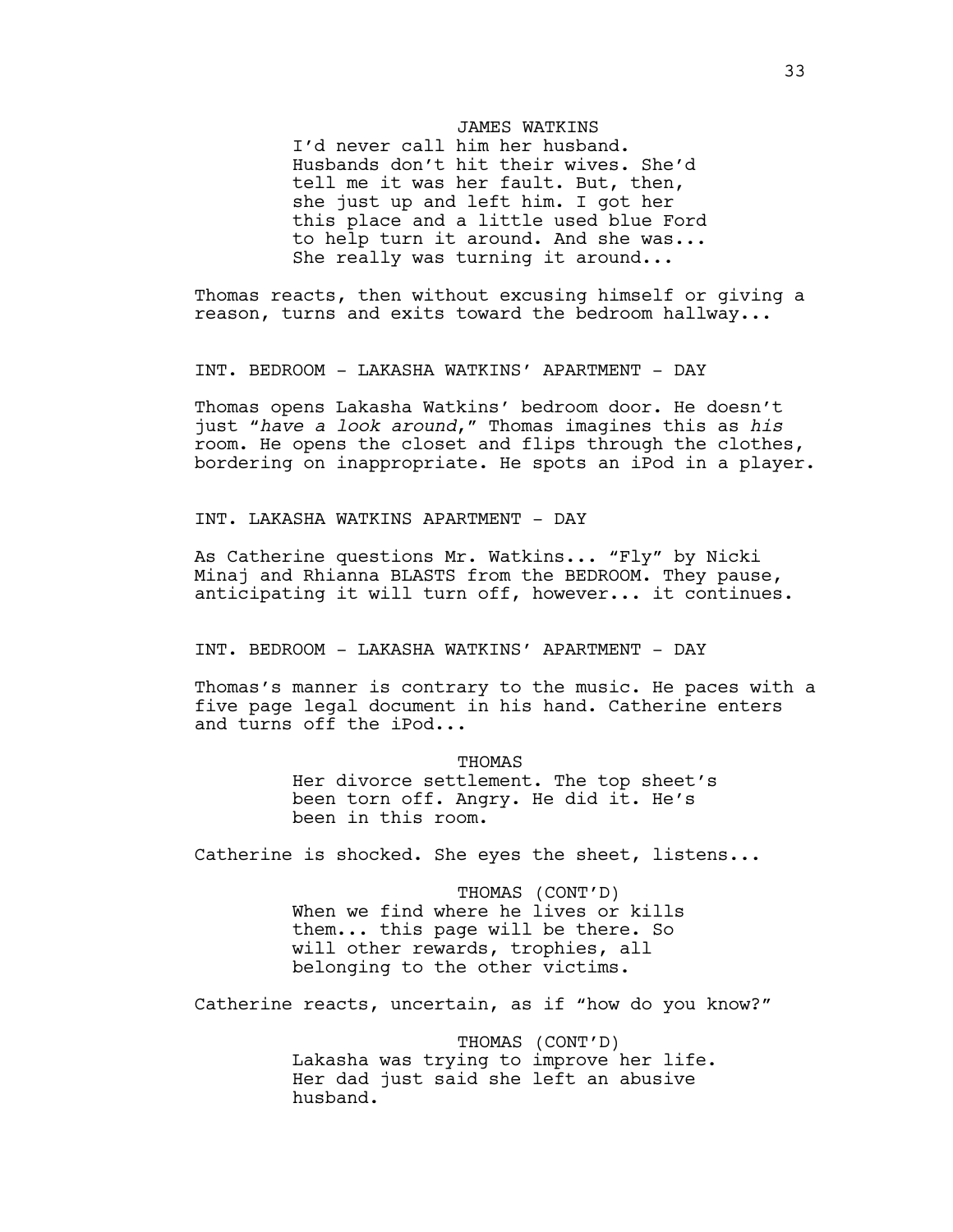He points to the bag of clothes in the closet...

THOMAS (CONT'D) Clothes to Goodwill. Her iPod is loaded with nothing but motivational and spiritual music. Her life was in transition.

### CATHERINE

The crossed arms... it was used as a symbol of transition to another "life."

#### THOMAS

That's the pattern. Not physical. *Internal*. His victims were all trying to improve themselves. Adrian sent money home to Russia. Lakasha Watkins divorced her abusive husband. We'll find all of them were trying to make a better life.

(beat)

He must kill them... because he *cannot* improve his life. *He* can't get ahead. He's... too, whatever, ugly? Stupid? No social skills? He has no control over this. He cannot improve *his* life... so, he won't allow them to improve *theirs*. In fact, he humiliates them for trying.

#### CATHERINE

Works at a job he feels is menial.

### THOMAS

Right, so, he doesn't make much money. They're not attracted to him... so his job... lets them trust him or, makes him not a threat. An invisible person. They've seen him, before. Are familiar with him. That's why she let him in. A uniform? Repairman? Delivery person? It's a job where he can come across, has access to, women in transition.

Catherine is awed by him, yet... she has questions...

#### CATHERINE

Thomas... you got all that just from being in her room?

He appears uncomfortable... gauges their connection...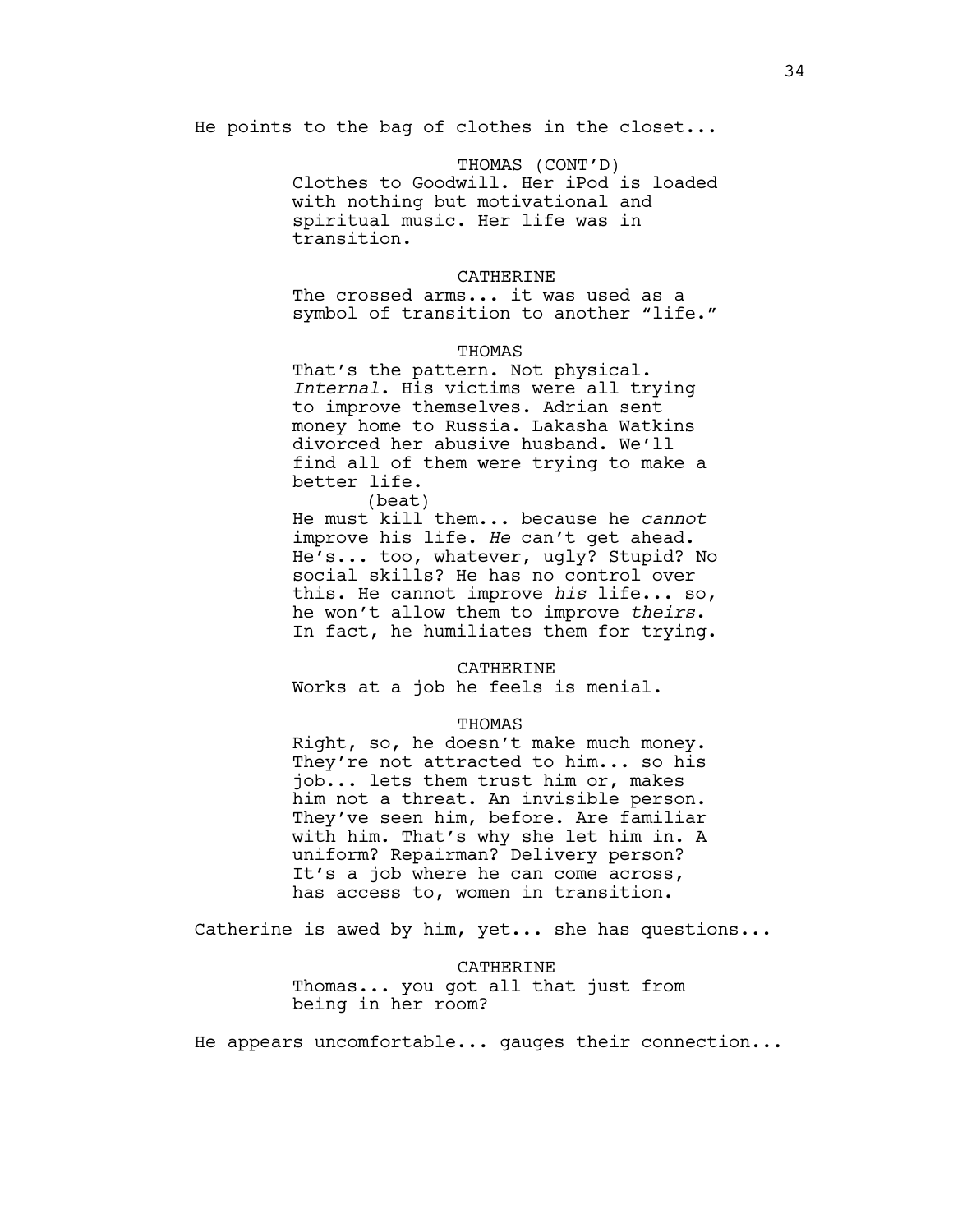#### THOMAS

I can feel it... the level of fear in the moment Lakasha realized that the person she let in here, that she thought she knew... was a lie. He gets off on *that* moment... the second he's actually transforming another life... and she knows it, too. That she's about to die.

He looks to her... knowingly.

THOMAS (CONT'D) Have you ever trusted anyone who turned out to be not what you believed?

The question rattles her. Without answering, she exits the room. As he looks into a mirror on the vanity...

CUT TO:

INT. CONFERENCE ROOM - POLICE STATION - DAY

Projected images of houses and apartments SCROLL and are positioned over a map of the Boston area.

#### MOLBECK

Two facilities in Boston have used Nickel Cadmium. A battery factory down in Bristol still makes re-chargeables and an abandoned, assembly plant that was a sub-contractor in manufacturing black and white T.V. tubes. (beat) *That* assembly plant is... a mile from the factory where we found the bodies.

CUT TO BLACK:

### INT. AN ABANDONED ASSEMBLY PLANT - DAY

A hole opens within the BLACK FRAME. Eric's eyes appear in the circle as he checks down the tube into the coffin.

He opens a can of FancyFeast cat food and taps it against the lip of the hole, spilling the contents down the pipe.

EXT. OLD MANUFACTURING DISTRICT - DAY

An unmarked police vehicle drives through a forgotten manufacturing district, appearing like an urban war zone.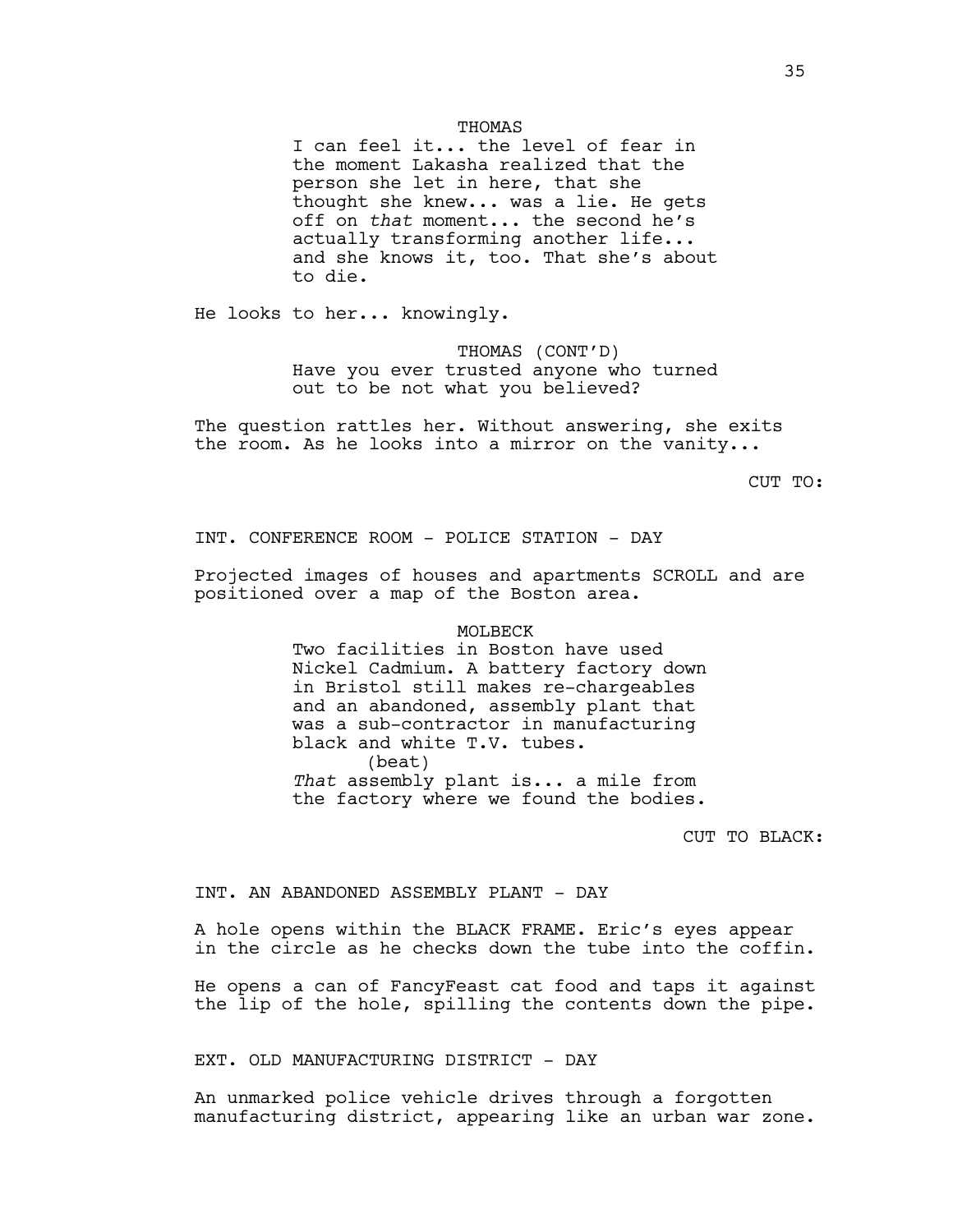INT. UNMARKED CAR - DAY

Catherine drives while she and Thomas scan the area. He consults the vehicle's GPS.

#### THOMAS

# GPS says it's here.

EXT. OLD MANUFACTURING DISTRICT - DAY

CAMERA TRACKS across the urban apocalyptic landscape as Catherine and Thomas ENTER FRAME. The area has clearly become a dumping ground. Old sofas, shopping carts, dumpsters and auto shells litter the terrain.

Amongst all the discards and trash... hidden in the yard... a blue 2003 Ford Focus, license plates removed... Catherine checks the VIN on the dash.

> **CATHERINE** 2003 blue Ford. Lakasha Watkins' car.

Thomas nods. Catherine unhooks a radio off her belt...

CATHERINE (CONT'D) Molbeck, this is Jensen. Requesting backup unit at...

INT. AN ABANDONED ASSEMBLY PLANT - DAY

Eric drops the empty FancyFeast can into the hole. O.S., a near-distant CAR ENGINE CUTS OUT. Eric holds, listens.

EXT. AN ABANDONED ASSEMBLY PLANT - DAY

Catherine and Thomas park the car out of sight, then quietly close the doors. She takes the lead. Removing her pistol from her holster, Catherine approaches the building. O.S., inside the assembly plant... a CRASH!

Catherine hustles to the building. Thomas follows, but without tactical training is more hesitant. Aware of the risk Thomas is taking, Catherine gauges his position and attitude, gesturing for Thomas to get closer to the wall before she searches for any available opening into the building...

*Inside*... MUTED AND LOW, but present, a WOMAN SCREAMS. Catherine kicks and BURSTS OPEN the frail metal door!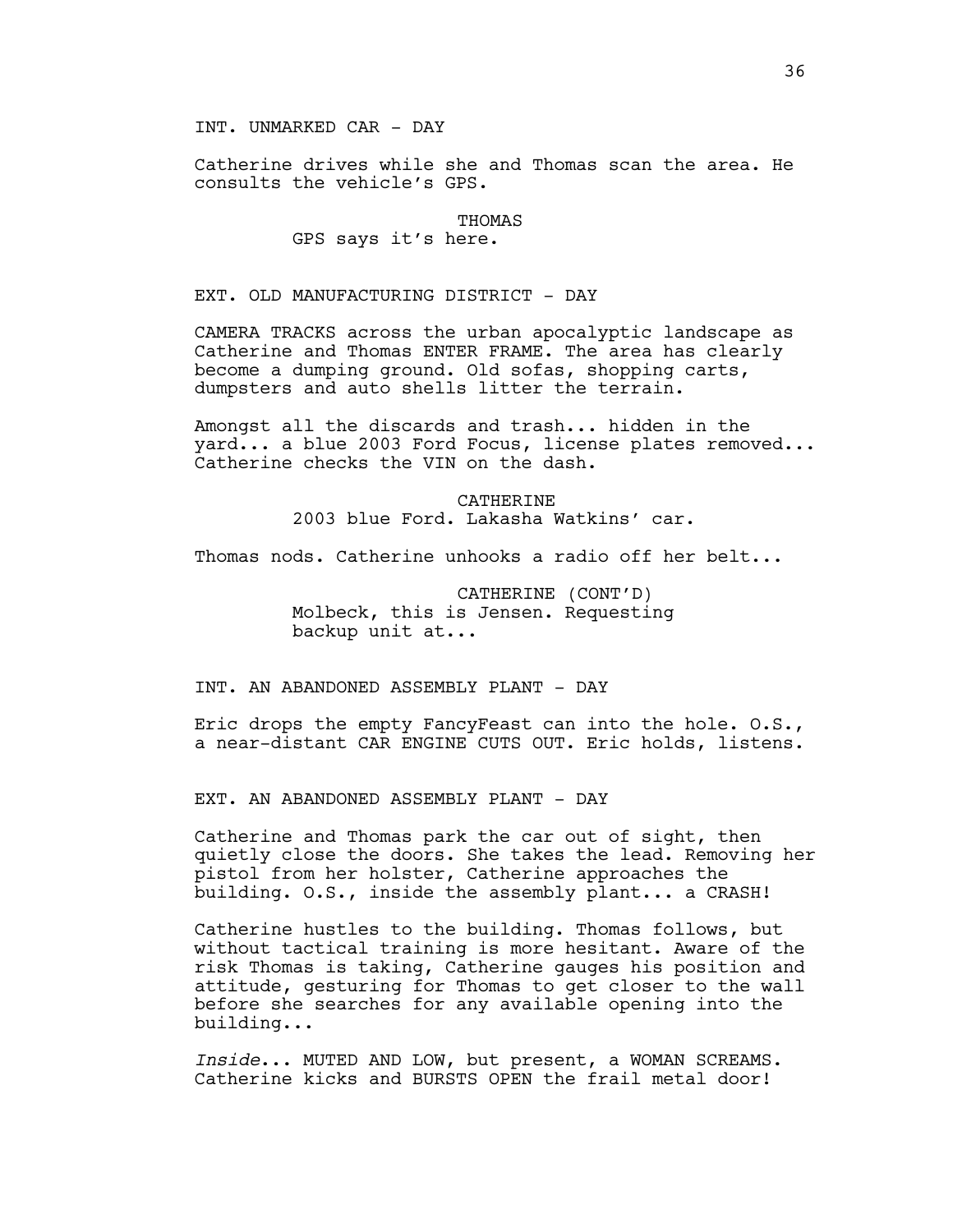## INT. ABANDONED ASSEMBLY PLANT - DAY

Catherine charges inside.

## **CATHERINE** BOSTON POLICE OFFICERS! I AM ARMED!

The FAINT SCREAMS are hard to pinpoint. She and Thomas look everywhere, frantic. The rafters. Storage units.

Thomas finally looks to the ground and considers the three plywood boards. He moves one aside and discovers the coffin in the hidden pit.

#### THOMAS

### CATHERINE!

The detective hustles over and kicks aside the boards. She jumps into the pit and finds the coffin secured with a Master key lock. Thomas climbs down into the pit with Catherine as she holsters her gun and hurriedly removes a pick and tension rod from a small kit in her coat.

Thomas screws off and removes the lid. The odor is overwhelming, but both keep it together.

#### CATHERINE

Hang on. Boston police. We'll have you out in a second.

Catherine works the lock and in a moment, picks it open.

Catherine helps Marlene out of the coffin, terrified and looking around for Eric. Thomas wraps his coat over her.

> CATHERINE (CONT'D) No. No. You're safe. You're safe. (to Thomas) Take her out to the car. There's a blanket in the trunk. Radio Molbeck that we need EMTs.

THOMAS I can't leave you alone here...

She draws her pistol and eyes him...

### CATHERINE

I'm not alone.

Thomas nods, takes Catherine's radio, and starts toward the assembly plant door with Marlene.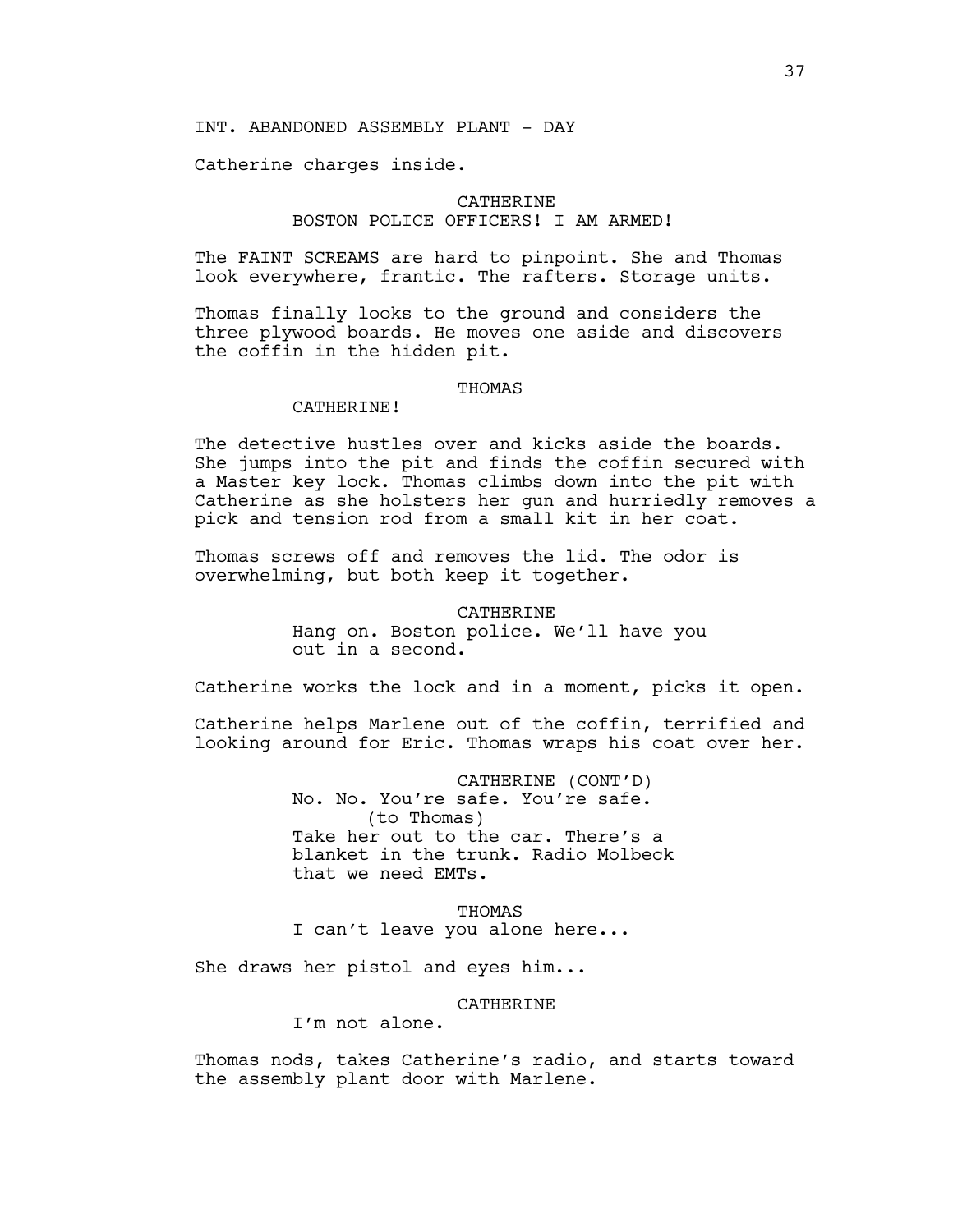Catherine looks into the coffin. Amongst the vomit, feces, and cat food tins, the roof of the coffin has been scratched by multiple victims.

### THOMAS & MARLENE

Move through the obstacles of clutter toward the door. With a shock... Eric suddenly appears *BEHIND THEM*! Thomas never sees it coming or gets a look at Eric as the killer *clubs Thomas* who falls, unconscious, to the ground.

Concurrently, Marlene nearly loses consciousness with fear. She runs, escapes, out the open door.

### CATHERINE

Holds in the pit... weapon ready. Like his attack on Thomas, Eric charges *FROM BEHIND* Catherine and knocks her down, face first, into the coffin.

### CATHERINE'S GUN

Falls into the coffin near her knees...

### IN THE COFFIN

Catherine is face down in the grime, unable to turn around onto her back or reach her gun. The LID SLAMS! Catherine bangs on the sides. SCREAMS; terrified!

## ERIC

Finds the Master lock and loops it through the hasp. As he tries to lock it, the pin will not engage.

# ERIC

Rushed, Eric settles for the lock looped through the hasp. Catherine cannot get out. He climbs out of the pit and races off toward the door.

EXT. ABANDONED FACTORY DISTRICT - DAY

MARLENE!

Naked, Marlene runs through the freezing air amongst the glass and garbage around the area. She ducks into and crawls up in a large discarded sewer pipe.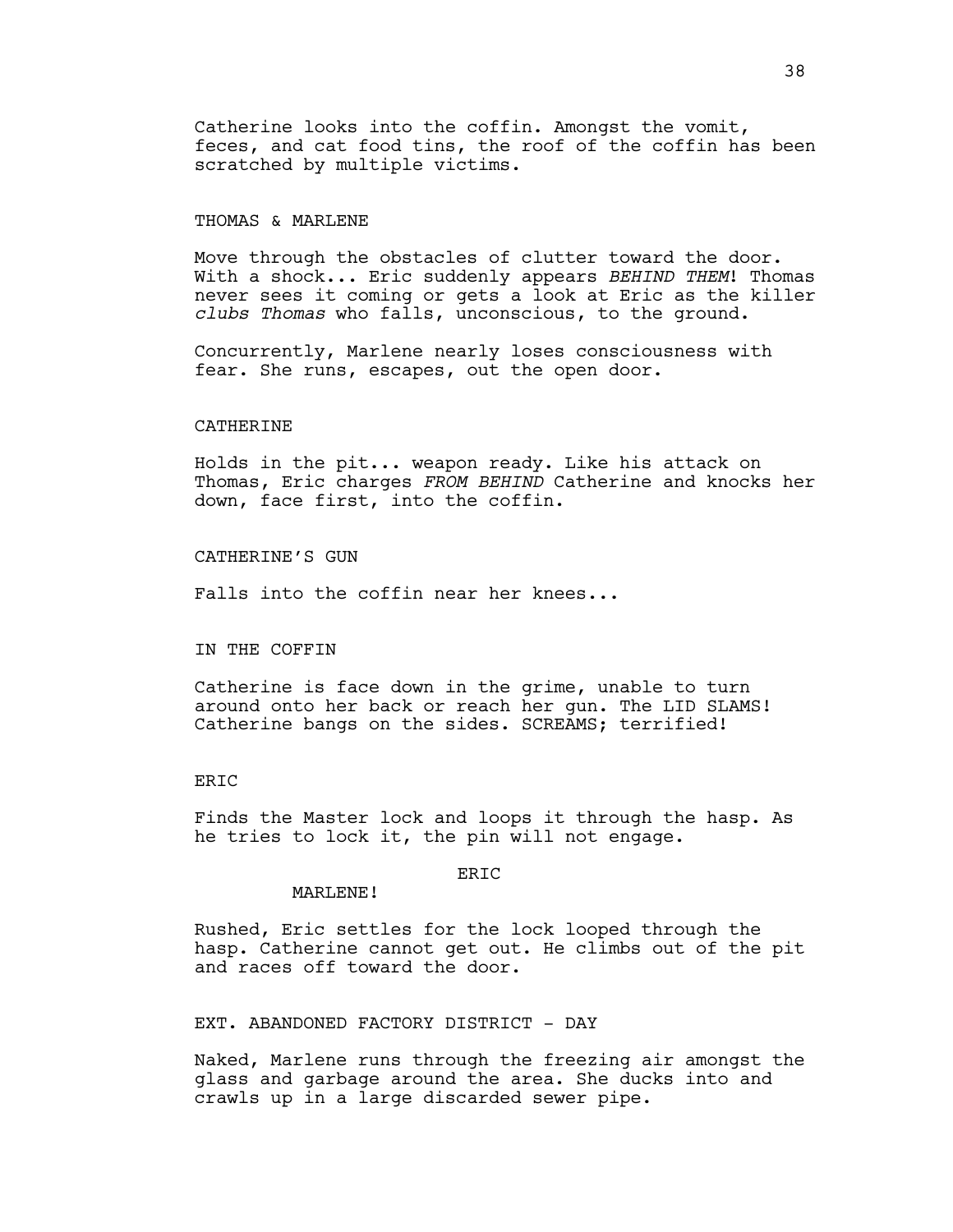### INT. AN ABANDONED ASSEMBLY PLANT - DAY

Thomas regains consciousness. Groggy, he rises to his elbows as he orientates himself. O.S., He HEARS CATHERINE'S MUTED SCREAMS, then quickly gets to his feet.

CAMERA IS OVER his shoulders as Thomas approaches the pit, the lid to the air pipe resting on the edge. Thomas jumps in with every intent of opening the coffin...

INT. COFFIN

Catherine hears the SOUND of someone entering the pit.

### INT. AN ABANDONED ASSEMBLY PLANT

Thomas notes the lid to the air pipe... then... oddly... HE HOLDS... looking at it with fascination.

Thomas takes the top of the air pipe and brings it toward the coffin. He considers the box, the air pipe... then... moves to PLACE THE LID *BACK ON TOP* OF THE PIPE...

INT. COFFIN

The spill light falling into the coffin turns dark. 0.S., the LID CLINKS and SCREWS CLOSED. CATHERINE SCREAMS...

INT. AN ABANDONED ASSEMBLY PLANT - DAY

He places his ear against the top of the coffin. Thomas absorbs the sense of hearing Catherine's SCREAMS. O.S., SIRENS APPROACH. Thomas suddenly becomes aware and alarmed by his behavior.

### **THOMAS**

Catherine...

He pulls the lock out of the hasp. He opens and pulls Catherine out of the coffin.

Relieved to be free from the horror of the box, Catherine's initial response is to hold Thomas. Until... CAMERA PUSHES IN as she notices the air pipe lid atop the air-pipe. Furious, she pulls back and hits Thomas hard with the pads of her hands. He's rocked backwards just as the assembly plant doors open REVEALING MOLBECK and four uniformed officers. Catherine retrieves her weapon and hustles toward them...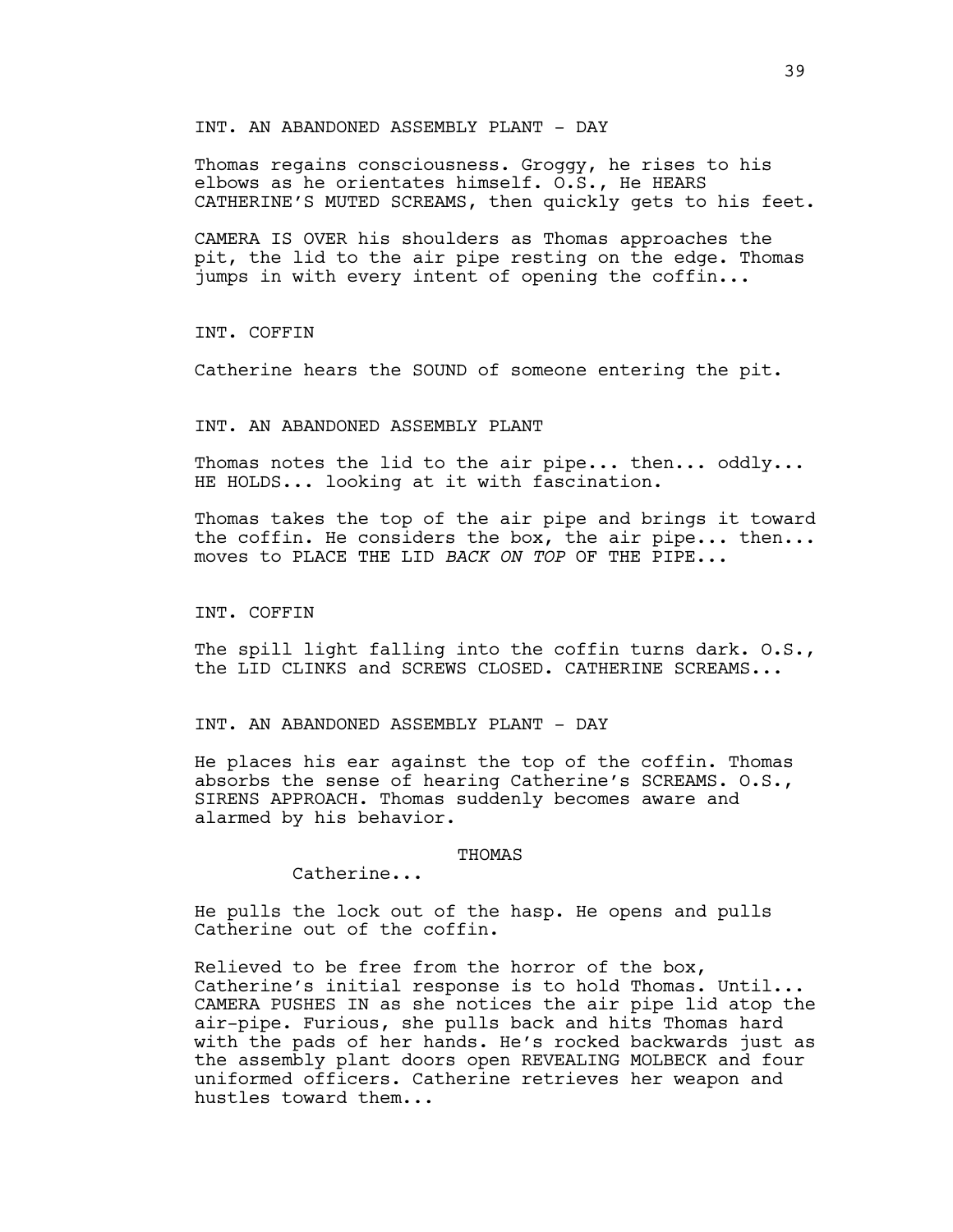# CATHERINE

Didn't get eyes on the suspect. Schaeffer?

Thomas shakes his head, he didn't see the suspect either.

CATHERINE (CONT'D) Most likely, white male. Unarmed but, consider him dangerous. Victim is white female, mid twenties, dark hair. Naked.

Molbeck divides up the officers. They quickly move out. Before joining them, Catherine looks back to Thomas...

Thomas, remains by the pit while Catherine is at the OPPOSITE END OF FRAME by the assembly plant doors. Catherine checks her pistol then hustles out of the building to join the urgent search for the killer while Thomas joins the search for Marlene.

CUT TO:

INT. BOSTON MEDICAL CORRIDOR - DAY

Marlene Anderson is rushed down a corridor by hospital staff and first responders. Pale and unconscious, a non re-breather oxygen mask is on her face.

Catherine is in the hallway to meet the gurney. She continues alongside, listening to Marlene's status...

INTERN

Severely hypothermic. Unconscious. Not comatose. Administer rewarming inhalation and *monitor for cardiac arrest.* D*o not* defibrillate unless core temperature is over 31 Celsius.

Marlene is rolled away as Catherine knows she will just be in the way at this moment and holds in the hallway.

As the gurney vanishes at the end of the corridor, Thomas is REVEALED, back against the wall. His expression is contrite and yet, he either does not have the social skills to apologize or he is not ashamed of his actions.

He moves toward her while displaying the papers and documents discovered in the killer's possession.

> THOMAS Lakasha Watkins' divorce settlement. All his victims' degrees, commendations, license applications... (MORE)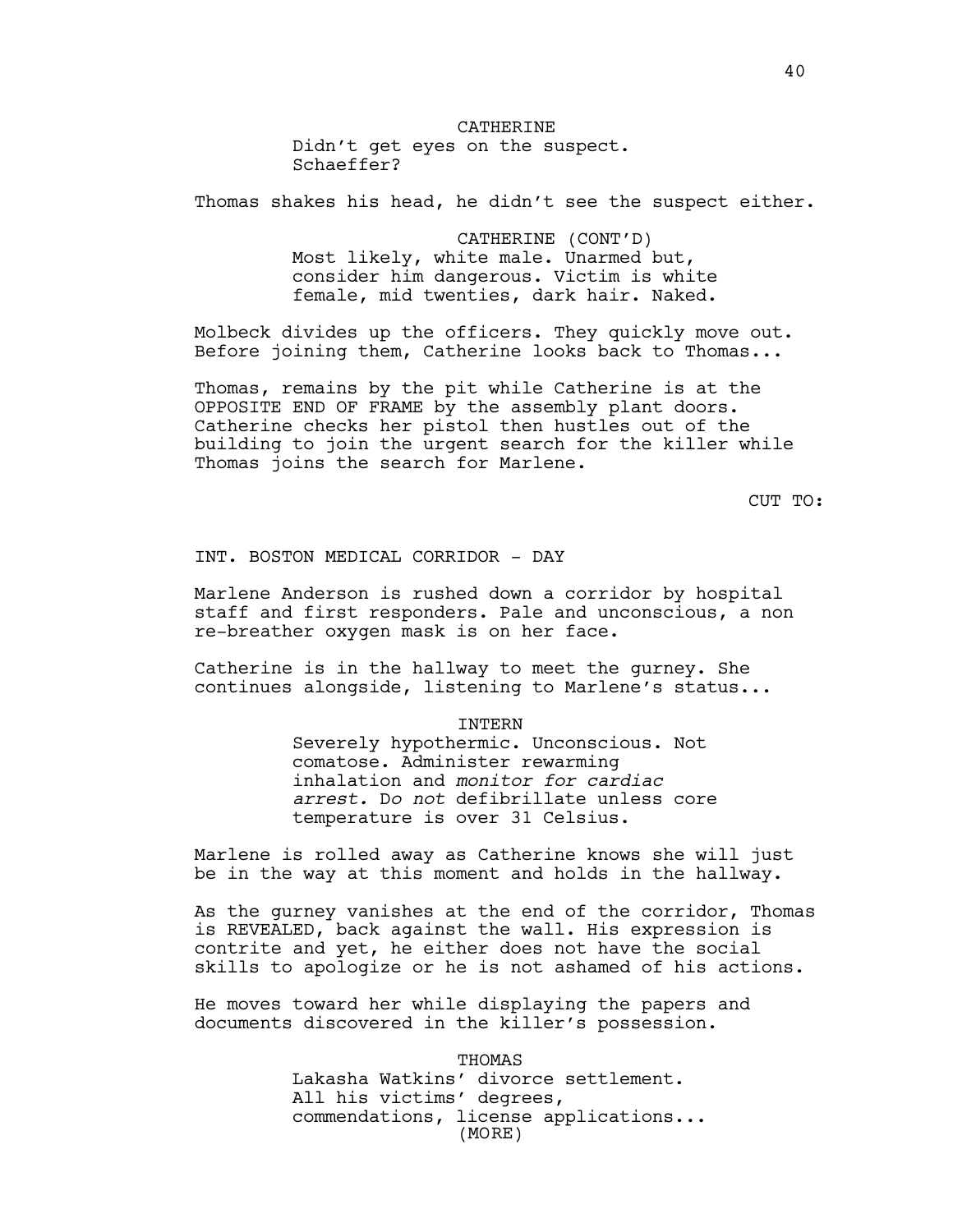She eyes his approach, unsure...

THOMAS (CONT'D) Catherine... I'm able to reach that level of understanding about these monsters... in part... because of what I did to you.

Catherine's eyes hold on him but, before she can answer, Bisgaard appears. The Captain is pleased to see the detectives and is unaware of the tension between them...

BISGAARD

Catherine... Schaeffer... great work. Marlene Anderson wasn't even reported missing. I'm impressed... and appreciative.

Catherine and Thomas nod their "thanks." Bisgaard eyes them, senses tension, but moves along down the hallway. An awkward silence as Catherine approaches Thomas.

### CATHERINE

Why the coffin?

THOMAS I believe the primary reason for the coffin... is it's a slow suffocation. (beat) Like his own life.

She processes this information, gives a nod. Understands. She steps toward him and with a low, but intense voice...

> CATHERINE I am *not* your lab rat.

Catherine eyes him, then continues down the corridor leaving Thomas alone in the hospital hallway...

CUT TO:

INT. A CORRIDOR - DAY

An ominous figure wearing a black nylon duty jacket moves over gray linoleum floors in a soulless institutional green hallway through dimming fluorescent lighting.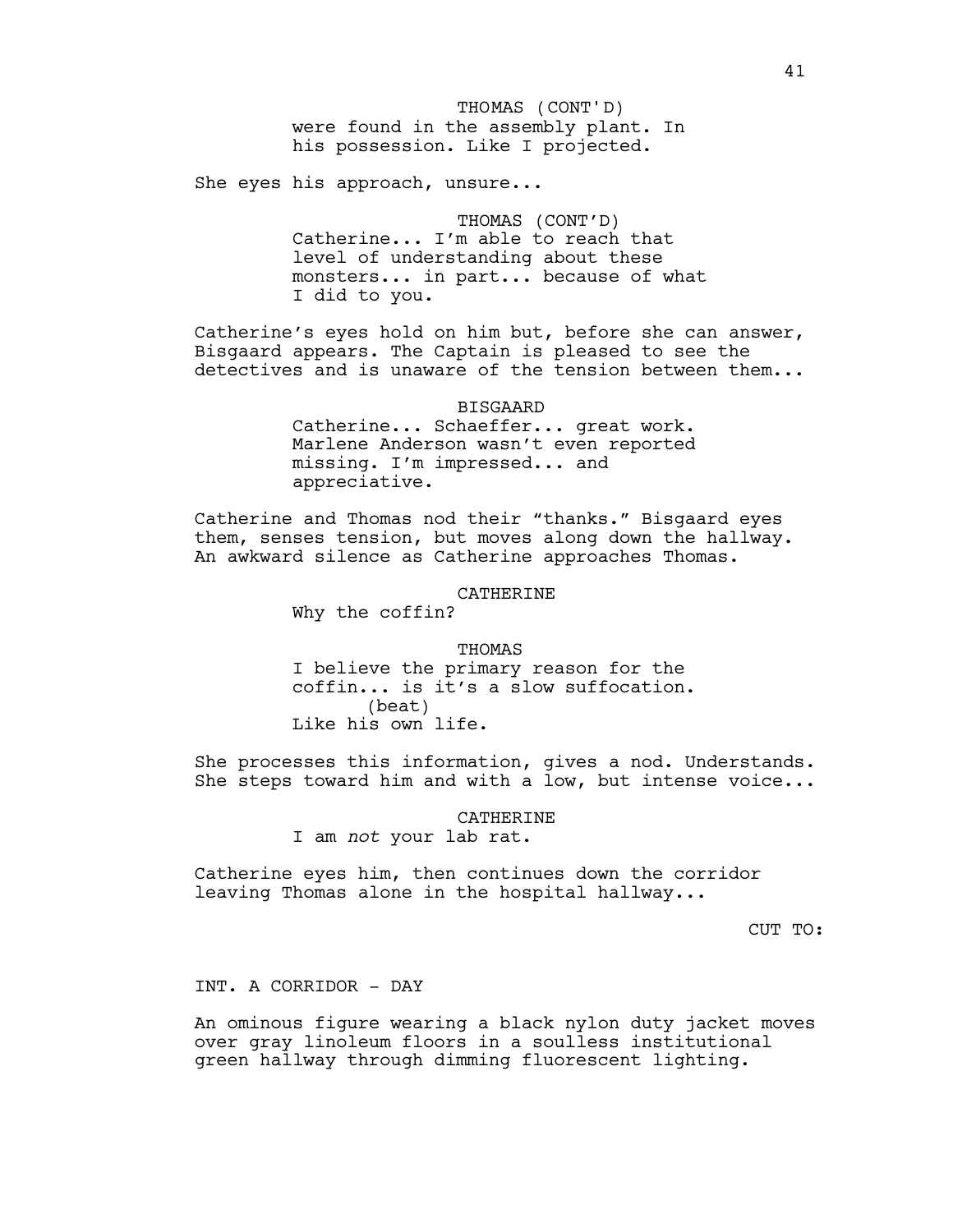The form passes through a door... which slowly closes to REVEAL a door plaque indicating this is the DUTY ASSIGNMENT ROOM of MINUTEMAN SECURITY.

INT. DUTY ASSIGNMENT ROOM - DAY

CAMERA TRACKS ACROSS a large white dry board sectioned off with plastic tape. Handwritten marker indicates OFFICERS... LOCATION... ASSIGNMENT...

REVERSE - ERIC KROGH

His lifeless eyes study the duty board. He wears a Minuteman jacket and uniform. Security officers pass...

ERIC'S POV - ASSIGNMENT BOARD

Just as Thomas suspects, Eric can search for locations in which to come across women who may be trying to improve their lives... community colleges.... Islamic centers.... Churches.... Al Anon meetings.... Political meet ups...

CLOSER - ERIC

Suddenly reacts with alarm to unexpected information...

ERIC'S POV - ASSIGNMENT BOARD

*SPECIAL ASSIGNMENT... B.P.D. SUPPORT... WITNESS/VICTIM WATCH BOSTON MEDICAL I.C.U.*

**ERTC** 

Considers the information. The tone of his question contains a cold and murderous under current...

> ERIC Hey, Chief... so... who pulled this special assignment at Boston Medical?

As the killer's eyes lock on the location...

### **END ACT THREE**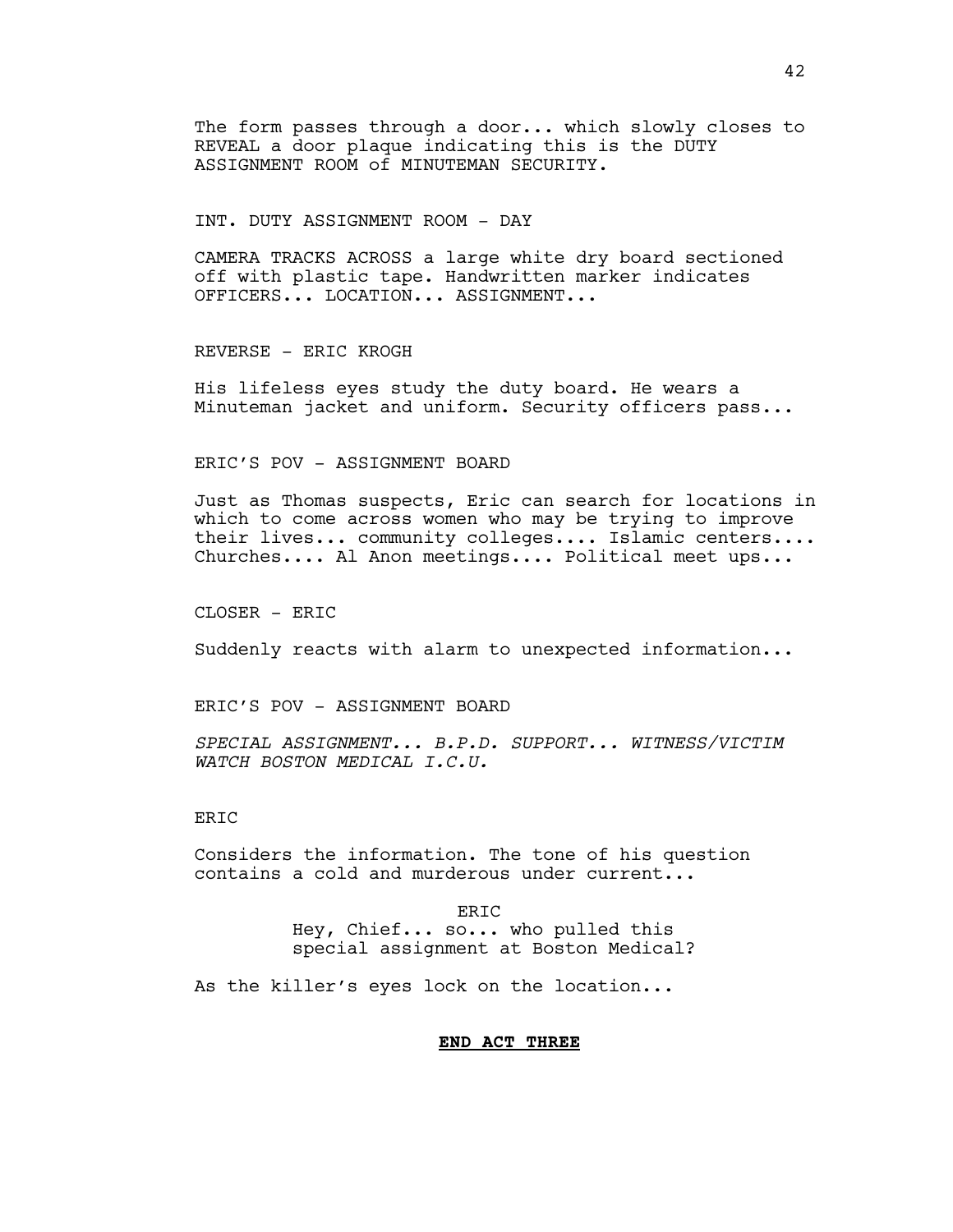## **ACT FOUR**

INT. MARLENE'S ROOM - BOSTON MEDICAL - DAY

Marlene is motionless, hooked up to an inhalation rewarmer and respirator. I.V. needles are inserted and taped to her hand.

Catherine stands at Marlene's bedside, her hand softly, carefully, placed on Marlene's arm, as if to warm and comfort her. Outside the room, Catherine sees two uniformed Boston Police Department officers standing guard outside Marlene's door. Thomas enters...

> **THOMAS** Marlene's friend is here.

> > CUT TO:

INT. SECURITY ROOM - BOSTON MEDICAL - DAY

Four 27" monitors are divided into multiple screens covering the parking lot and interior of the hospital. A HOSPITAL SECURITY OFFICER, in suit and tie, monitors the screens. He reacts to an image, curious...

INT. HOSPITAL HALLWAY - DAY - SECURITY MONITOR

Eric Krogh, in his Minuteman security uniform, approaches a physician in a lab coat, DR. PASTER, half listening while eyeing some patient charts...

ERIC

The hospital's assigned me to escort you to Marlene Anderson's room.

Paster doesn't challenge the information or the uniform. He's busy and anxious to maintain his rounds...

INT. SECURITY ROOM - BOSTON MEDICAL - DAY

The hospital security officer notes Eric's uniform, notes Doctor Paster's posture. No threats and so the security officer dismisses it and moves on to another screen.

CUT TO: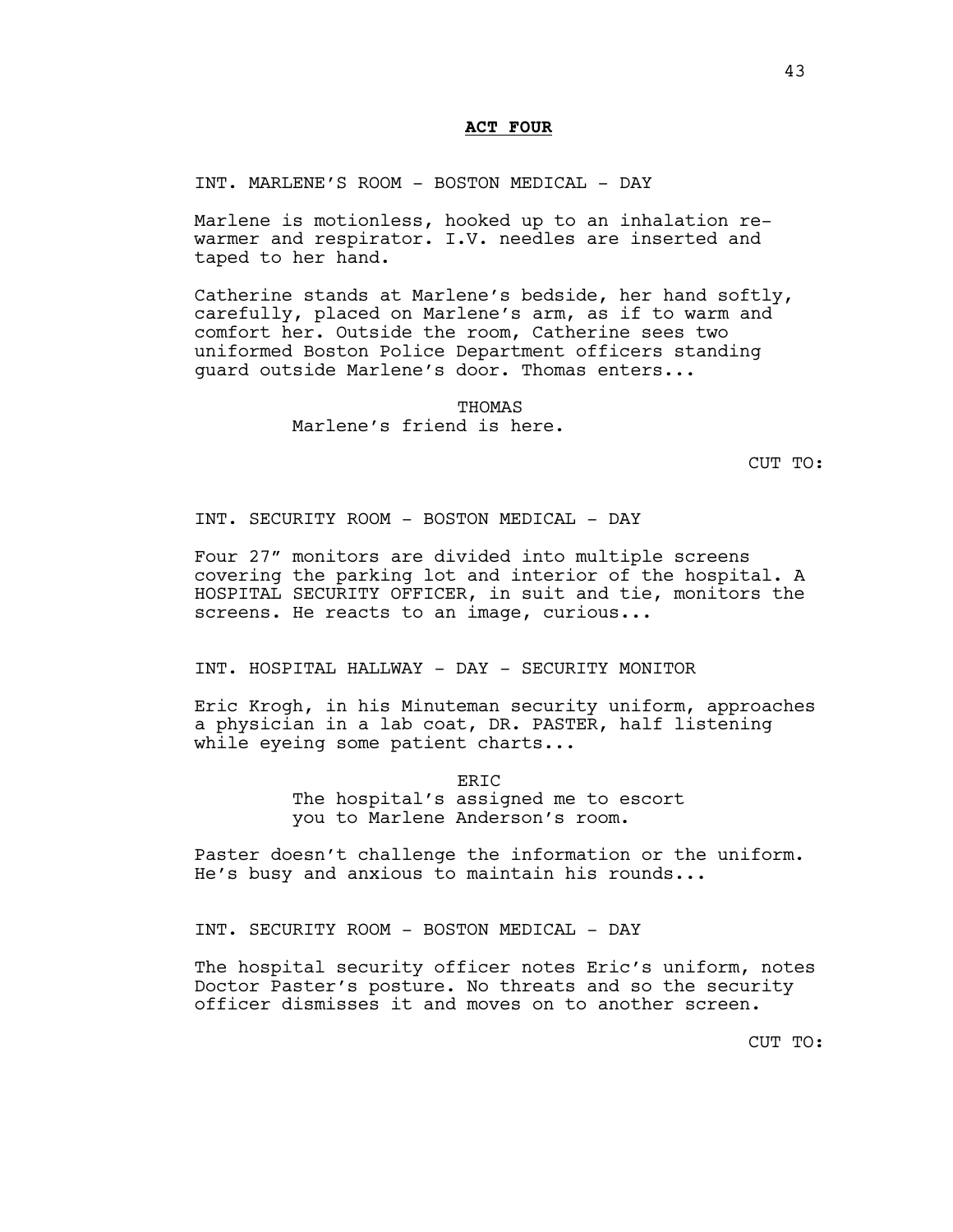INT. PATIENT ROOM - I.C.U. WARD - DAY

Thomas and Catherine are in a vacant patient room in the ICU ward. Marlene's friend, NANCY YAUN, 24, sits in a chair crying and rattled. Thomas stands back, studying Nancy while listening to her information...

#### NANCY

Marlene knew we thought she was bailing on her party friends by making changes in her life... training to be a nurse.

Catherine eyes Thomas who remains locked on Nancy...

INT. I.C.U. WARD - NIGHT

Catherine and Thomas can be seen questioning Nancy through the door in the hallway. Eric Krogh and Dr. Paster pass the door, moving toward Marlene's room.

MARLENE'S ROOM

The Boston Police guards are familiar with Dr. Paster as he approaches and enters Marlene's room. They eye Eric who gives a reverential salute to the officers.

Eric enters the room.

INT. MARLENE'S ROOM - I.C.U. WARD - DAY

Dr. Paster checks Marlene's vitals and begins an exam while her attempted murderer stands nearby.

INT. PATIENT ROOM - I.C.U. WARD - DAY

Thomas approaches Nancy as he asks...

THOMAS Is there a guy, an ex boyfriend, who seemed more upset about her making these changes and felt left behind?

INT. MARLENE'S ROOM - I.C.U. WARD - DAY

Dr. Paster completes his exam and eyes Eric with a nod, as if "*all set*." Eric suddenly grabs his mobile phone and answers it in a low tone...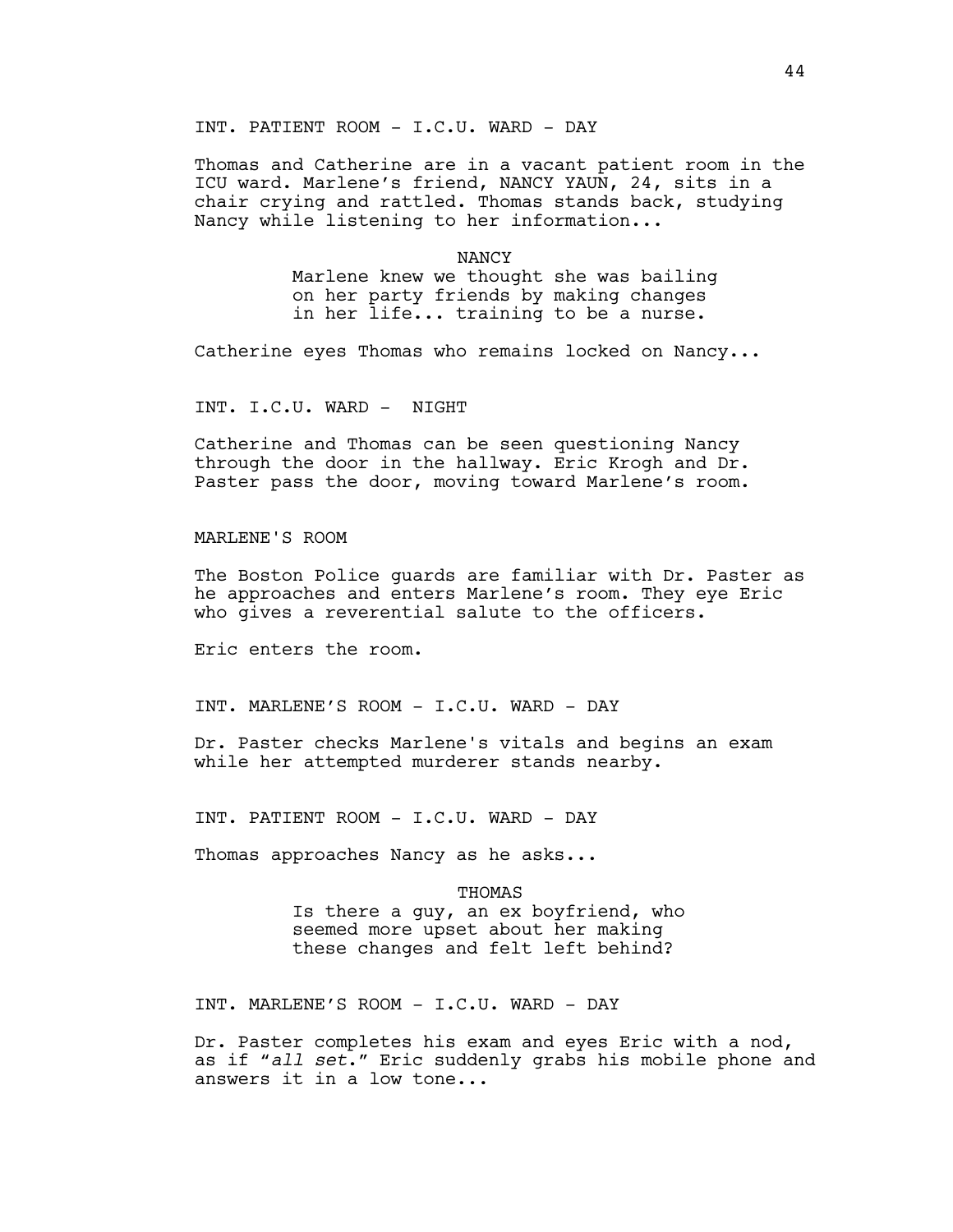**ERTC** Yeah... Yes, lieutenant... I'm in the room with Doctor Paster, now...

Dr. Paster gestures impatiently, "*I have to go*." Eric indicates "*he must stay on this call*" then flashes a thumbs up indicting "*it is okay for the doctor to leave.*" Relieved to not be further escorted, Dr. Paster exits.

Eric is alone with Marlene.

Eric eyes the window set in the door, the only way to see inside. The curtain is pulled, causing the police guards to be forms outside the door on the closed curtain.

From his duty jacket, Eric removes a capped 3 ml syringe filled with Epinephrine. He removes the rubber stopper...

INT. I.C.U. WARD - DAY

As Catherine and Thomas continue questioning Nancy, Bisgaard enters with Dr. Paster...

> BISGAARD Sorry, to interrupt but, Dr. Paster just checked Marlene. Her core temperature is rising...

DR. PASTER With severe hypothermia there remains a threat of cardiac arrest until the body temperature has stabilized...

INT. MARLENE'S ROOM - I.C.U. WARD

Marlene's hand FILLS the FRAME. Eric's fingers quickly peel back adhesive tape across the ported cannulae. A syringe needle is inserted in Marlene's I.V. line...

**ERTC** 

Works quickly, aroused, perspiring...

INT. I.C.U. WARD

Catherine looks across the hall to Marlene's room...

DR. PASTER If this rate continues, you may be able to question her later this evening.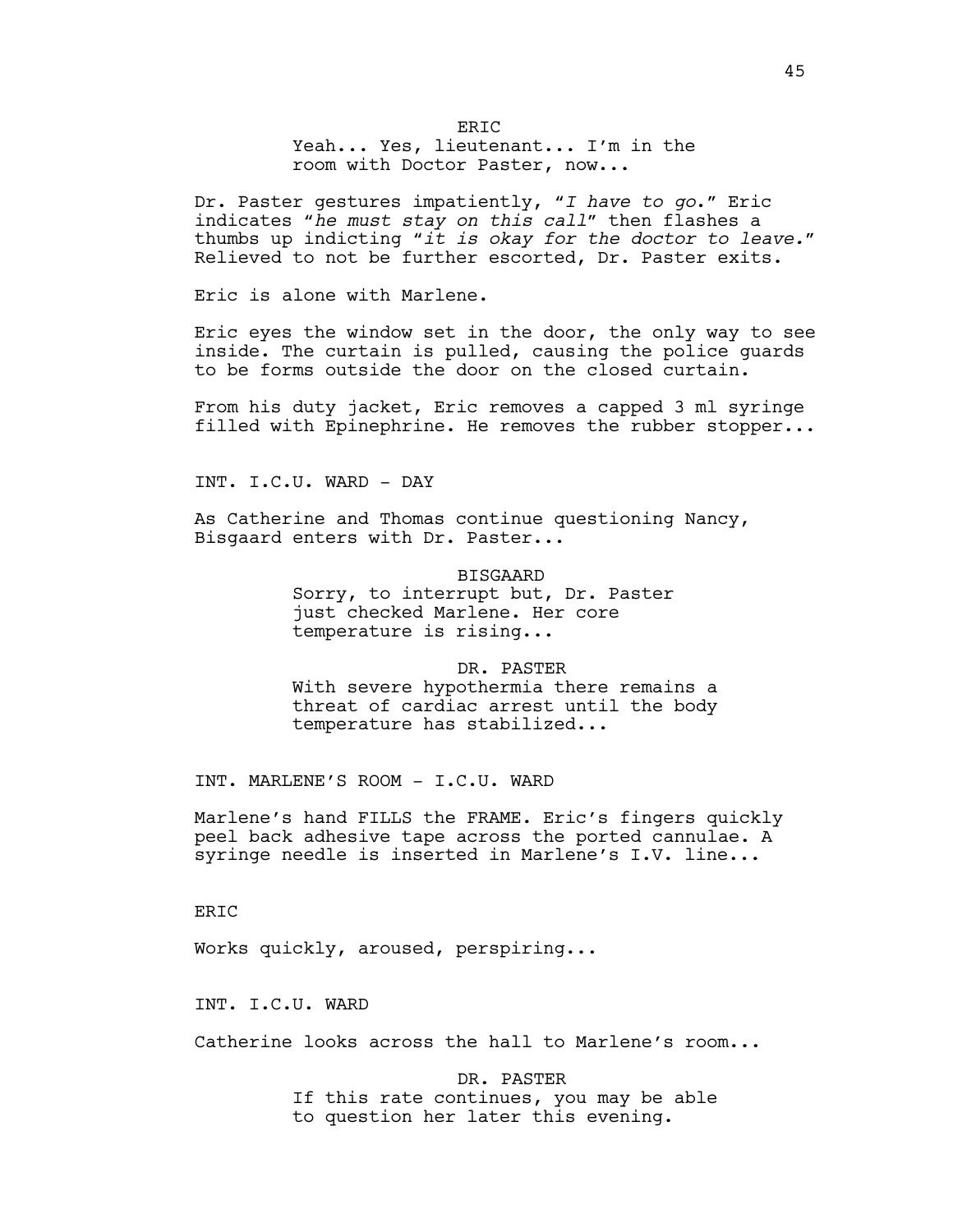INT. MARLENE'S ROOM - I.C.U. WARD - DAY

Eric returns the stopper to the empty syringe and places it back into his pocket.

Then... on the bed... Marlene begins to convulse... trembling... kicking... sharp... intense.

### ERIC

Does not smile but... is quite aroused. Suddenly, the physiologic monitors begin to *ALARM!* He tenses, the alarms were unexpected...

INT. PATIENT ROOM - I.C.U. WARD - DAY

Hearing the ALARM... Catherine turns toward Marlene's room. She's out of her chair, hustling across the hall...

INT. MARLENE'S ROOM - I.C.U. WARD - DAY

Eric reacts, anxious his plan has drawn attention. To cover for himself, he hustles to the door, opens it and steps out into the I.C.U ward...

> **ERIC** DR. PASTER! SHE'S HAVING A SEIZURE!

INT. I.C.U. WARD - NIGHT

Catherine moves directly to Eric, challenging him...

CATHERINE WHO ARE YOU?! WHAT ARE YOU DOING?

Eric, retains his composure, which is actually all the more creepy, once aware of his psychosis...

ERIC

Escorting Dr. Paster. Doing my job.

Thomas and Bisgaard hustle into the hallway, toward Marlene's room, alarmed by Catherine's yelling.

Doctor Paster moves quickly from the hallway and into Marlene's room. Nurses and interns follow. Eric turns and starts into the hallway to give the staff room.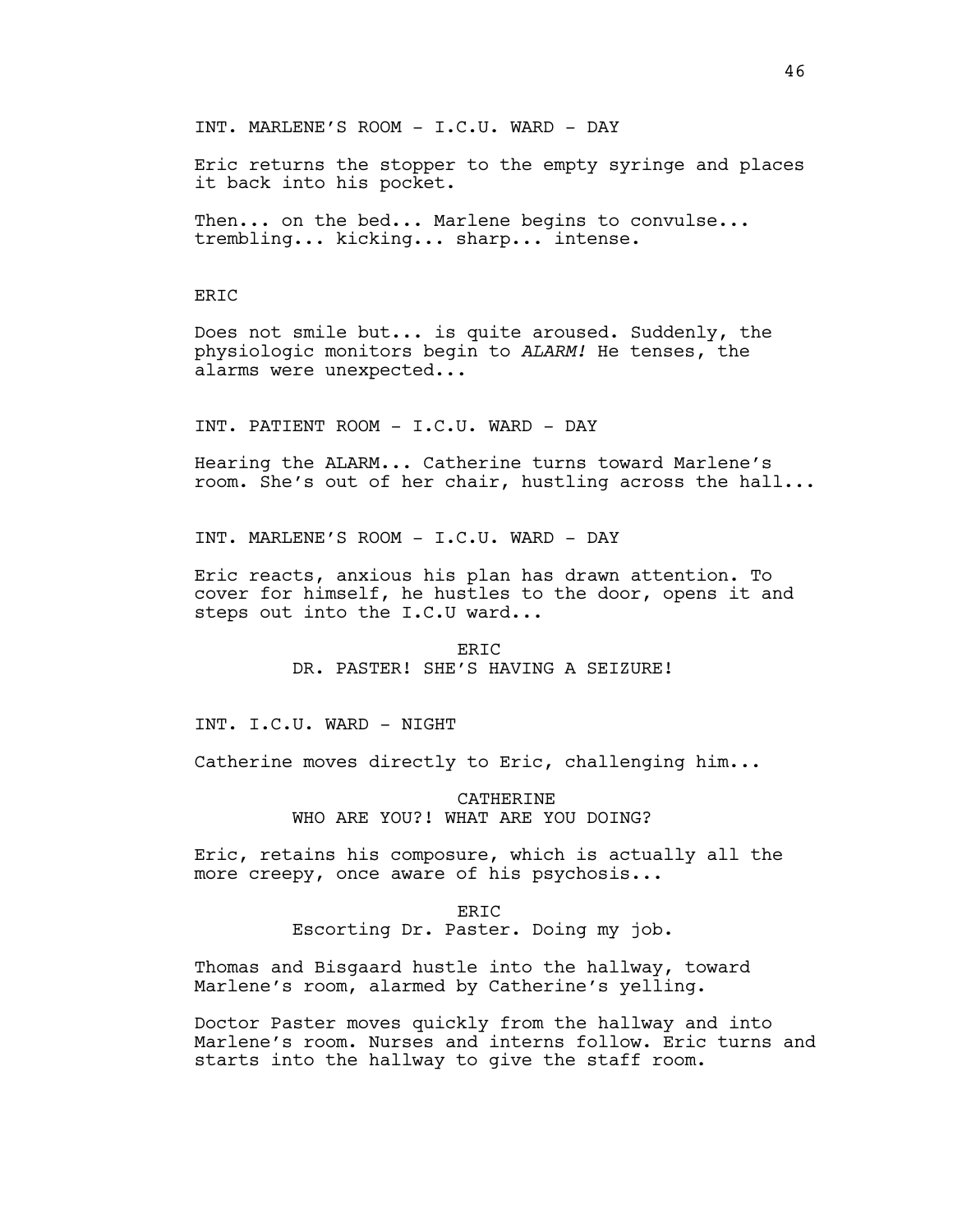The life support alarms increase in VOLUME and FREQUENCY. Until... the sickening unwavering TONE of a FLAT-LINE. CONTROLLED PANIC erupts from the ICU team.

Catherine turns and moves to the doorway. Thomas moves with her, two comforting hands on her shoulders.

### **ERTC**

Backs away down the hall in the opposite direction while all attention is on Marlene.

### CATHERINE AND THOMAS

Dr. Paster and nurses pass them in the f.g. as they hold in the doorway. The ABSENCE OF VOICES and just the CLICKS of surgical tools, tapes and plastics is CHILLING.

> DR. PASTER Time of Death... six-fifty three p.m.

CAMERA INCHES IN as Catherine and Thomas have lost the person whose life they saved just hours before.

TIME CUT TO:

INT. PATIENT ROOM - I.C.U. WARD - NIGHT

Catherine sits in a chair by an empty bed. Thomas aimlessly paces in the b.g. Bisgaard enters, moves to Catherine and kneels INTO FRAME beside her...

### BISGAARD

You need sleep.

He places a comforting hand on her forearm. She looks to him, accepting. Bisgaard stands, looks to Thomas..

> BISGAARD (CONT'D) You, too, Schaeffer. Go home.

> > THOMAS

Catherine... your car's at the station. I'll drive you home, then get you first thing in the morning.

In the chair, Catherine collects herself, reluctantly admitting that she is indeed exhausted...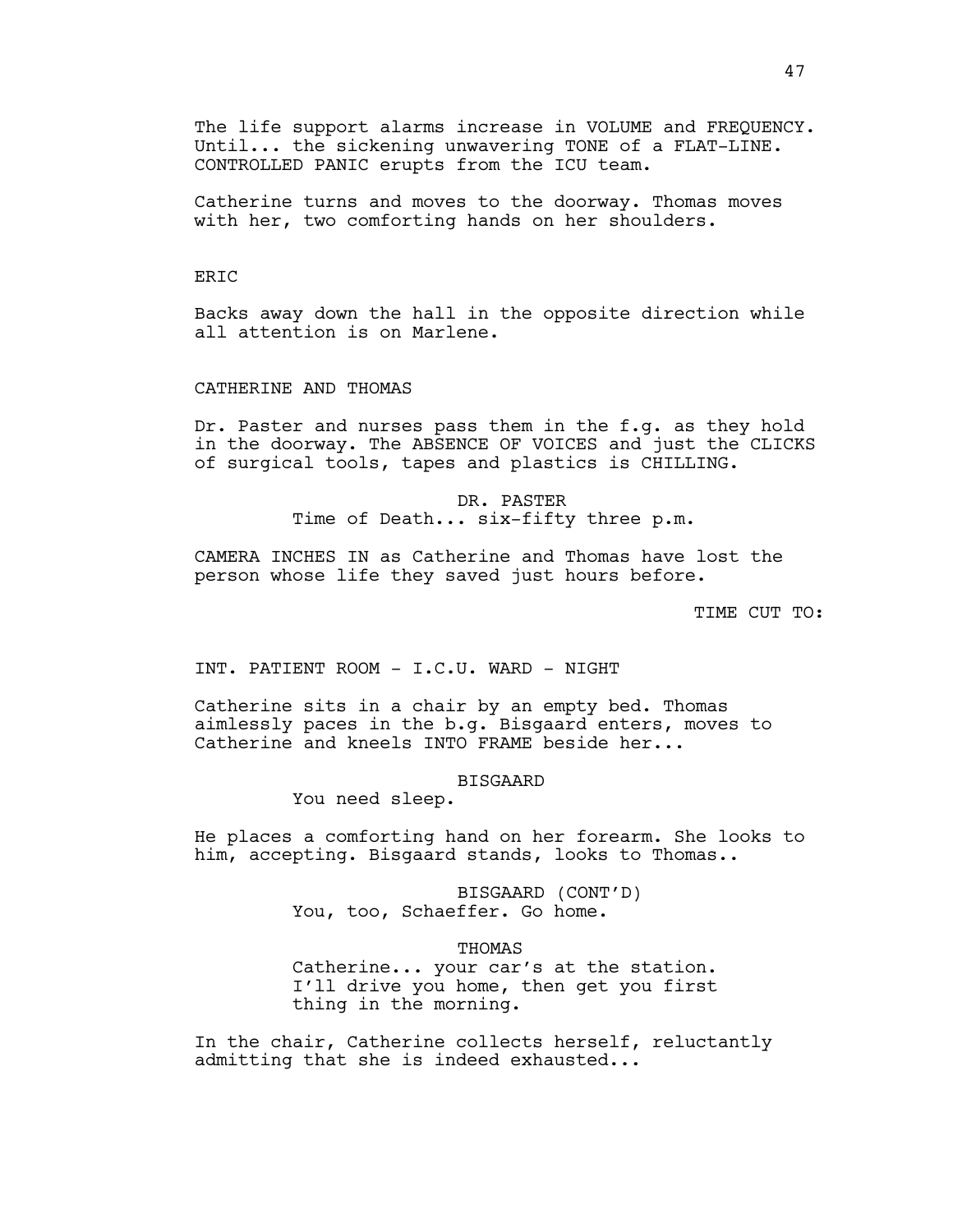EXT. PARKING LOT - BOSTON MEDICAL HOSPITAL - NIGHT

CAMERA IS MOVING... as Thomas and Catherine exit the rear of the hospital and walk out into the cold darkness.

CAMERA CONTINUES ARCING as they reach Thomas' car. CAMERA ARCS REVEALING a MINUTEMAN security vehicle. Thomas' ENGINE STARTS... HEADLIGHTS PAN over the security car.

After a moment... Thomas' car drives past the Minuteman car. And one moment after that, Eric sits up in the driver's seat and starts the ignition.

He throws the car into gear... then drives off into the darkened streets... following Thomas' car.

### INT. CATHERINE'S APARTMENT - NIGHT

The light is dim as CAMERA TRACKS ACROSS a wall of photographs. Crime scene photos. Infamous serial killers. This may appear to be inside a police station but, as CAMERA CONTINUES... an artificial flower arrangement appears... then a sofa with a feminine quilt folded over the back.

CAMERA PUSHES TOWARD THE FRONT DOOR. The furnishings are comfortable and contemporary but the person that lives here is focused on work...

> THOMAS (O.S.) Just open the door and let me see that you'll be okay.

CATHERINE (O.S.) Um... I'm the one with the gun.

Keys JINGLE. An ALARM turns off. The door opens. Catherine turns on a light as she steps inside moves directly to her laptop, opens it and opens the case file.

Thomas holds, awkward, watching her from the hallway.

CATHERINE (CONT'D) You want a coffee... or a beer? I can't drink coffee this late at night. I'll never sleep.

He checks his watch... searching for an excuse or the courage to ask her something...

> THOMAS I can't imagine you ever sleeping, anyway... (MORE)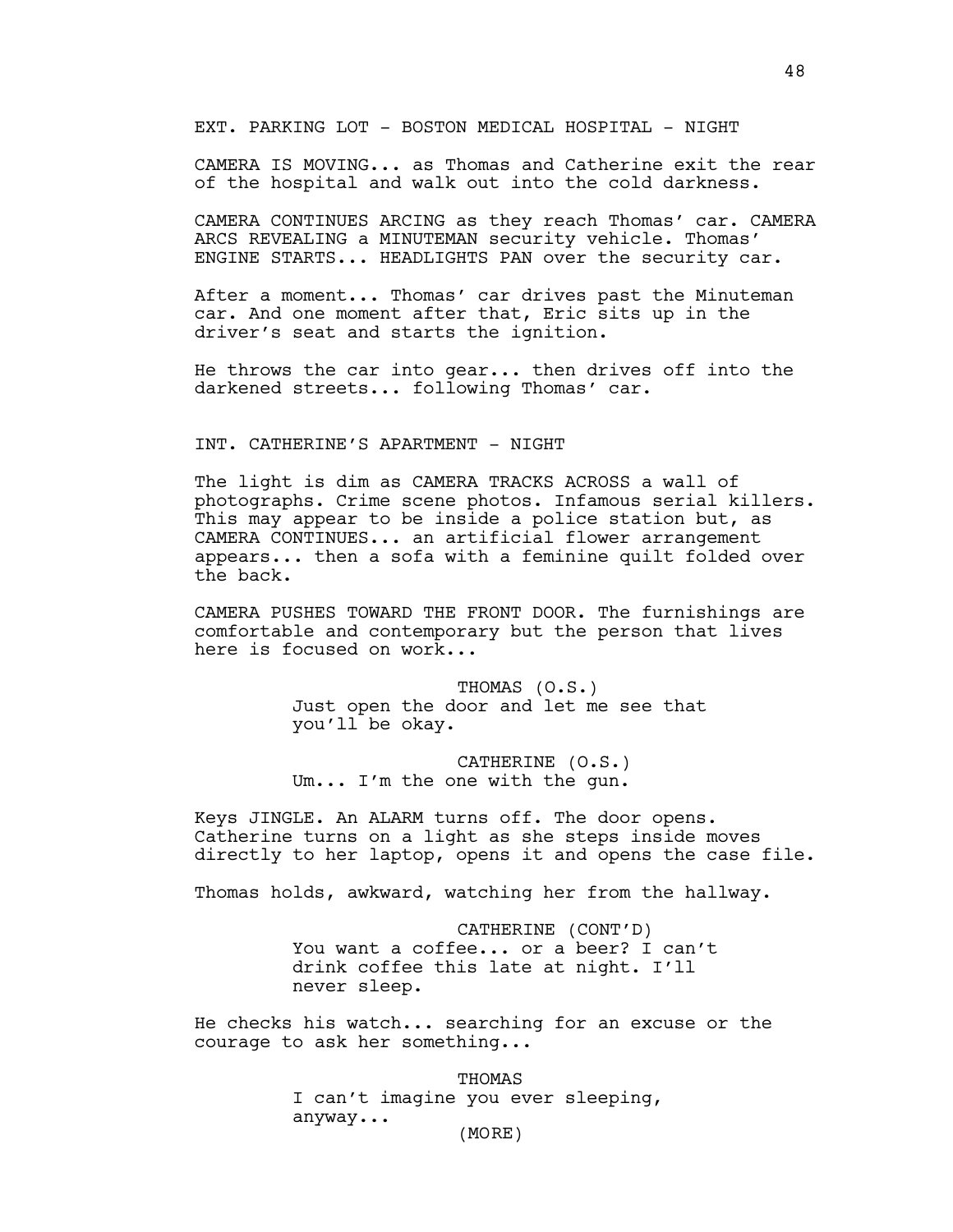especially during an investigation but... even killers sleep. If their sick minds are rested but our normal minds are mud... people die. THOMAS (CONT'D)

She eyes him, sighs, then closes the computer and case file. He nods, content, as she heads toward the kitchen and drops her keys, iPhone, and gun holster on the counter before grabbing two cans of beer out of the refrigerator.

She extends a beer. To get it, he must enter the apartment and close the door. He locks it.

Catherine sets out some cookies or crackers as Thomas removes his scarf and absently tosses it on the couch.

Hanging in a frame is a "Certificate of Commendation for Excellent Police Work from the Boston Police Department to Catherine Jensen." He reads it, then nods, impressed.

#### CATHERINE

It got Bisgaard's attention and he brought me into his homicide unit. Now I'm going for Lieutenant detective.

Thomas nods, then notices a small dried plant in a planter on the kitchen counter.

#### THOMAS

That needs water.

She shrugs, agrees, then sips her beer as Thomas notices the wall of crime photos. He moves to the gruesome images, munching on snacks while taking in the wall...

#### THOMAS (CONT'D)

Albert de Salvo! Boston's own! The Boston Strangler. Wasn't him though.

#### CATHERINE

I know. It's up there to remind me not to let any suspect convince me into buying what they're selling.

She points to another image; a macabre hobby they share.

#### THOMAS

Edmund Kemper. Cut off his mother's head, tried to jam her larynx down the garbage disposal, then put her head on the mantle and threw darts at it for three days.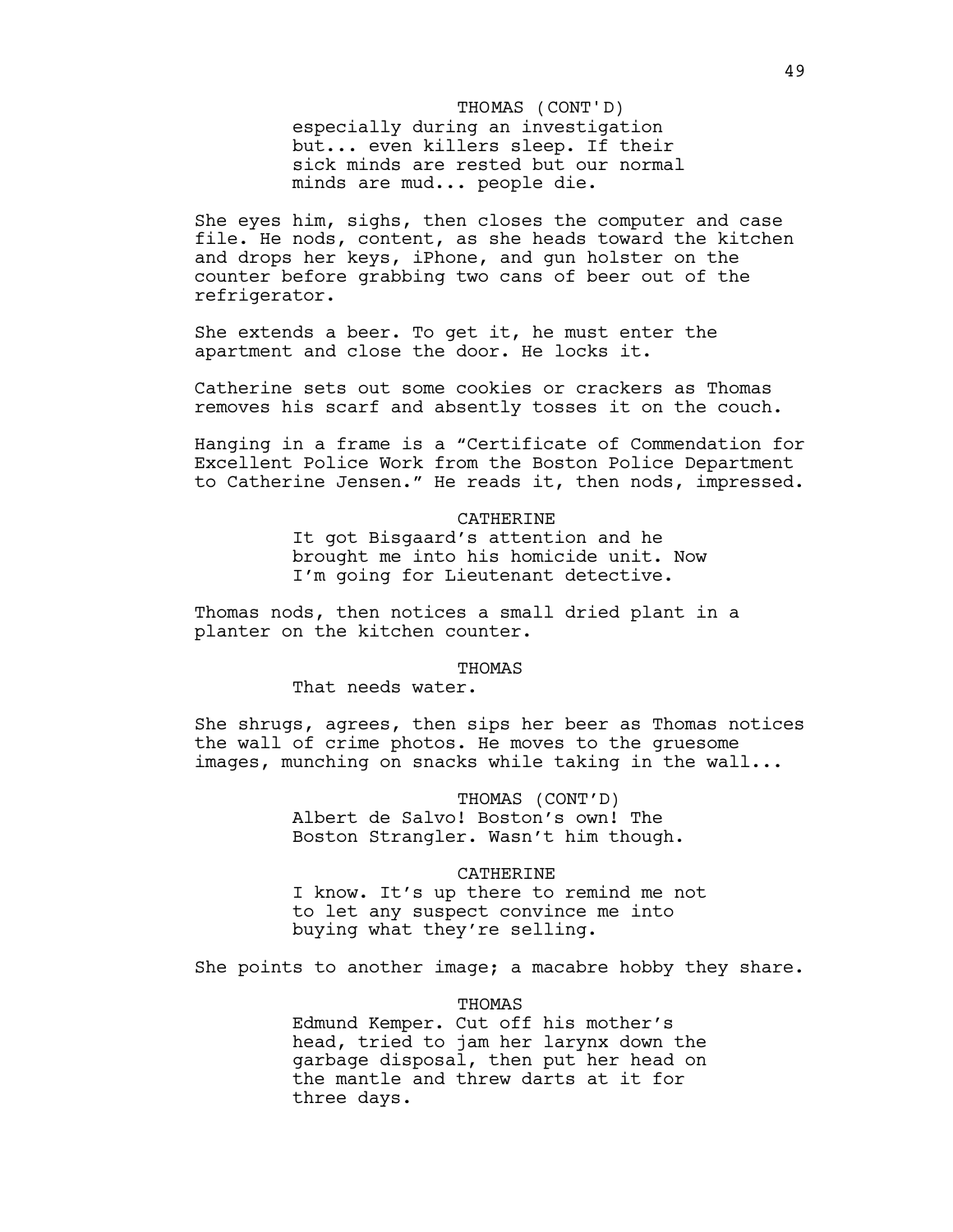### CATHERINE

Seems like some of these guys come up with good ideas, but then can't help going a little over the top.

THOMAS

Richard Ramirez; The Night Stalker... Denis Rader; The B.T.K. killer...

She reacts, impressed, then skips over a framed photo of a middle aged man in a button sweater standing in the kitchen of an average suburban family home. Thomas, however, singles out the picture...

> THOMAS (CONT'D) This one I don't know.

She hesitates, then offers...

CATHERINE That's my step-father.

Thomas is taken aback... embarrassed... puzzled...

CATHERINE (CONT'D) You didn't come in here for crackers and beer and to get quizzed on my wall.

He averts his eyes. Shakes his head, confessional...

THOMAS

This is difficult, for me, for a couple reasons... I know we've been joking about it but, I never had anyone say they appreciate what I do... So I don't know how to express *my* appreciation.

She smiles at his awkwardness, then nods...

THOMAS (CONT'D) And... I know what I learned, about this killer, when I kept you in that box. Why his need to suffocate his victims but, what I need to know... and, Catherine, the last thing you are to me... is a lab rat... did you learn anything by being kept in that box?

She eyes him. These are frightening and yet intimate secrets to be exchanging.

> CATHERINE What I've always known. Be worse than him.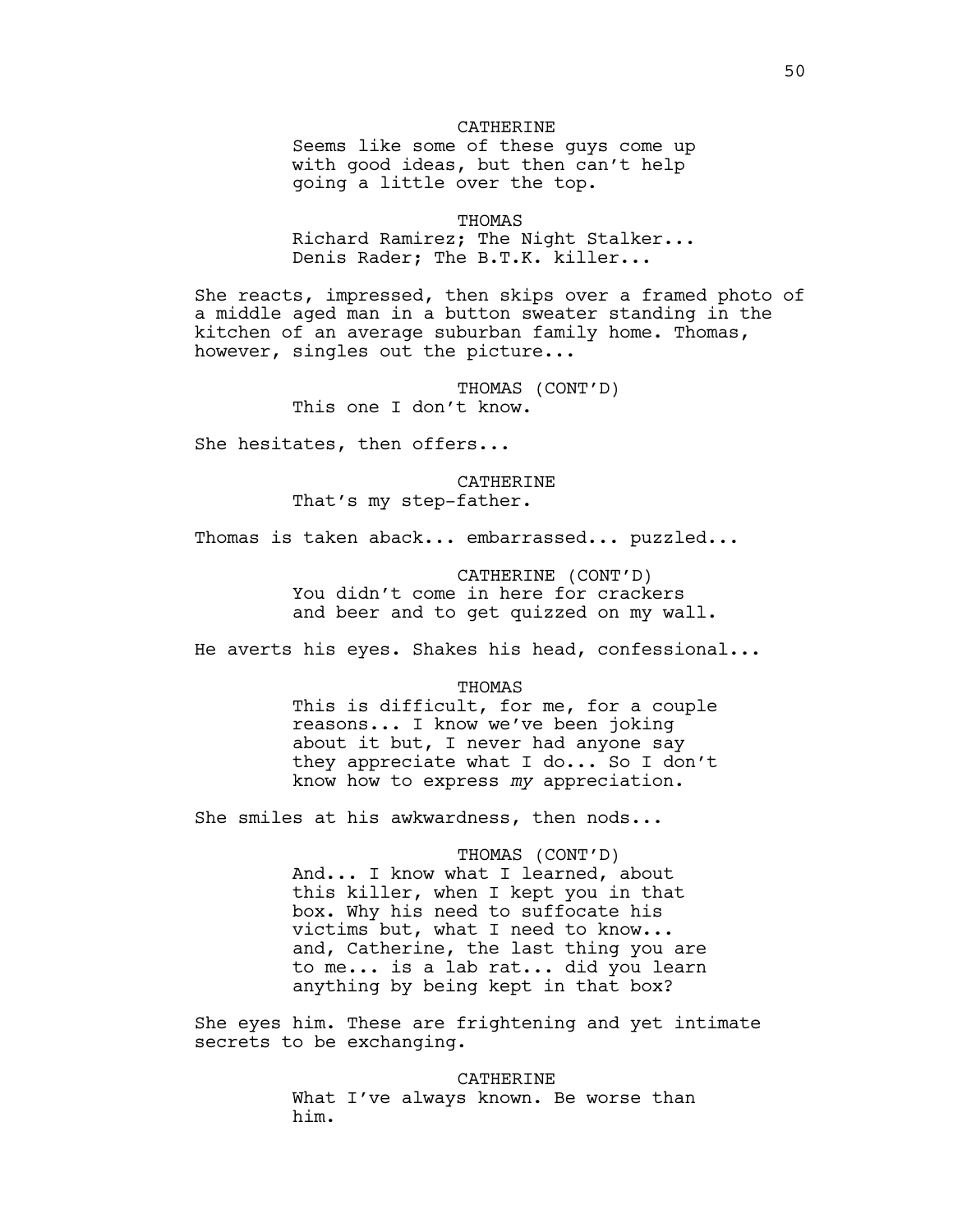### THOMAS

No, no one should ever go there. These killers... this one in particular... to see the reactions from the victims arouses him. I wish they knew to be stone faced. Blank. That he doesn't control them. That is how to confuse and survive him.

Now, she seems to be profiling him. Revealing such fears and emotions creates an unexpected level of intimacy. Thomas averts his eyes to the wall of photos...

> THOMAS (CONT'D) You ever think about anything else?

#### CATHERINE

I think about sex... and food... depending on how good it is while I'm having it. You?

THOMAS

I think about it... even when I'm not having it... *while* I'm having it... and after I've had it.

**CATHERINE** Are we talking about sex or food?

He smiles. She laughs. A moment... until, Thomas walks away in a charming absent minded professor kind of demeanor. Not a rejection of her...

> THOMAS Be back in the morning. Around nine.

> > CATHERINE

Thomas...

He turns. She's being metaphorical while admitting...

CATHERINE (CONT'D) I've been locked in a box before.

Before he can dig deeper, however, Catherine indicates she does not wish to offer anything more... right now.

CATHERINE (CONT'D)

Good night.

THOMAS I'm staying in the hall until I hear the alarm turn on.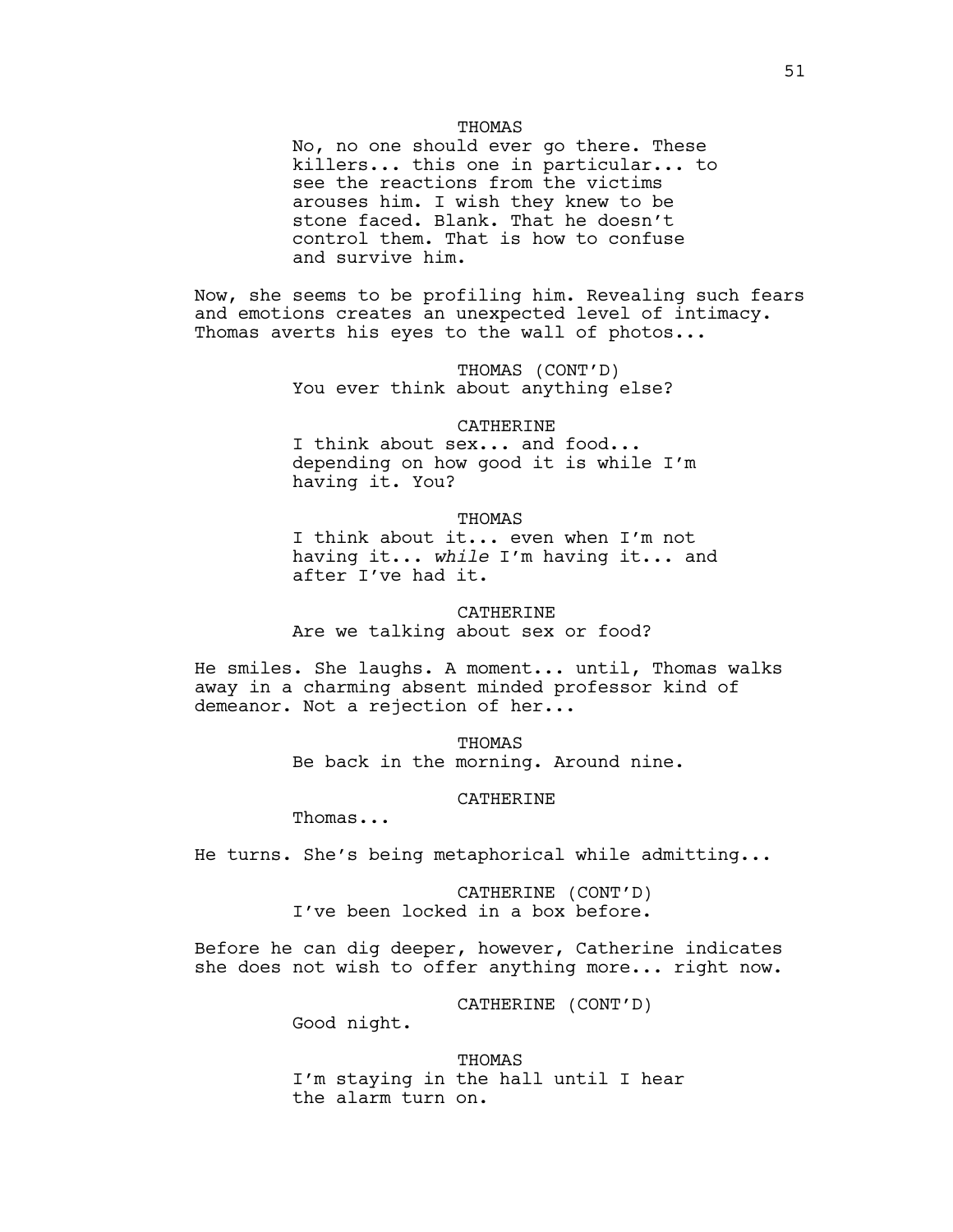He closes the door. Catherine considers their exchange, then dumps the few remaining sips of beer into the dead potted plant. She moves to the wall by the door and inputs the alarm code. It BEEPS.

THOMAS (O.S.) (CONT'D)

Good night!

EXT. APARTMENT BUILDING - NIGHT

Thomas exits the building onto the sidewalk. As he hits the cold night air, his habit is to pull his scarf across his neck but he realizes he left it inside.

Thomas stands on the sidewalk debating whether to return.

INT. CATHERINE'S APARTMENT - NIGHT

As she puts away the crackers and turns off the lights in the living room and kitchen, Catherine discovers Thomas' scarf on the couch. She holds it, a reminder of their personal exchange moments ago.

O.S., A KNOCK ON THE DOOR. Catherine looks up, then back to the scarf. She smiles as she heads toward her front door in the dark living room.

## CATHERINE

Oldest trick in the book, Thomas. "Accidentally" leaving the scarf in the girl's apartment...

She inputs the alarm pad. With a BEEP, the alarm is off.

As Catherine opens the door... a dark form grabs her and with quick brute force, charges inside and SLAMS the door. *It is Eric Krogh*. Catherine drives a fist into his stomach, then tries upper-cutting into his chin. He catches her hand, *twists*.

### CATHERINE'S POV - HER GUN

In the holster. On the counter. She starts for it but Krogh maintains a grasp of her arm. He pulls her back, wraps his arm under her chin, then injects a syringe needle into her neck. The effect of the injection is immediate. Catherine battles to remain conscious but loses and slumps to the floor, her hand convulsing.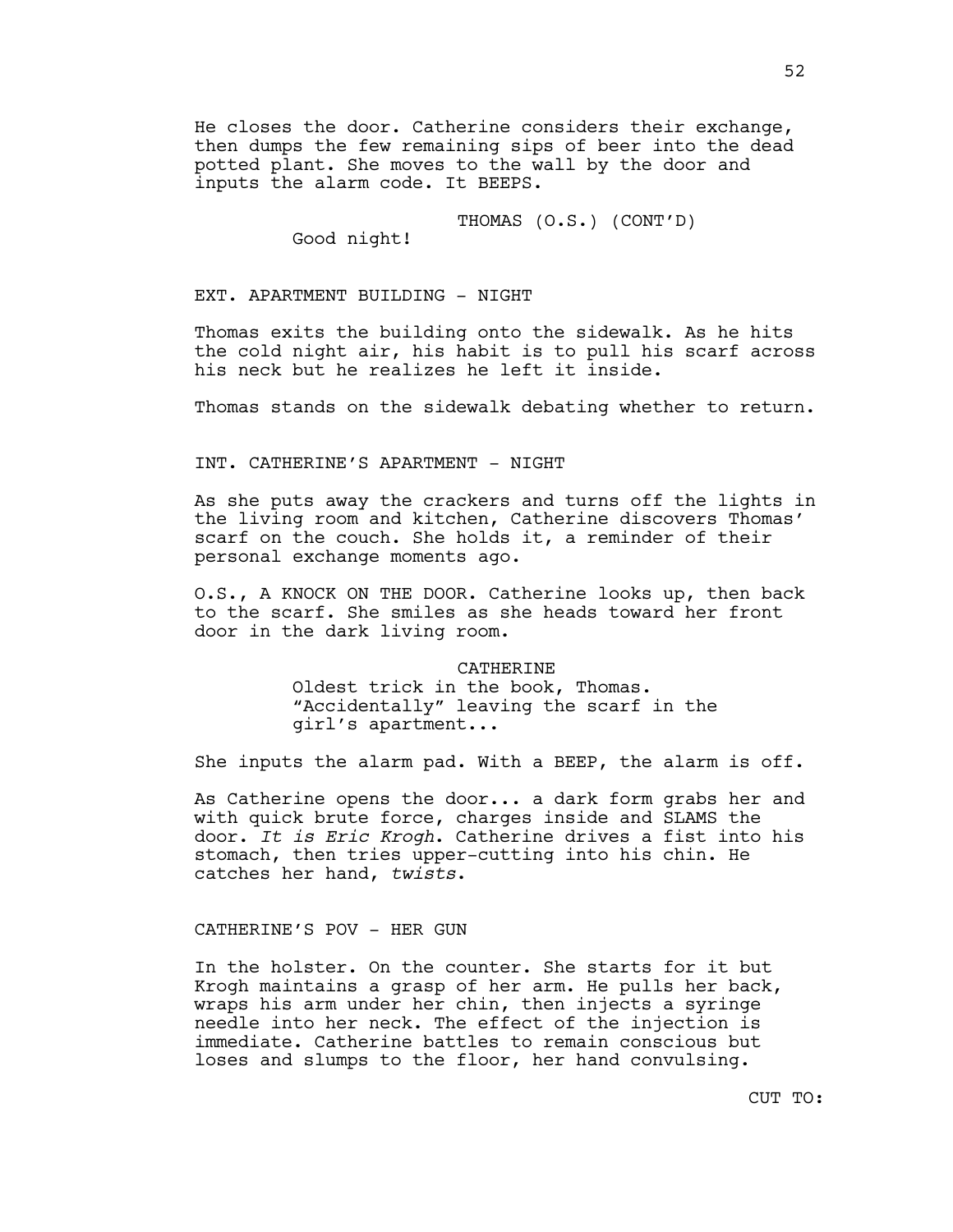EXT. APARTMENT BUILDING - MORNING

Thomas walks down the street holding two grande Starbucks. He opens the apartment building door...

INT. CATHERINE'S APARTMENT - MORNING

Catherine's apartment is empty and still. A KNOCK ON THE DOOR... CAMERA CREEPS TOWARD THE DOOR...

THOMAS (O.S.)

It's Thomas.

No response... ANOTHER KNOCK on the door... ANOTHER. After a few beats... Catherine's mobile phone RINGS. It's on the counter where she left it.

The doorknob twists as Thomas opens the door. He was already alarmed, but as he looks to the alarm input panel and it is off and the door unlocked, his concern spikes.

THOMAS (CONT'D)

Catherine?

Her PHONE RINGS and draws his attention to the kitchen counter. He turns off his phone as he moves to it and notes the keys are still beside it.

He places his hand where he recalls her gun was placed. CAMERA INCHES IN as he holds... thinks... anxious. An idea occurs to him.

THE LIVING ROOM WALL

CAMERA PUSHES IN as Thomas discovers the glass in the frame, which held the commendation, has been shattered. The document has been torn out.

CAMERA PULLS BACK on THOMAS' horrified reaction. He steps backward, absently toward the kitchen, his hands trembling as he opens his cell phone and dials...

> THOMAS (CONT'D) Bisgaard... He has her... Catherine... the suspect has taken Catherine.

Thomas paces before the floor to ceiling collage of crime scene photos. CAMERA PUSHES IN as any one of these sickening murderous images may be Catherine's outcome...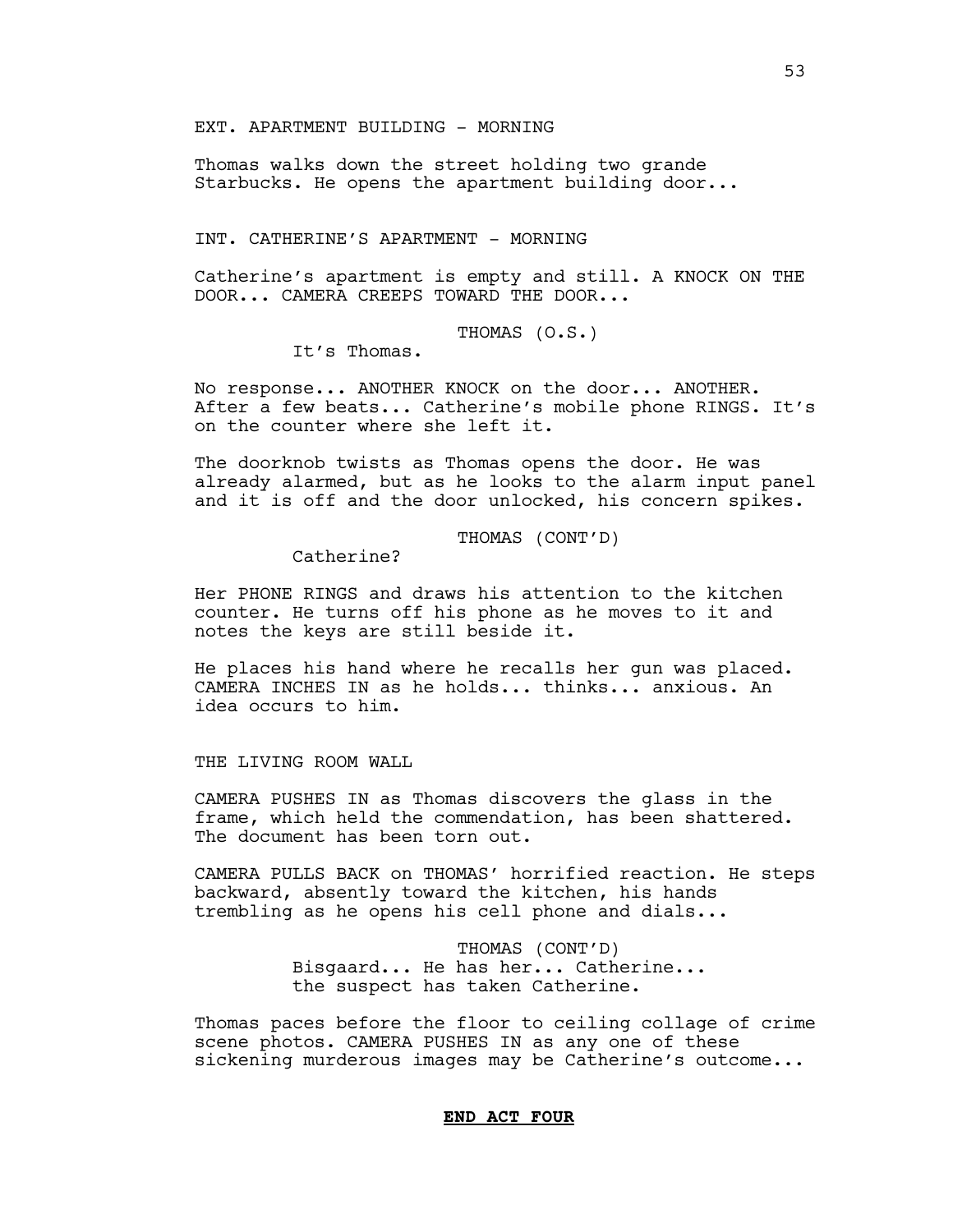## **ACT FIVE**

INT. A WHITE TILED ROOM - DAY

The FRAME IS BLACK until Catherine's head slumps INTO FRAME, dazed and groggy from physical abuse. Seated in a rusted metal folding chair, her arms and wrists are tied at her side. Her eyes and mouth have been wrapped in gray duct tape. She struggles, pulls against her bonds.

Harsh fluorescent lights stutter to life REVEALING a moldy white tiled room. A medical storage refrigerator is mounted to the wall.

Eric Krogh appears in the doorway, a silhouette holding an electric drill. He sets the tool on the floor, then stands before Catherine, his lap inches from her face.

ERIC

I just want... things... to be better.

He finds the edge of duct tape at the back of her head. Peels it... slowly... away from her eyes. She winces with pain as the glue CRACKLES, PULLING her skin and hair.

CUT TO:

INT. CATHERINE'S APARTMENT - DAY

Although a professional, Mia is anxious and upset. She finishes dusting the broken citation frame for prints. Thomas paces before the wall of crime scene photos and killers, his eyes focused internally...

Behind her, Bisgaard and Molbeck enter. Bisgaard is visibly rattled. The Captain releases his emotions on the only team member he did not choose...

> BISGAARD She left the hospital with you. I knew one of my people would get hurt because of you.

A UNIFORMED OFFICER enters the apartment...

UNIFORMED OFFICER No one in the building witnessed anyone except a female tenant, down the hall, who saw a uniformed policeman enter about twenty two hundred...

Bisgaard slumps at the report of no leads...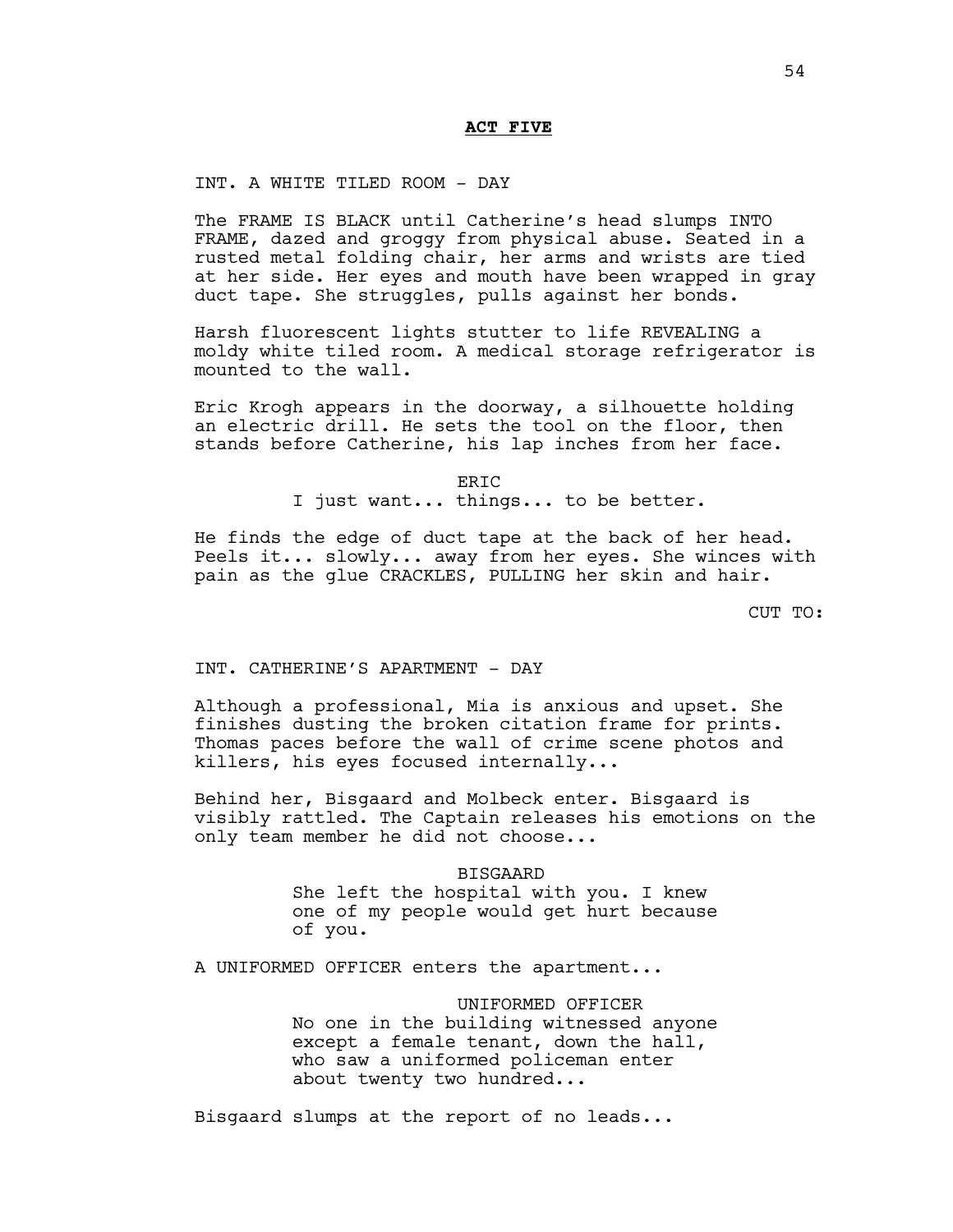THOMAS

CAMERA PUSHES INTO him, however... as he reacts...

**THOMAS** Uniform. No. It was not a cop...

He turns... approaches Bisgaard and Molbeck...

THOMAS (CONT'D) It was a *security guard*. (beat) At the hospital, last night... Catherine took on that security guard. It's *him.*

CUT TO:

# INT. A WHITE TILED ROOM

Although terrorized and angry, Catherine battles to keep her eyes forward and her expression blank. Eric's face lowers INTO FRAME...

> ERIC Most people would like things to go better than they do. Is that wrong?

Eric reacts to her stone face; puzzled, offended.

ERIC (CONT'D)

Is it wrong?

Suddenly, he viciously, violently, grabs Catherine's hair. He knocks the chair over and picks up the power drill. He clicks the trigger. As the tool *WHIRS*...

INT. SECURITY ROOM - BOSTON MEDICAL - DAY - MONITOR

A 15 fps black and white security monitor replays Eric Krogh escorting Dr. Paster down the hallway.

> MOLBECK (V.O.) His name's Eric Krogh.

THOMAS AND MOLBECK

Are inside the Boston Medical security room housing the security monitors. They are on a speaker phone... while Molbeck holds his palm over his cell phone...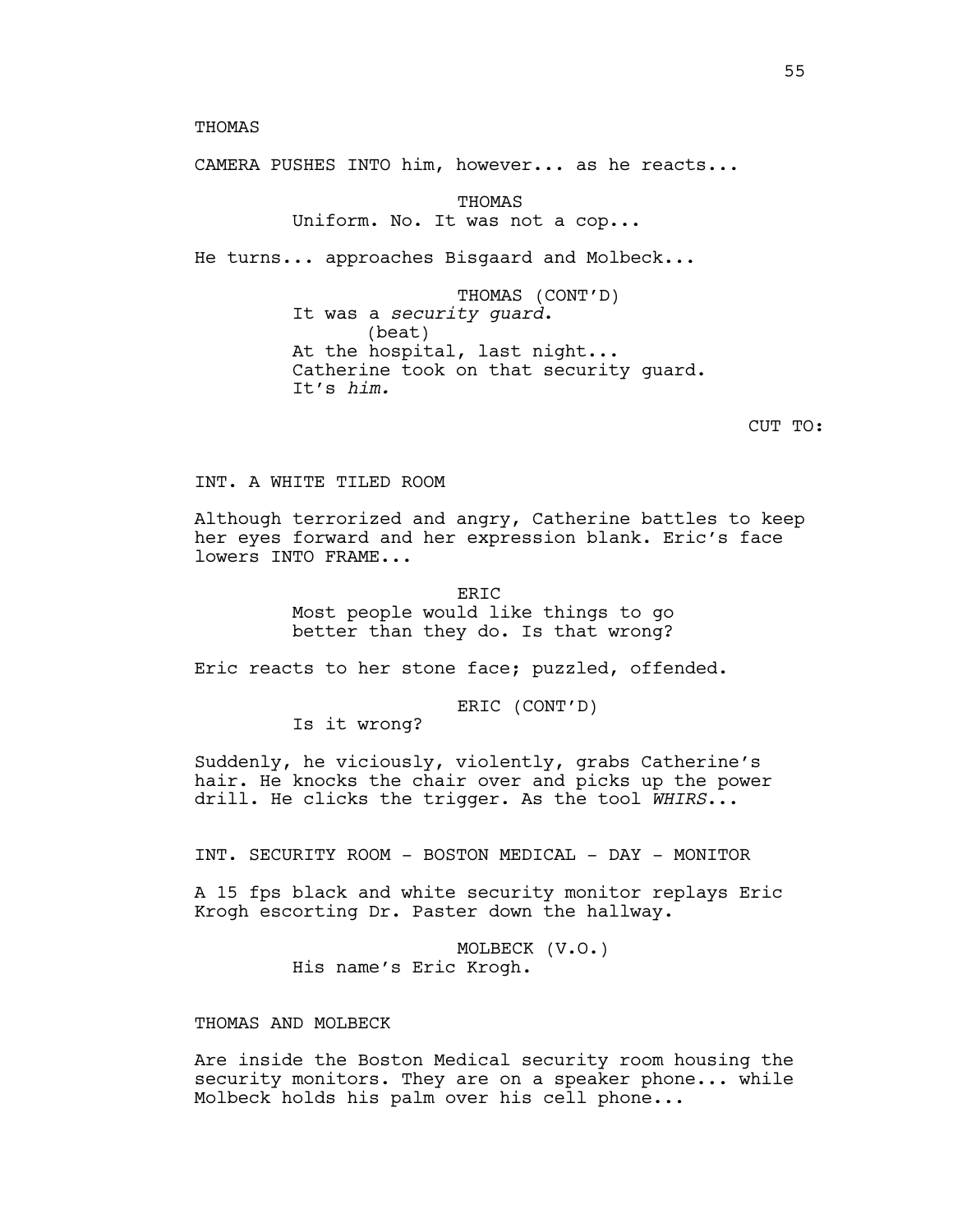## MOLBECK

Minuteman security vouches for him. Never had a problem.

INT. CONFERENCE ROOM - POLICE STATION - DAY

Amongst the frenzy of police officers mobilizing to find one of their own, Bisgaard is on the phone with Molbeck.

> BISGAARD Schaeffer... if we arrest him... are more people going to die?

INT. SECURITY ROOM - BOSTON MEDICAL - DAY

Thomas's reflex is to defend himself... but he pauses as if accepting the challenging question...

#### **THOMAS**

*You* saw him with Catherine last night. He'd perceive her challenge of him as possibly getting him fired... holding him back. That's why he's doing this. He was in Marlene Anderson's room *before* her seizure. These are all facts, Frank.

INT. CONFERENCE ROOM - POLICE STATION - DAY

Bisgaard weighs the facts. He wants to push the button...

INT. SECURITY ROOM - BOSTON MEDICAL - DAY

Thomas jumps on the hesitation...

## THOMAS

If Minuteman worked security at the factory demolition site... it's him. That's how he found where to hide the bodies.

Molbeck places his mobile to his ear...

MOLBECK

Hey... you guys ever pull duty at the Boston manufacturing demolition site? Did Krogh?

Molbeck lowers the phone.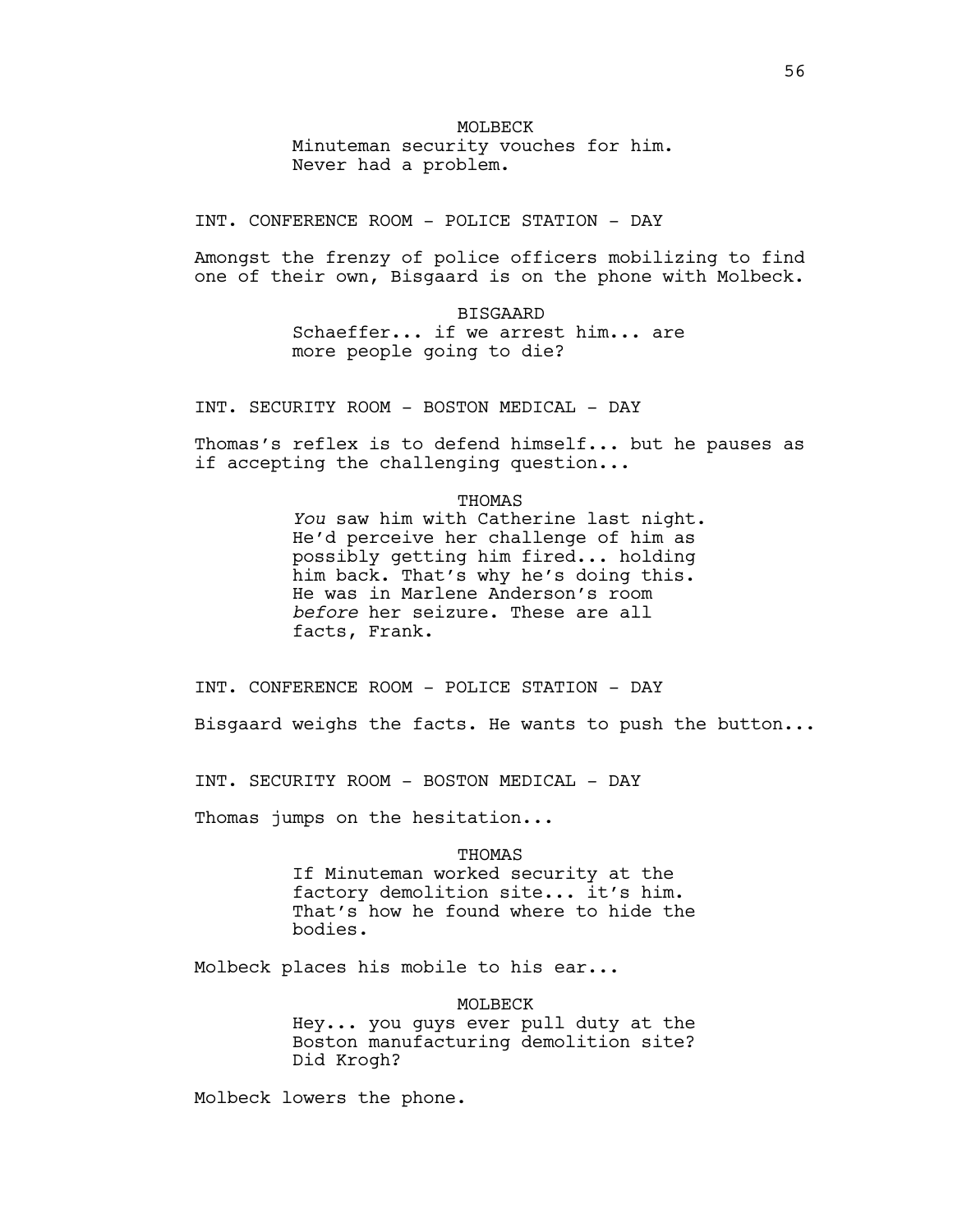It *is* him.

CUT TO:

INT. A WHITE TILED ROOM - CLOSE - WALL MOUNT

The power drill SPINS and WHINES as it removes a pair of screws from the mount holding the refrigerator...

# OVERHEAD

Eric pushes the box over, it falls and CRASHES inches from Catherine's head. She recoils; nearly breaks down... but battles to maintain a stoic expression.

Catherine lies on her side, tied to the chair. Eric lifts the lid on the coffin-sized medical refrigerator.

CUT TO:

INT. SECURITY ROOM - BOSTON MEDICAL - DAY

Thomas studies Molbeck's handwritten list as Molbeck calls out Krogh's recent work locations...

### MOLBECK

These are Krogh's Minuteman duty assignments over the last eight weeks... Bunker Hill Community college... Cambridge Galleria...

EXT. BUNKER HILL COMMUNITY COLLEGE - DAY

Boston PD patrol cars THUNDER up to the college. A half dozen officers hustle out of the vehicles...

INT. CAMBRIDGE GALLERIA - DAY

Uniformed officers scour the back corridors and lower levels of the shopping mall.

CUT TO:

# INT. A WHITE TILED ROOM

With a flick of a tactical folding knife, Eric cuts Catherine's bonds. He lowers her own gun to her head...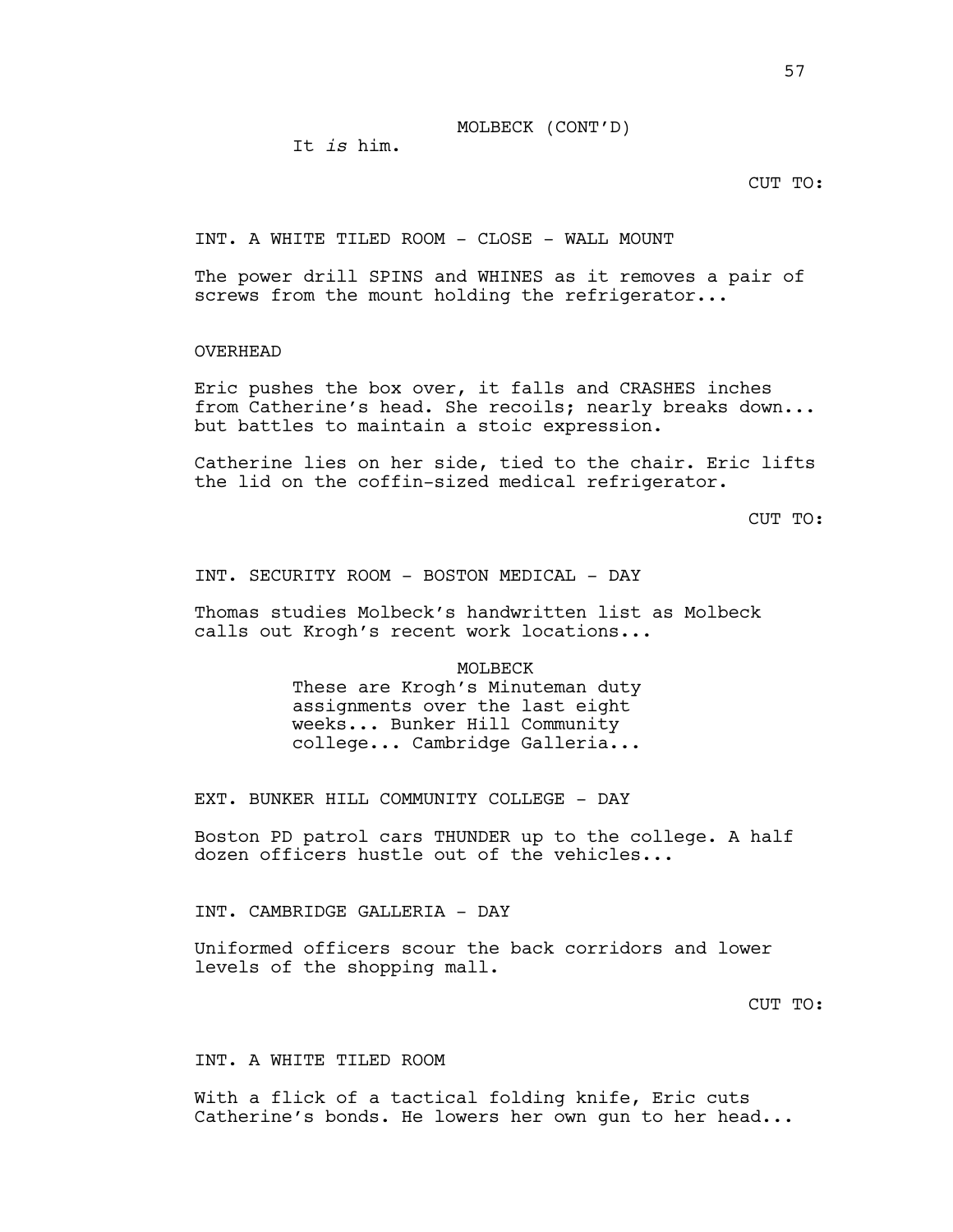## ERIC

Get in.

## CUT TO:

INT. CONFERENCE ROOM - POLICE STATION - DAY

Bisgaard receives a status report from an OFFICER...

BPD OFFICER (V.O.) Negative at TD Garden... in progress at Bunker Hill...

INT. BOSTON MEDICAL - DAY

Thomas looks at the list while hearing the reports...

BPD OFFICER (V.O.) Negative... Cambridge Galleria...

Thomas crosses off the locations as they receive a negative report...

> THOMAS There's three places that you didn't dispatch anyone to check out.

### MOLBECK

Right... that one's the demolition site, that place's been since torn down and *that* hospital is way up in Essex and it's been shut down.

### THOMAS

No. Essex County Psychiatric Hospital. A third of it remains functional. It's a place where people are sent to try and get better. He took her here. It's outside of the Boston area, so he thinks we won't look there.

### MOLBECK

That's Essex county Sheriffs. It'll take some time to dispatch them up there.

With that... Thomas hustles out of the room. Molbeck jumps to his feet and chases after him...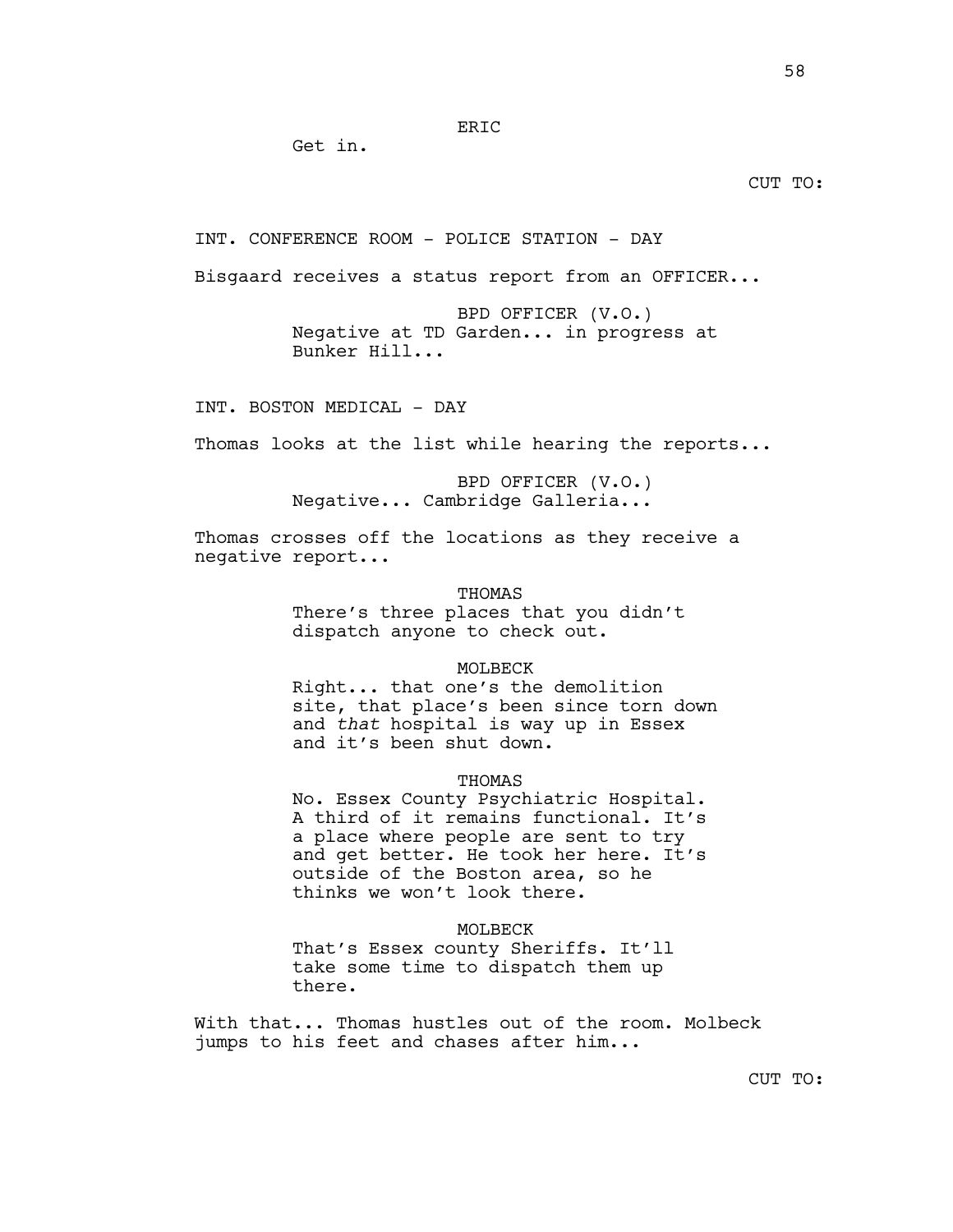INT. MEDICAL REFRIGERATOR

Catherine lies in the medical refrigerator as the door SLAMS SHUT! The box turns dark.

Catherine pushes against the door. She bangs on the lid. Then... with great discipline, she pulls her hands down, closes her eyes, and tries controlling her breathing.

EXT. ESSEX COUNTY PSYCHIATRIC HOSPITAL - DAY

Thomas and Molbeck arrive outside a mid-twentieth century institutional hospital, driving toward a complex of structures lined off by a chain linked fence and NO TRESPASSING signs.

INT. A WHITE TILED ROOM

Eric is shocked to not hear any SOUND from his victim...

ERIC I know it scares you. They all were scared... How can you not be scared?

INT. ESSEX COUNTY PSYCHIATRIC HOSPITAL - DAY

CAMERA CREEPS ALONG the dust layered hallway of the old soulless hospital. BANG! A window is pushed out. Molbeck climbs into the building followed by Thomas.

INT. MEDICAL REFRIGERATOR - DAY

Catherine's eyes wince. She's horrified, straining not to display any emotion...

> ERIC (O.S.) When the air turns stale... when there is no more air... you'll get sleepy... and you'll know that if you sleep... you'll die. And you're going to die... that's when you'll show me... that's when you won't be able to hide it... you'll scream. You'll beg. You'll beg me to make it better... but I won't.

INT. LOWER LEVEL - ESSEX COUNTY PSYCHIATRIC - DAY

Sheets of clear plastic cover discarded metal medical equipment.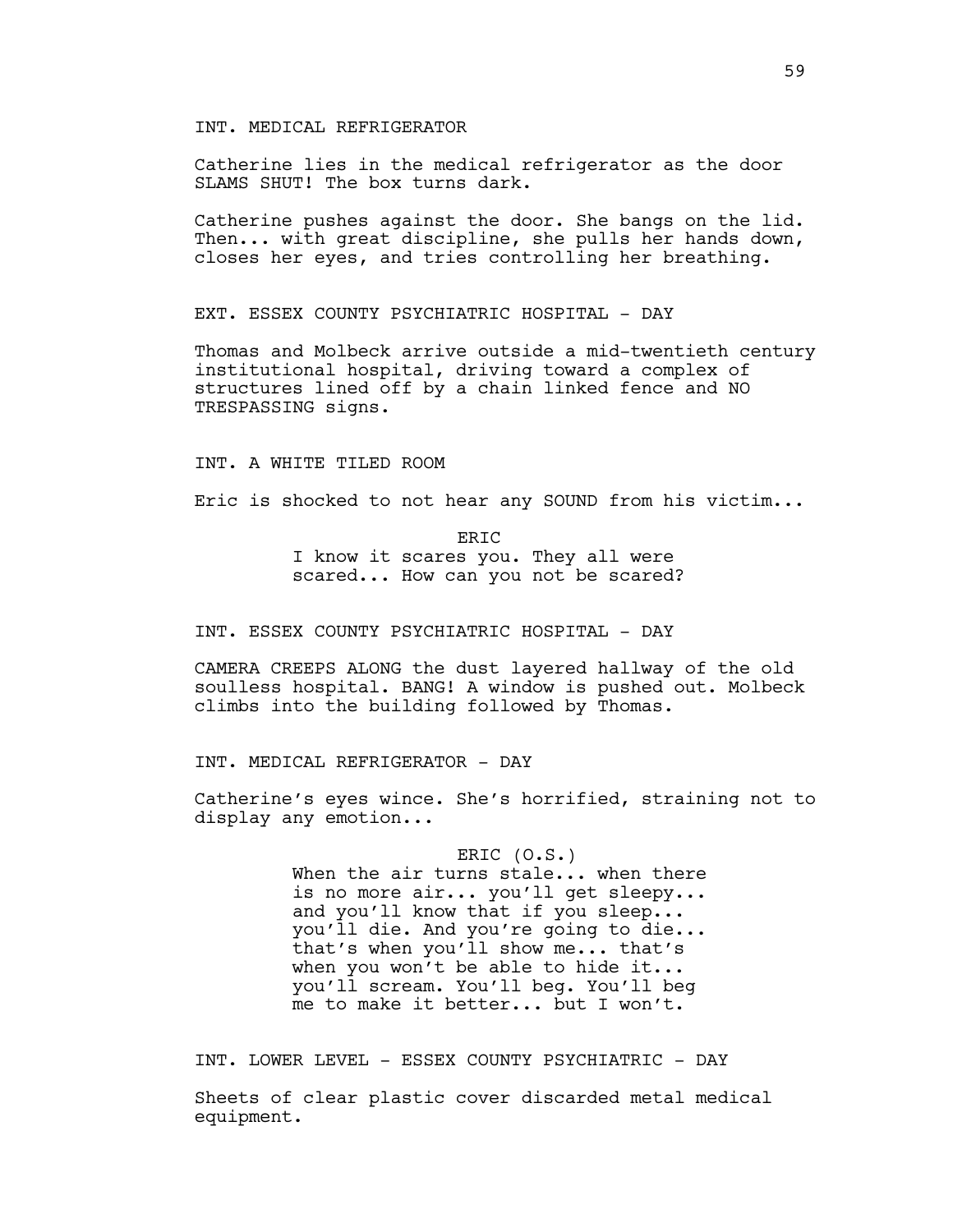A door opens before a flashlight beam cuts through the eerie sub-level darkness. Thomas and Molbeck descend into the hallway...

### INT. A WHITE TILED ROOM

Eric sits on the medical refrigerator. It is SILENT. He listens for Catherine's breathing or movement.

> **ERTC** I'll give you some air... if you cross your arms.

He gets off the refrigerator and down on his knees. He places his ear to the lid. NOTHING. He opens his folding knife, then twists the combination lock out of the hasp.

CAMERA INCHES IN as Eric holds the knife... and begins lifting the refrigerator lid...

INT. LOWER LEVEL - ESSEX COUNTY PSYCHIATRIC - DAY

Thomas and Molbeck approach a room in which a bare light remains lit...

# INT. INSIDE THE REFRIGERATOR

Catherine's silhouette in the foreground is motionless as the lid cracks open REVEALING ERIC checking on her.

Suddenly... *QUICKLY*... Catherine *JAMS* the lid upward against his chin. Eric's head snaps back.

INT. A WHITE TILED ROOM

Catherine stands, jumps out of the box and kicks the knife out of Eric's hand. He falls on the floor, dazed.

Catherine races toward the door. Eric kicks his feet out, knocking Catherine's legs from under her.

INT. LOWER LEVEL - BOSTON MEDICAL

Approaching the room, Thomas manages to hear CATHERINE'S FALL. He and Molbeck turn and race toward the door.

## THOMAS

CATHERINE?!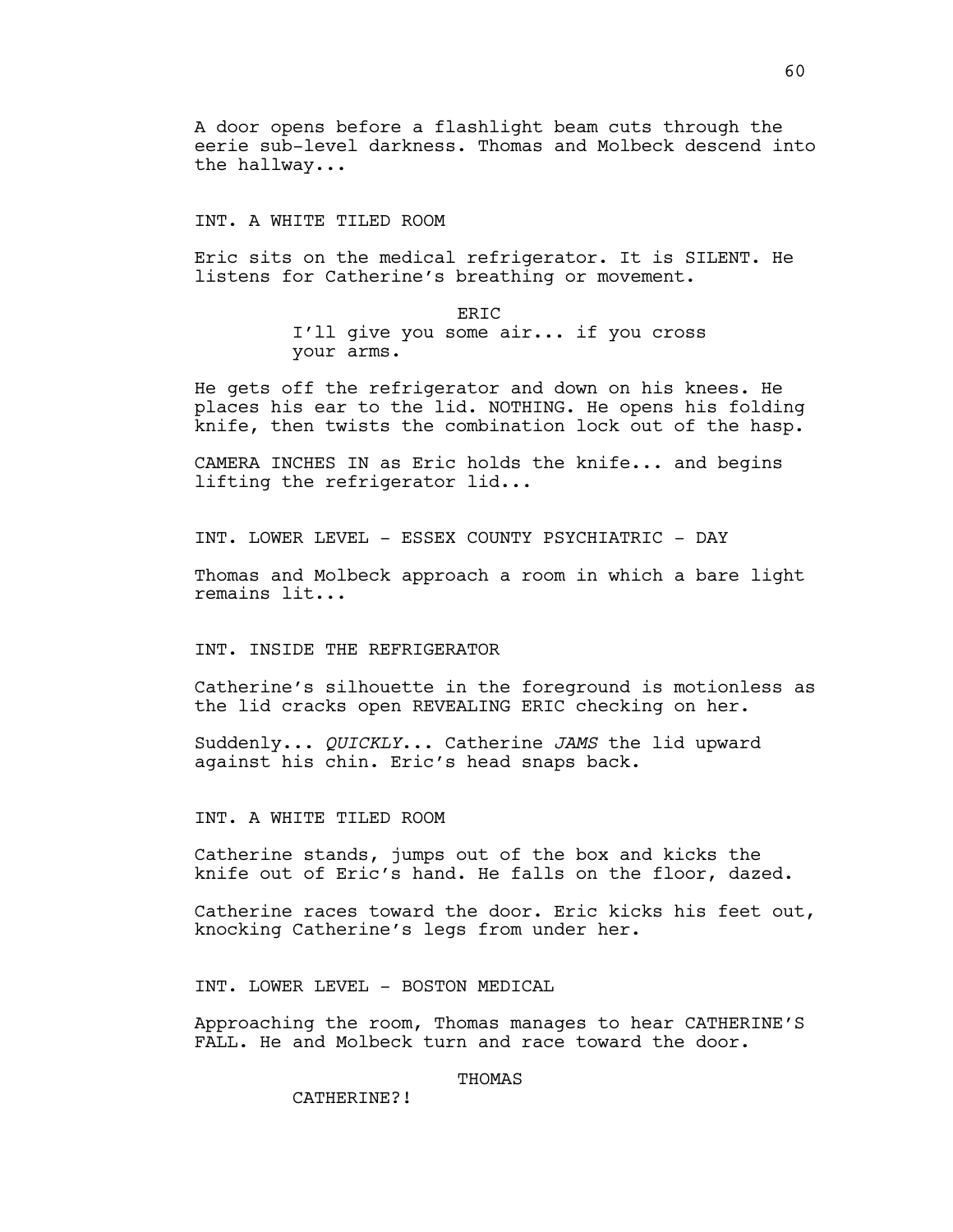INT. A WHITE TILED ROOM

Hearing Thomas, she sees Eric's eyes dart toward the door. Eric aims Catherine's gun...

CATHERINE

THOMAS! NO!

INT. LOWER LEVEL - BOSTON MEDICAL

Thomas reaches for the pull handle. He opens the door...

INT. A WHITE TILED ROOM

Eric *FIRES* Catherine's gun!

INT. LOWER LEVEL - BOSTON MEDICAL

Thomas and Molbeck hit the deck. Debris flies!

INT. A WHITE TILED ROOM

Catherine grabs the metal chair off the floor. She swings it against Eric's forearms causing him to drop the gun.

She quickly counters and swings back, driving the chair edge against the bottom of his chin. The killer is knocked backward onto the floor.

Catherine hustles toward her gun and retrieves it.

Molbeck, armed, enters the room followed by Thomas, who finds Catherine with her gun aimed at Eric, back on the floor, chin cut and bleeding.

And now, Catherine cannot keep it together any longer. She cries, her expression furious and venting her fear.

#### CATHERINE

CROSS YOUR ARMS!

Eric is defiant, arms outstretched on the ground...

# CATHERINE (CONT'D) LIKE YOU MADE THEM! CROSS YOUR ARMS!

Eric will not cross his arms. Thomas carefully moves to her and lowers his voice.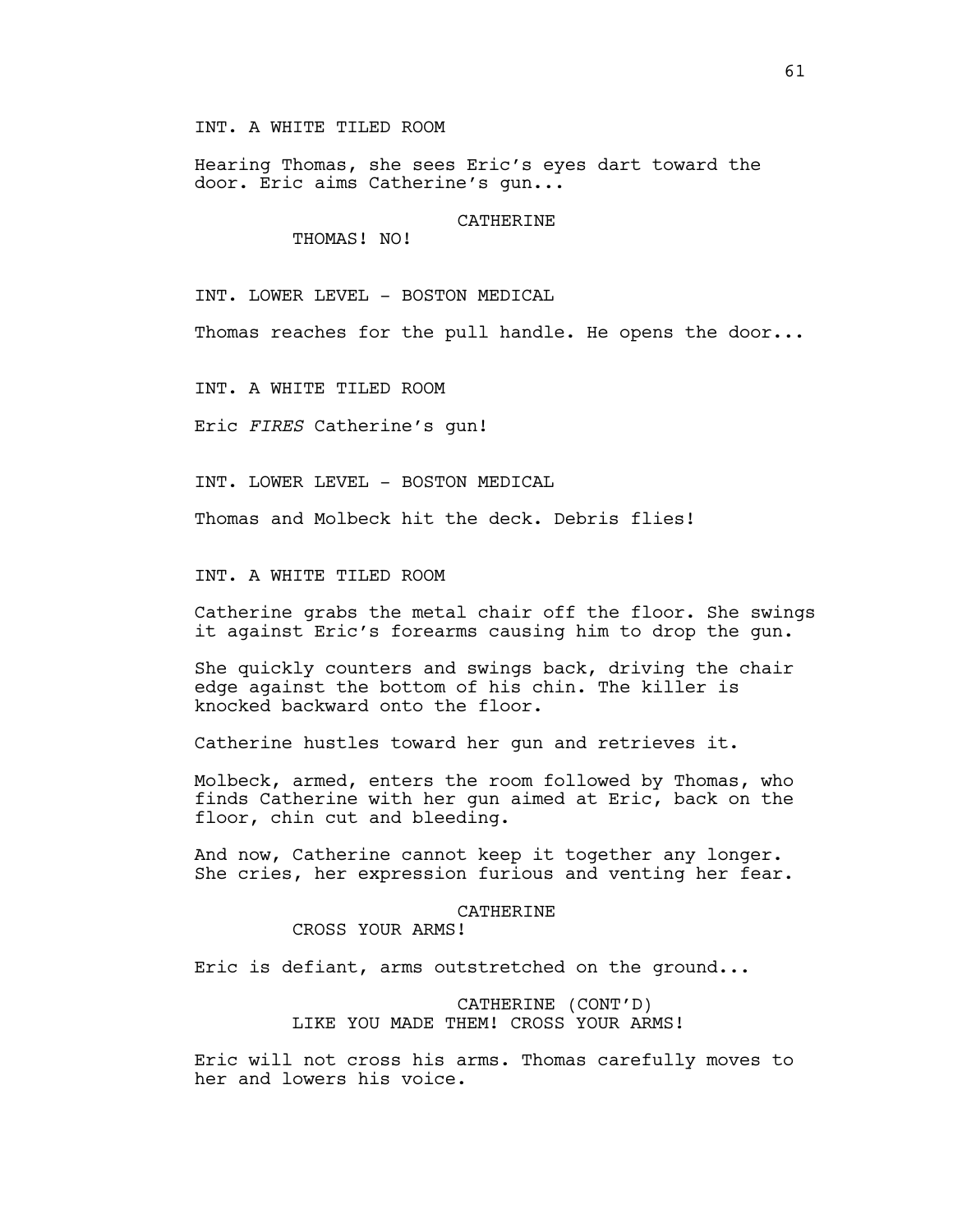# THOMAS

Catherine... he's not your step-father.

Catherine's arms begin to tremble as she lowers the weapon. She moves to Thomas wishing to be comforted by the person who understands her. Thomas' back is to Eric and Molbeck as he awkwardly wraps his arms around his partner and holds her.

### **ERIC**

Holds his arms down as Molbeck moves in with handcuffs...

CLOSE - ERIC'S HAND

Palms the folding knife.

### ERIC AND MOLBECK

As Molbeck reaches out for Eric's hand, Eric twists and slashes at Molbeck's weapon hand. MOLBECK SCREAMS as Eric wrestles the officer's gun from his hand, then spins his aim toward Catherine and Thomas.

# CATHERINE AND THOMAS

She pulls him to the ground as she FIRES!

### ERIC

The bullet impacts through his skull, blood and bone *spray* across the tile wall!

# THOMAS AND CATHERINE

Ears ringing from the BLAST, he's shocked by the explosion of Eric's skull. Catherine gives an order...

> CATHERINE Get Molbeck out of here.

Thomas hesitates to leave Catherine with Eric's body, even if obviously dead.

> CATHERINE (CONT'D) CALL IT IN! GET HIM TO AN ER! GO!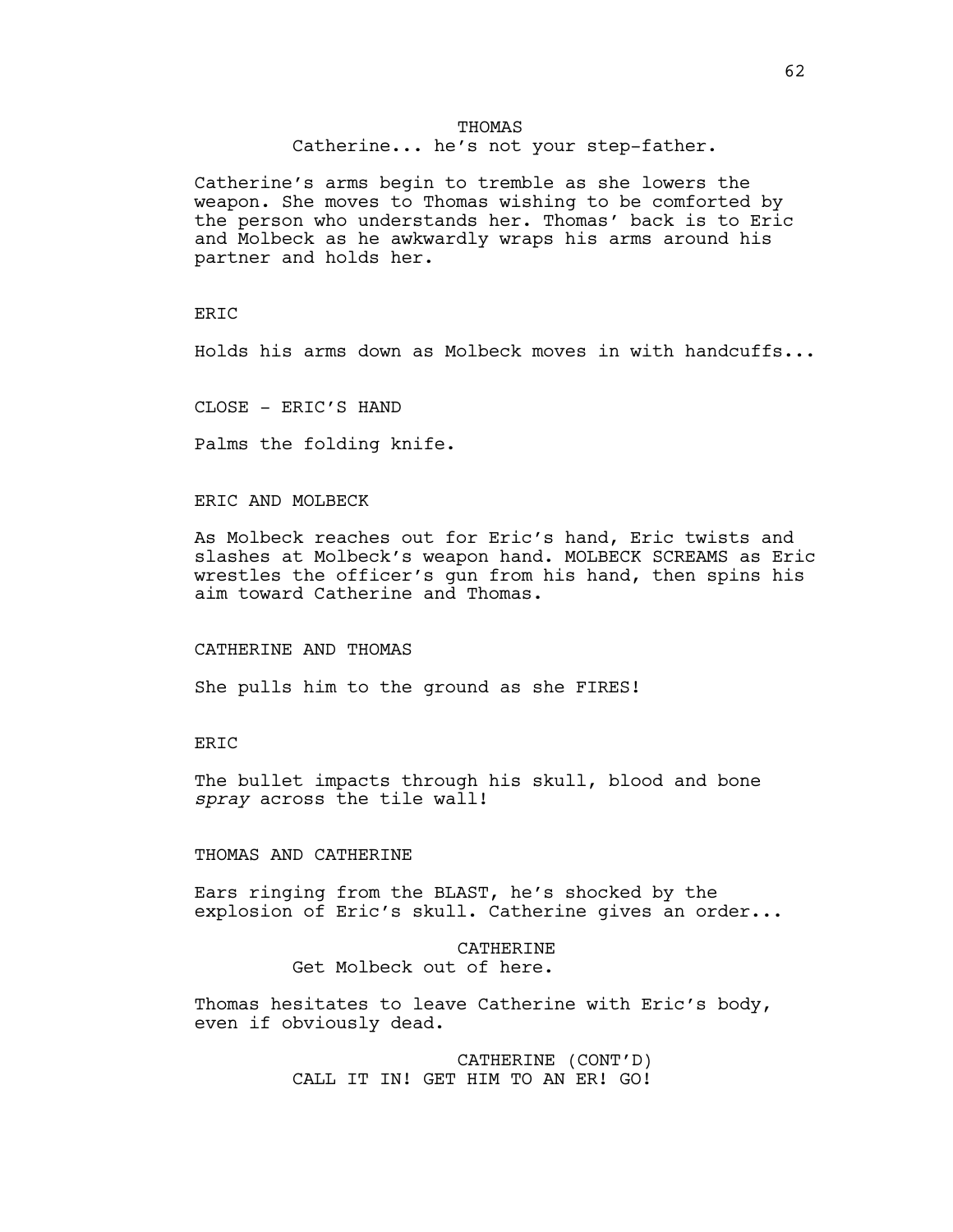Thomas moves to Molbeck, wrapping his bleeding hand in his shirt, the two men hustle out of the room. Once gone, Catherine moves to Eric's dead body. She reaches down, OUT OF FRAME, then stands and backs away...

### OVERHEAD

Catherine stands over Eric Krogh's dead body, his arms crossed over his chest.

CUT TO:

INT. THOMAS' HOME OFFICE - NIGHT - CLOSE - TERM PAPER

The title page of a term paper FILLS THE FRAME. "Impact of parental relationships on serial killers." By Agnes Lenz Forensic Psychology 207 for Dr. Thomas Schaeffer.

A red felt pen marks a large "B-" in the upper right...

### WIDER

Thomas sits at his desk grading term papers. Benedicte enters the office with a cup of tea. She clears room amongst all the papers and sets it on the desk. She kisses him on the head.

#### BENEDICTE

Thank you for keeping your promise.

He looks up to her and places his arm lovingly around her waist. Noticeable, however, is that Thomas doesn't verbally respond to his wife.

A KNOCK ON THE DOOR FRAME causes them to both look up. Their son, John, stands at the door with Catherine.

Thomas and Benedicte smile, although his wife subtly questions Catherine's motives for showing up at her home. As if aware of this, Catherine lifts her crossed arms draped with his scarf.

> CATHERINE You left it at the station when you packed up.

Benedicte waves Catherine into the room. While Benedicte moves out from behind the desk and collects their boy...

> BENEDICTE Can I get you a coffee?